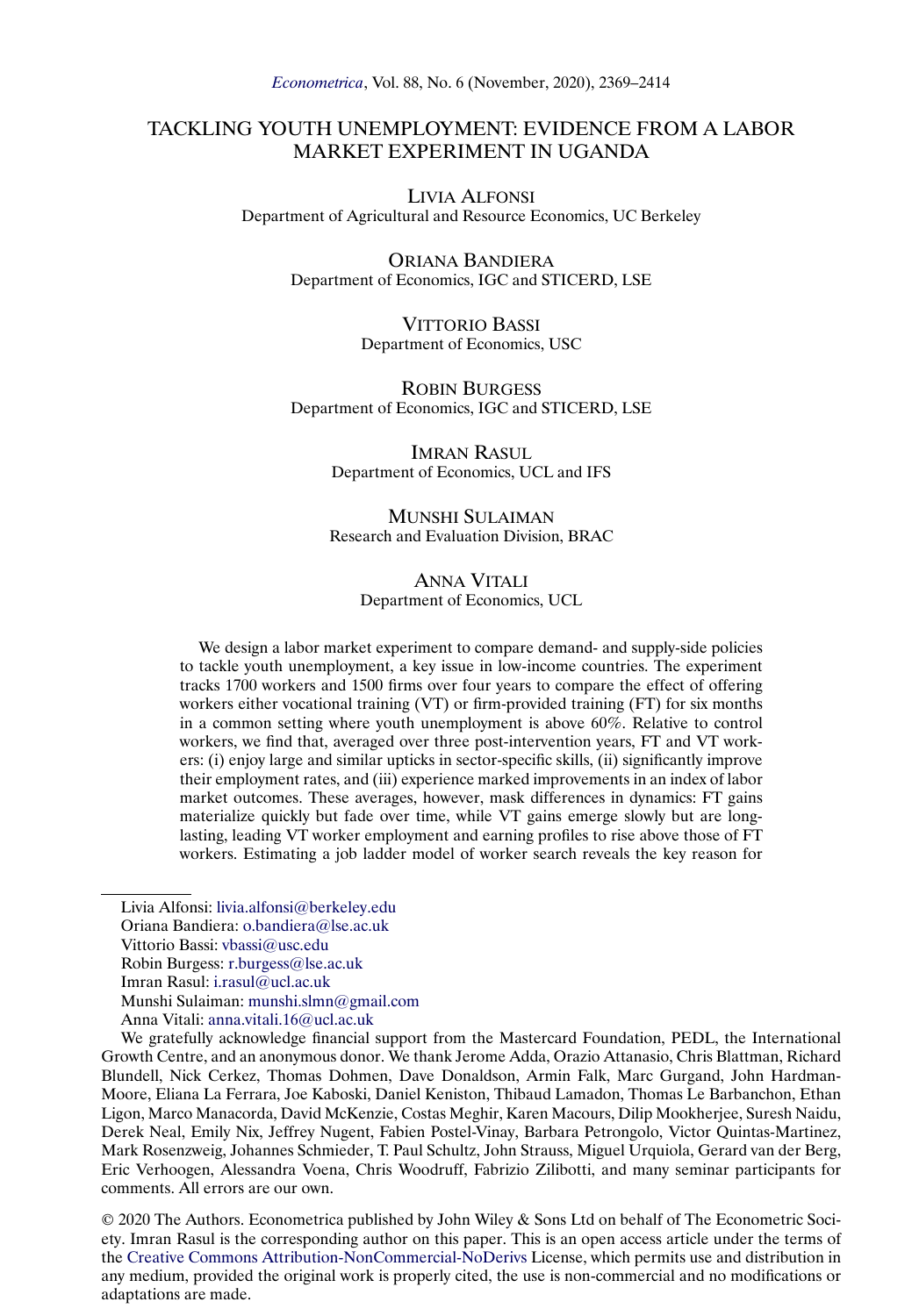<span id="page-1-0"></span>this: VT workers receive significantly higher rates of job offers when unemployed, thus hastening their movement back into work. This likely stems from the fact that the skills of VT workers are certified and therefore can be demonstrated to potential employers. Tackling youth unemployment by skilling youth using vocational training pre-labor market entry therefore appears to be more effective than incentivizing firms through wage subsidies to hire and train young labor market entrants.

KEYWORDS: Vocational training, on-the-job training, human capital, youth unemployment.

## 1. INTRODUCTION

YOUTH UNEMPLOYMENT is a major challenge in the developing world. A growing mass of young workers are failing to find work in manufacturing and service sectors consisting mainly of small-scale firms. This raises two questions. On the supply side, why don't workers acquire the skills that can help them secure jobs? On the demand side, what prevents firms hiring these workers? Answering these questions is important—how development proceeds in the coming decades will be largely determined by whether or not these young workers can be employed in good jobs.

Nowhere is the youth unemployment challenge more keenly felt than in East Africa where the majority of the population is aged below 25, and youth represent 60% of the unemployed. We study interventions to tackle youth unemployment in urban labor markets in Uganda, the country with the second lowest median age in the world, where formal sector youth employment rates are below 30%, and youth are mostly engaged in insecure and informal casual work.

To do this, we design a two-sided experiment involving workers and firms which allows us to compare supply- and demand-side interventions—vocational training and firmprovided training through apprenticeships—commonly used across the world to help workers transition into the labor market. As the vocational training and firm-provided training interventions are fielded in the same setting, we can directly compare their impacts on workers. To investigate mechanisms, we use the experimental results to estimate a job ladder model with treatment-specific transition parameters. This is our core contribution. $<sup>1</sup>$ </sup>

Both interventions are designed to improve skills, but they do so by relaxing different constraints. On the supply side, subsidized vocational training may help workers overcome credit market imperfections which prevent them from investing in skills or imperfect knowledge regarding the return to different skills (Jensen [\(2010\)](#page-45-0)). Moreover, vocational training formally provided by vocational training institutes (VTIs) gives workers *certified* skills, showing which sector-specific skills they were trained in. This ameliorates adverse selection and can enhance the labor mobility of vocationally trained workers as long as

<sup>1</sup>Earlier studies have often evaluated a combination of in-class vocational and on-the-job training, for example, JTPA in the U.S. and the YTS in the UK. In low-income settings, Card, Ibarran, Regalia, Rosas-Shady, and Soares [\(2011\)](#page-44-0) and [Attanasio, Kugler, and Meghir](#page-44-0) [\(2011\)](#page-44-0) both evaluated the impacts of combining three months of vocational training followed by three-month apprenticeships, in the Dominican Republic and Colombia, respectively. On-the-job training, internships, and wage subsidies are all common policy approaches that have been used to target disadvantaged groups in the labor market. The justifications for such approaches are twofold: (i) to reduce employer screening costs (Autor [\(2001\)](#page-44-0), Hardy and McCasland [\(2017\)](#page-45-0)); (ii) to provide workers some labor market experience that can have persistent impacts (Pallais [\(2014\)](#page-45-0)).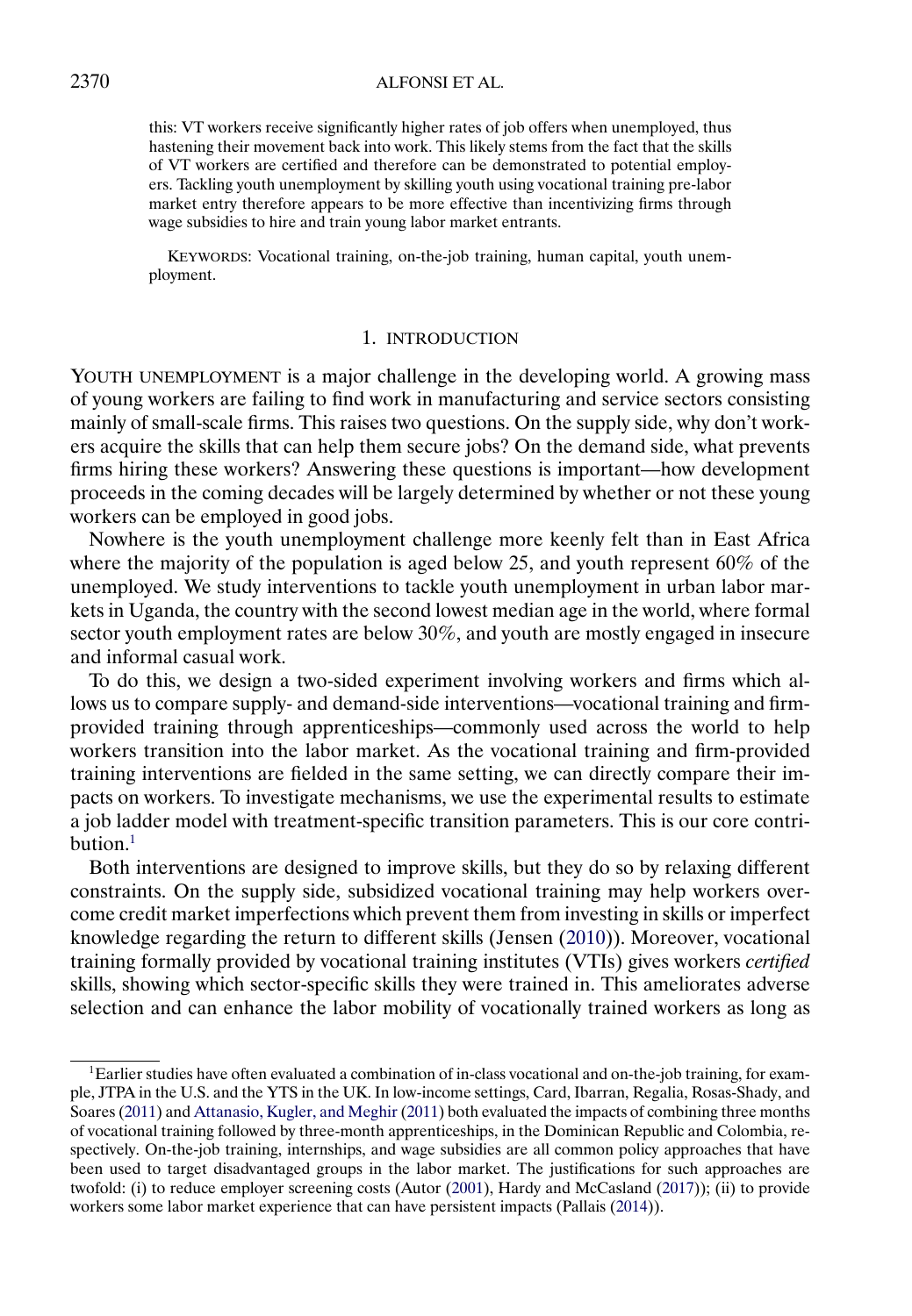<span id="page-2-0"></span>there are firms willing and able to hire them.<sup>2</sup> If these do not exist, only a policy that relaxes firms' hiring constraints will increase employment rates.

On the demand side, subsidized apprenticeships might help firms overcome credit market imperfections which prevent them from incurring the costs of hiring and training workers, or of learning about the ability and match quality of inexperienced workers. However, firms cannot avoid the time costs associated with training a new worker, which may be large in a context where firms are small and where much of the training must be done by the firm owner.

Our research design provides evidence on these elements. Workers in our study are disadvantaged youth entering the labor market. On the demand side, we have small and medium size enterprises (SMEs) in both manufacturing and service sectors, a core segment of the Ugandan economy. We track 1700 workers and 1500 firms over four years, after randomly assigning workers to either control, vocational training (VT) for six months, or firm training (FT) for six months.

To evaluate treatment effects on skills, we develop a sector-specific skills test together with skills assessors in Uganda. Our first finding is that, two to three years postintervention, workers who have received training have accumulated sector-specific skills (equivalent to a 30% or 0-4sd increase over control workers). The magnitude of the improvement is almost identical across both VT and FT workers ( $p = 0.902$ ). This is important because it helps to shut down one potential difference between treatments.<sup>3</sup>

Our second finding is that there is substantial divergence in compliance: 68% of workers assigned to VT start this training, but only 24% of workers assigned to FT do. This gap is driven by firm, rather than worker, characteristics. In common with earlier studies, firm interest is a key limiting factor (Groh, Krishnan, Mckenzie, and Vishwanath [\(2016\)](#page-45-0)), here due to the fact that training was a time- and resource-costly requirement for firm owners as their involvement in the training of apprentices was monitored and enforced. This feature of the experiment is policy-relevant when thinking through supply- and demand-side policies to tackle youth unemployment. It also shapes how we estimate treatment effects, the structural model, and how we conduct the IRR analysis. Throughout, we focus on workers' labor market outcomes and estimate both the ITT and the ATE for compliers: ITT, because by averaging over compliers and non-compliers, they reflect likely binding challenges to scaling-up VT and FT interventions in the same context, or of exporting them to other contexts; ATE, because by focusing on compliers, they map closely to theories of training and enable us to examine the channels via which VT and FT effects differ for trained workers.

Our third finding is that both treatments improve an index of worker labor market outcomes, that combines employment, total labor supply, and earnings. Due to differences in compliance, the ranking of the two treatments depends on whether we look at ITT or ATE, but in both cases, we fail to reject the null of equality. Indeed, the ATE estimates show increases by 0.473sd for FT workers and by 0.272sd for VT workers ( $p = 0.202$ ),

<sup>&</sup>lt;sup>2</sup>Evidence of the value of certification in labor markets has been provided by Pallais [\(2014\)](#page-45-0), MacLeod, Riehl, Saavedra, and Urquiola [\(2015\)](#page-45-0), Abebe, Caria, Fafchamps, Falco, Franklin, and Quinn [\(2020\)](#page-44-0), Bassi and Nansamba [\(2020\)](#page-44-0), [Abel, Burger, and Piraino](#page-44-0) [\(2019\)](#page-44-0), and Carranza, Garlick, Orkin, and Rankin [\(2019\)](#page-44-0).

 $3$ Our setting departs from the standard Beckerian framework in two ways: (i) we subsidize the apprenticeships through the wage subsidy, making firms more willing to provide skills that are not firm-specific; (ii) firms are contractually required to provide sector-specific skills to workers. This form of apprenticeship—where firms do not bear the full cost of training but are contractually obliged to train workers and monitored in doing so—is a policy that can be replicated and scaled-up by government.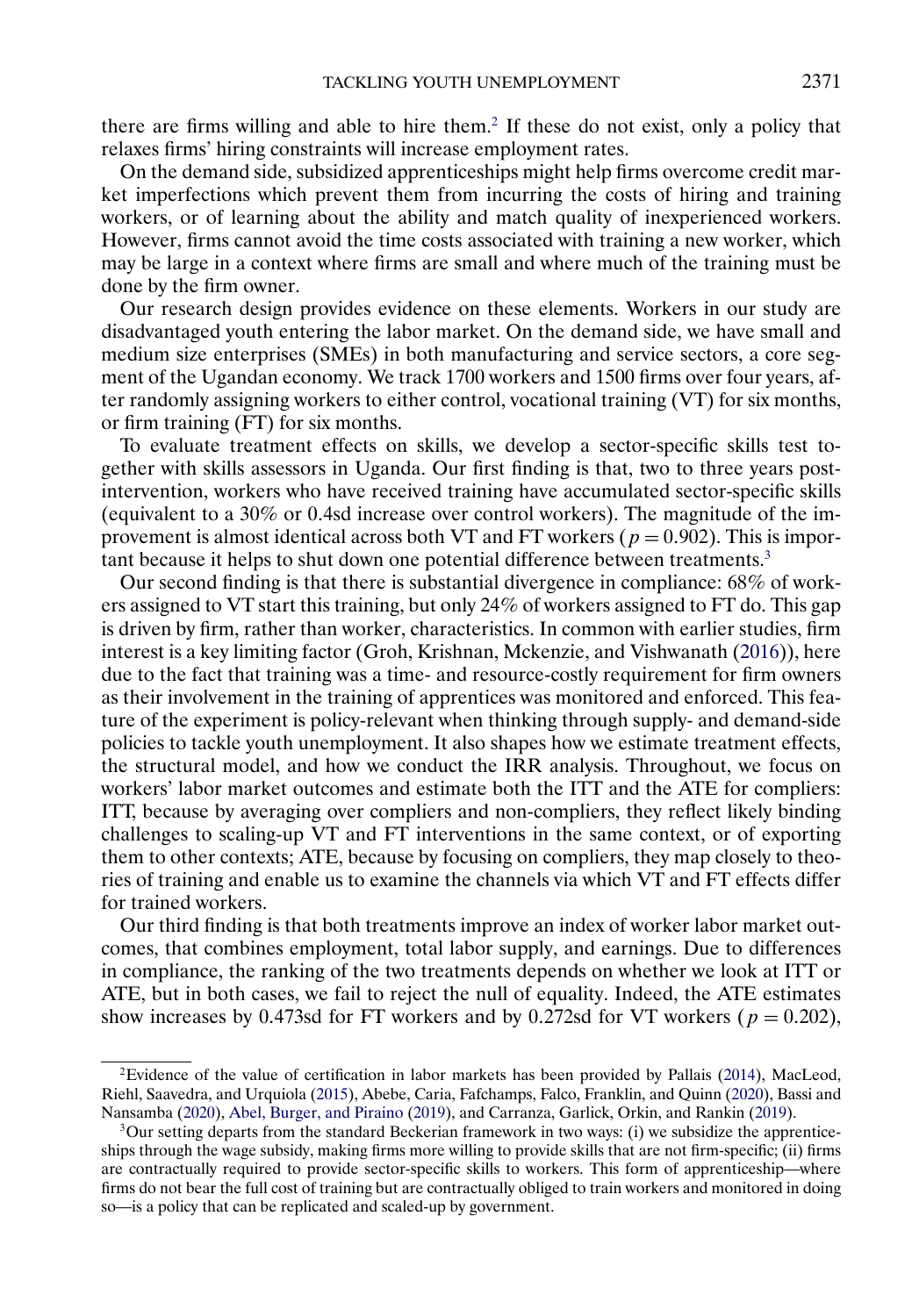<span id="page-3-0"></span>while ITT show increases by 0.105sd for FT workers and by 0.170sd for VT workers  $(p = 0.169)^{4}$ 

These similarities mask differences in dynamic treatment effects. FT workers find employment more quickly than VT workers, but over time, their employment rate converges to the control group, while employment rates for VT workers increase over time. This reversal of fortune between FT and VT workers is also found for earnings—FT workers do well initially, but then over time, their earnings fall behind those of VT workers. VT workers steadily increase their earnings and diverge away from the control group. In other words, the similarity in ATE treatment effects between FT and VT workers when averaged over post-intervention survey waves is driven by the earlier quarters in which FT workers were hired by firms incentivized through wage subsidies. Subsequent to that, the patterns of employment and earnings differ across VT and FT workers, with FT workers having employment profiles similar to those of control workers.<sup>5</sup>

The second part of the analysis builds on this insight. Under the assumption that, by endline (three years post-intervention), workers have reached their steady-state wage trajectory, we estimate a job ladder model of worker search. This emphasizes three mechanisms driving labor market outcomes: (i) arrival rates of job offers when unemployed or when employed; (ii) job separation rates; (iii) skills. The model allows workers to be heterogeneous in two dimensions: their training (treatments), and their type- $\varepsilon$  that determines their productivity on-the-job. We operationalize worker types by linking them to the measurable skills of workers. This form of observed worker heterogeneity provides an avenue for using the model for counterfactual analysis.

The job ladder model estimates reveal that: (i) VT workers have significantly higher steady-state rates of unemployment-to-job (UJ) transitions than FT workers: if they fall off the job ladder into unemployment, they are more likely to get back on it; (ii) FT workers have very similar rates of UJ transition as the control group: their history of labor market attachment seems to count for little if they become unemployed. At the same time, accepted earnings conditional on employment are similar between FT and VT workers, consistent with them having similar skills, but VT workers can more easily certify their skills and climb back onto the job ladder if unemployed. In steady state, unconditional annual earnings of complier VT workers rise by 55% over controls, while the earnings of complier FT workers rise by just over half of that, 31%.

Combining these results gives us a precise interpretation to what drives the dynamic treatment effects: vocational trainees pull away from FT workers in their employment rates and earnings because they are more likely to get back onto the job ladder if they fall into unemployment. These dynamics are not due to greater job-to-job mobility, suggesting the returns to skills certifiability are higher when unemployed than when employed. Moreover, compliers across training routes move as far up the job ladder as each other wages *conditional* on employment are similar for complier VT and FT workers because their skills are similar. The key distinction is that VT workers are more likely to get back onto the job ladder if they fall off it. Tackling youth unemployment by skilling youth using vocational training pre-labor market entry therefore appears to be more effective than incentivizing firms through wage subsidies to hire and train young labor market entrants.

<sup>4</sup>In relation to earlier studies that have evaluated a combination of vocational and on-the-job training, Card et al. [\(2011\)](#page-44-0) found no evidence of employment impacts; [Attanasio, Kugler, and Meghir](#page-44-0) [\(2011\)](#page-44-0) found a 7% increase in employment rates for women and a 20% earnings increase. [Galasso, Ravallion, and Salvia](#page-44-0) [\(2004\)](#page-44-0), Levinsohn, Rankin, Roberts, and Schoer [\(2014\)](#page-45-0), and Groh et al. [\(2016\)](#page-45-0) evaluated wage subsidy interventions.

<sup>&</sup>lt;sup>5</sup>Comparing two supply-side interventions, Abebe et al. [\(2020\)](#page-44-0) also found that the effect of subsidies—in their case, to workers to fund transport—is short-lived, while certification has lasting impacts.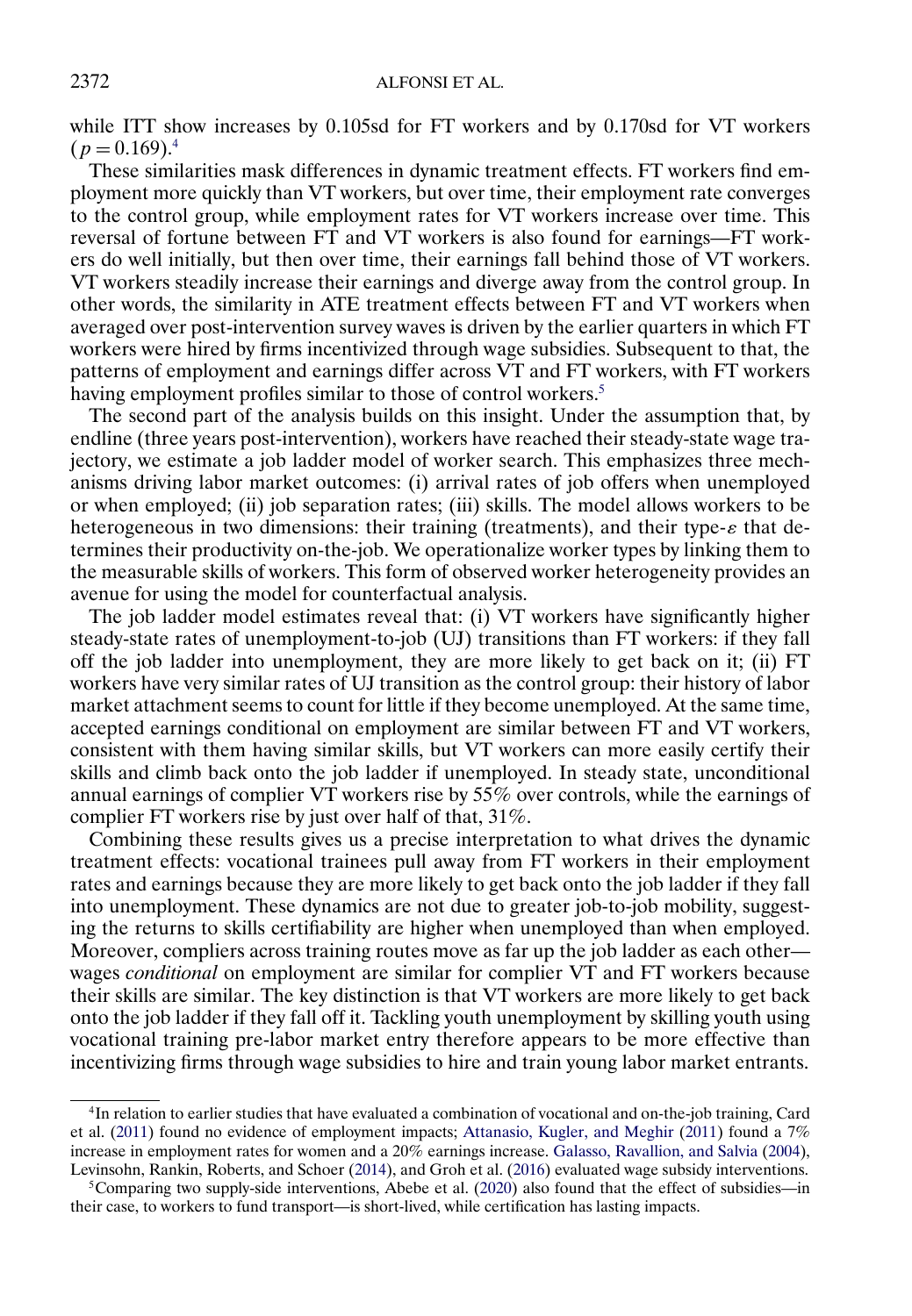<span id="page-4-0"></span>To understand how the results derived from the partial equilibrium model map to general equilibrium impacts, we exploit the two-sided experimental design allowing us to compare training routes from the dual perspectives of workers *and* firms. As in Crepon and Premand [\(2019\)](#page-44-0), the firm-side of the experiment shows there are no employment displacement (or crowding-in) effects on other workers—in either the short run when wage subsidies are in place, or in the long run long after apprentices have left the firm.

We use the model parameters to conduct two counterfactual simulations: (i) to assess the relative importance of the mechanisms at the heart of the model in explaining steady-state outcomes; (ii) to simulate treatment effects if the training interventions were targeted to other workers in the economy; in particular, by drawing on data from other studies in the same context, we simulate what would have been the impacts of targeting our treatments to workers that are able to self-finance vocational training, and that are already employed in SMEs in manufacturing sectors similar to those in this current study.

We then combine program accounting costs with steady-state earnings benefits to derive the internal rate of return from each treatment. Assuming gains last 15 years, the IRR to vocational training is 22%, while the IRR for firm training is negative. It does *not* pay for the social planner to replicate the kind of subsidized apprenticeship offered in the FT treatment. However, the reason for this negative IRR is the low compliance in the FT treatment: only 24% of such workers end up being hired by firms they are matched to.6 However, in these labor markets, we do observe workers paying firms for apprenticeships using the kind of payment structure we set up in the FT treatment. To see why this is so, we redo the IRR calculations based on the steady-state earnings for compliers—namely, those that acquire firm-provided or vocational training. Among this group, the IRR for VT workers rises to 33%, and for FT workers, the IRR is 25%. The rise in IRR for FT workers highlights the high social returns from being able to overcome firms' constraints in taking on and training young workers. Under these IRRs, both training routes pay for themselves.

This of course raises the question of why workers are not availing themselves of these returns by paying for VT or FT themselves? A key reason may be credit constraints: the costs of vocational training, or of self-financing apprenticeships, run into hundreds of dollars and so are both orders of magnitude higher than young workers' earnings at baseline (\$6/month).

Despite their popularity, the evidence base for training programs, or in contrasting alternative training programs in the same context, is thin. The meta-analyses of Blattman and Ralston [\(2015\)](#page-44-0), McKenzie [\(2017\)](#page-45-0), and [Card, Kluve, and Weber](#page-44-0) [\(2018\)](#page-44-0) show relatively weak or short-lived impacts of training programs in low-income settings. We thus close our analysis by highlighting potential explanations for the impacts we document. A key explanation is that our training interventions were big push: lasting longer and delivered more intensely than some earlier studies. Other factors, such as the selection of workers and vocational training institutes worked with, also play a role. On each dimension, we make suggestions for future research.

The paper is organized as follows. Section [2](#page-5-0) describes the setting, experimental design, and data. Section [3](#page-11-0) presents treatment effects on worker skills and labor market

<sup>6</sup>This low compliance is driven by a lack of firms taking up the offer of the wage subsidy and the matchedto worker (workers are as likely to accept offers from firms as vocational trainees are to accept the offer of training from VTIs). Moreover, we document that less profitable firms are more likely to take on workers through the FT treatment. This suggests that these firms are financially constrained in hiring young job seekers and that this is an important demand-side constraint.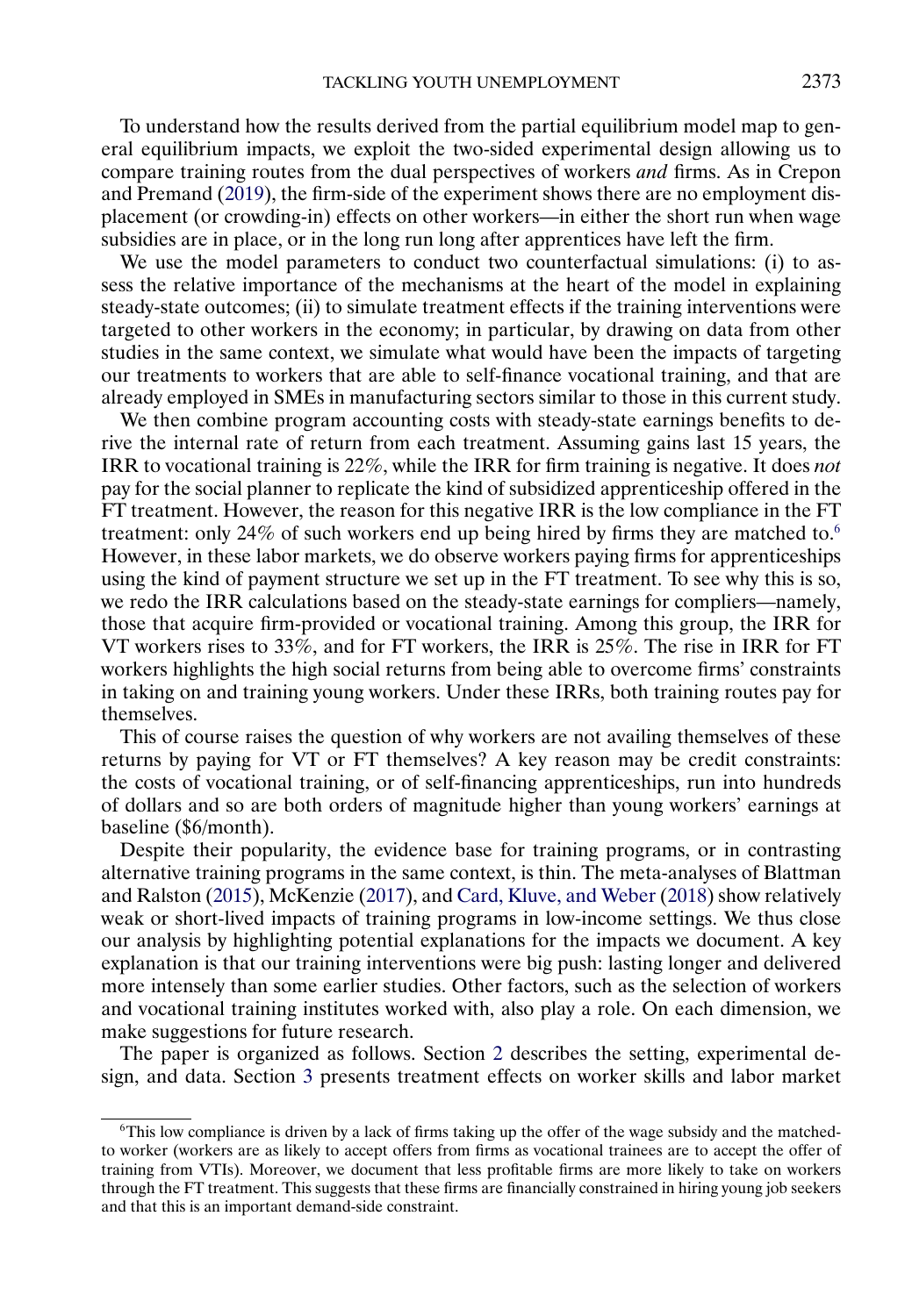<span id="page-5-0"></span>outcomes. Section [4](#page-22-0) develops the job ladder model. Section [5](#page-28-0) presents model estimates. Section [6](#page-33-0) presents counterfactuals. Section [7](#page-39-0) presents the IRR estimates and discusses external validity. Section [8](#page-43-0) concludes. Robustness checks and further estimation details are in the Supplemental Material (Alfonsi et al. [\(2020\)](#page-44-0)).

#### 2. SETTING, DESIGN, AND TREATMENTS

Our study is a collaboration with the NGO BRAC, who implemented all treatments, and five reputable vocational training institutes (VTIs). The VTI sector in Uganda is well established, with hundreds in operation. Each could offer standard six-month training courses in eight sectors: welding, motor mechanics, electrical wiring, construction, plumbing, hairdressing, tailoring, and catering. These sectors constitute a source of stable wage employment for young workers in Uganda: around 25% of employed workers aged 18–25 work in them.<sup>7</sup>

## 2.1. *Setting*

*Workers.* Individuals were recruited into our evaluation throughout Uganda. We advertised an offer of potentially receiving six months of sector-specific vocational training at one of the VTIs we collaborated with. The eligibility criteria targeted disadvantaged youth. We received eligible applications from 1714 individuals whose characteristics are shown in Table A.I: 44% are women, they are aged 20 on average, and the vast majority have never received vocational training.<sup>8</sup>

The first row of Table [I](#page-6-0) shows baseline labor market outcomes for our workers: unemployment rates are over 60% for these youth (Columns 2 and 3) with insecure casual work being the most prevalent labor activity. Unconditionally, average monthly earnings are \$6, corresponding to around 10% of the Ugandan per capita income at the time. Hence, these individuals are unlikely to be able to self-finance investment into vocational training (that costs over \$400), or to pay a firm for an apprenticeship. Table A.II compares our sample to those aged 18–25 in the Uganda National Household Survey from 2012/2013. The intervention appears well targeted: our sample is worse off in terms of labor market outcomes at baseline, and that remains true when we compare to youth in the UNHS who report being labor market active.<sup>9</sup>

Our experiment uses an oversubscription design. This is informative of the impact of marginally expanding such training. Given Ugandan demographics, there is no shortage of the kind of disadvantaged youth that applied to our offer.

<sup>7</sup>The VTIs we worked with: (i) were founded decades earlier; (ii) were mostly for-profit; (iii) trained hundreds of workers with an average student-teacher ratio of 10; (iv) in four VTIs, our worker sample shared classes with regular trainees. We derive the share of employed workers aged 18–25 working in these eight sectors using the 2012/2013 Uganda National Household Survey.

 $8$ The program was advertised using standard channels, and there was no requirement to participate in other BRAC programs to be eligible. The eligibility criteria were based on: (i) being aged 18–25; (ii) having completed at least (most) a P7 (S4) level of education (corresponding to 7–11 years); (iii) not being in full-time schooling; (iv) a poverty score, based on family size, assets owned, type of building lived in, village location, fuel used at home, number of household members attending school, monthly wage, and education level of the household head. Applicants were ranked on a 1–5 score on each dimension and a total score computed. A geographic-specific threshold score was used to select eligibles.

 $9$ Unemployment rates are often difficult to define in low-income contexts. It is thus perhaps more accurate to speak of rates of non-employment, and for expositional ease, this is what we will implicitly have in mind when referring to unemployment.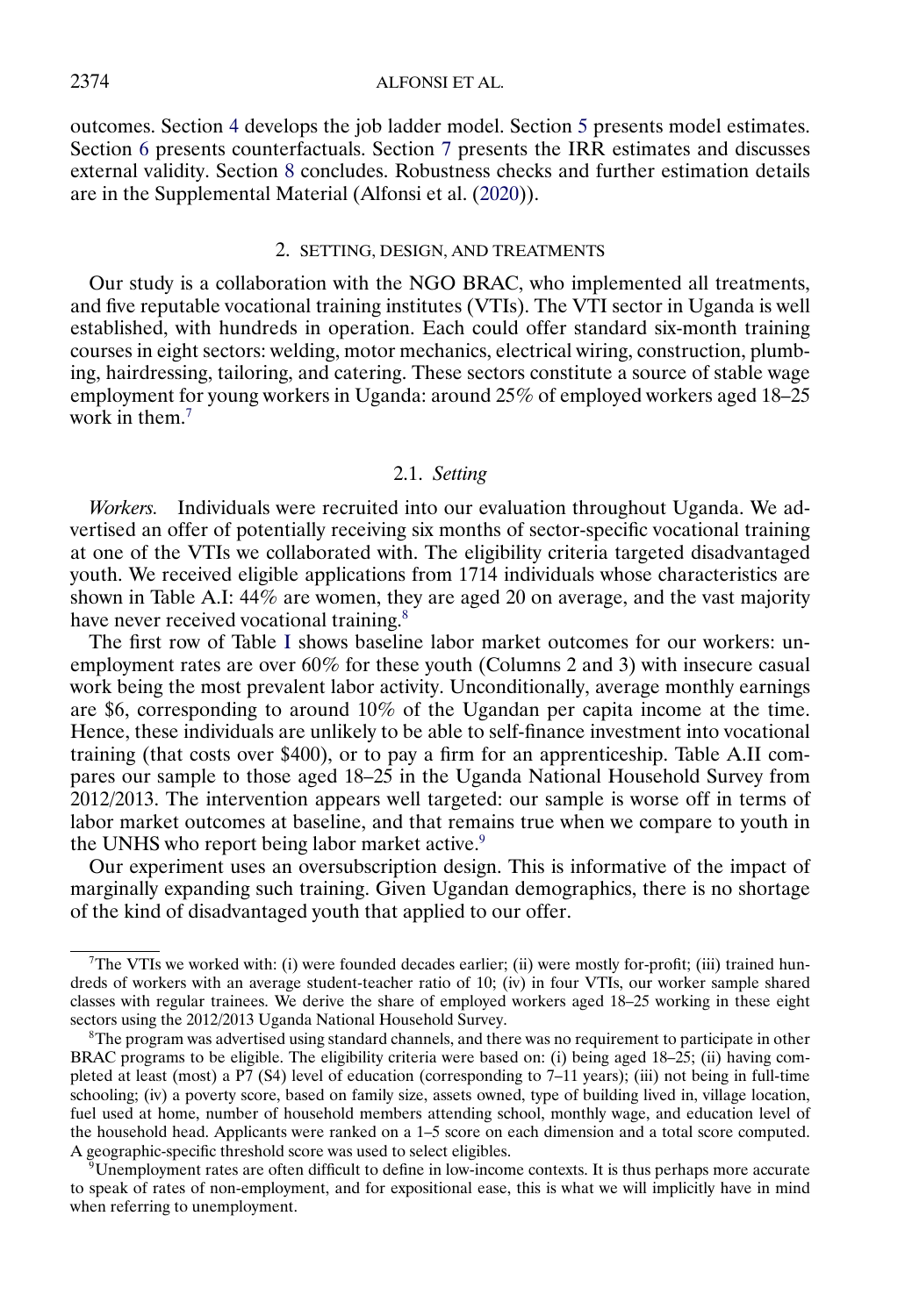|                                                                                                                                                                                                                                                                                                                                                                                                                                                                                                                                                                                                                                                                                                                                                                                                                                                                                                                                                                                                                                                                                         |           |                                                                  |                                                                                                                                                                                                                                                                    | -Test of Equality of Means With Control Group in Brackets. p-Value on F-Tests in Braces®                                                            |                                               |                                                                                                                                                                         |                                                                                                                                                                                                                                                                                             |                 |
|-----------------------------------------------------------------------------------------------------------------------------------------------------------------------------------------------------------------------------------------------------------------------------------------------------------------------------------------------------------------------------------------------------------------------------------------------------------------------------------------------------------------------------------------------------------------------------------------------------------------------------------------------------------------------------------------------------------------------------------------------------------------------------------------------------------------------------------------------------------------------------------------------------------------------------------------------------------------------------------------------------------------------------------------------------------------------------------------|-----------|------------------------------------------------------------------|--------------------------------------------------------------------------------------------------------------------------------------------------------------------------------------------------------------------------------------------------------------------|-----------------------------------------------------------------------------------------------------------------------------------------------------|-----------------------------------------------|-------------------------------------------------------------------------------------------------------------------------------------------------------------------------|---------------------------------------------------------------------------------------------------------------------------------------------------------------------------------------------------------------------------------------------------------------------------------------------|-----------------|
|                                                                                                                                                                                                                                                                                                                                                                                                                                                                                                                                                                                                                                                                                                                                                                                                                                                                                                                                                                                                                                                                                         | Number of | $_{\rm Currenty}$                                                | Has Worked in                                                                                                                                                                                                                                                      | Wage Employment<br>Has Done Any                                                                                                                     | Employment in<br>Any Self                     | Casual Work in<br>Has Done Any                                                                                                                                          | Total Earnings in<br>the Last Month                                                                                                                                                                                                                                                         | F-Test of Joint |
|                                                                                                                                                                                                                                                                                                                                                                                                                                                                                                                                                                                                                                                                                                                                                                                                                                                                                                                                                                                                                                                                                         | Workers   | Working                                                          | the Last Month                                                                                                                                                                                                                                                     | in the Last Month                                                                                                                                   | the Last Month                                | the Last Month                                                                                                                                                          | lasn                                                                                                                                                                                                                                                                                        | Significance    |
|                                                                                                                                                                                                                                                                                                                                                                                                                                                                                                                                                                                                                                                                                                                                                                                                                                                                                                                                                                                                                                                                                         | Ξ         | $\odot$                                                          | $\widehat{\mathcal{E}}$                                                                                                                                                                                                                                            | $\left( 4\right)$                                                                                                                                   | ତି                                            | $\widehat{\circ}$                                                                                                                                                       | $\widehat{\in}$                                                                                                                                                                                                                                                                             | ⊗               |
| All Workers                                                                                                                                                                                                                                                                                                                                                                                                                                                                                                                                                                                                                                                                                                                                                                                                                                                                                                                                                                                                                                                                             | 1714      | 0.360                                                            | 0.383                                                                                                                                                                                                                                                              | 0.130                                                                                                                                               | 0.046                                         | 0.257                                                                                                                                                                   |                                                                                                                                                                                                                                                                                             |                 |
|                                                                                                                                                                                                                                                                                                                                                                                                                                                                                                                                                                                                                                                                                                                                                                                                                                                                                                                                                                                                                                                                                         |           | (0.045)                                                          | (0.044)                                                                                                                                                                                                                                                            | $\begin{array}{c} (0.023) \\ 0.120 \end{array}$                                                                                                     | (0.013)                                       | (0.044)                                                                                                                                                                 | $\begin{array}{l} 0.9111 \\ 0.1111 \\ 0.1111 \\ 0.1111 \\ 0.1111 \\ 0.1111 \\ 0.1111 \\ 0.1111 \\ 0.1111 \\ 0.1111 \\ 0.1111 \\ 0.1111 \\ 0.1111 \\ 0.1111 \\ 0.1111 \\ 0.1111 \\ 0.1111 \\ 0.1111 \\ 0.1111 \\ 0.1111 \\ 0.1111 \\ 0.1111 \\ 0.1111 \\ 0.1111 \\ 0.1111 \\ 0.1111 \\ 0.11$ |                 |
| T1: Control                                                                                                                                                                                                                                                                                                                                                                                                                                                                                                                                                                                                                                                                                                                                                                                                                                                                                                                                                                                                                                                                             | 451       | 0.381                                                            | 0.401                                                                                                                                                                                                                                                              |                                                                                                                                                     |                                               | 0.296                                                                                                                                                                   |                                                                                                                                                                                                                                                                                             |                 |
|                                                                                                                                                                                                                                                                                                                                                                                                                                                                                                                                                                                                                                                                                                                                                                                                                                                                                                                                                                                                                                                                                         |           | (0.049)                                                          | (0.048)                                                                                                                                                                                                                                                            |                                                                                                                                                     | $\begin{array}{c} 0.038 \\ 0.015 \end{array}$ | (740, 0)                                                                                                                                                                |                                                                                                                                                                                                                                                                                             |                 |
| T2: Firm Trained                                                                                                                                                                                                                                                                                                                                                                                                                                                                                                                                                                                                                                                                                                                                                                                                                                                                                                                                                                                                                                                                        | 283       | 0.369                                                            |                                                                                                                                                                                                                                                                    |                                                                                                                                                     |                                               |                                                                                                                                                                         |                                                                                                                                                                                                                                                                                             | ${0.968}$       |
|                                                                                                                                                                                                                                                                                                                                                                                                                                                                                                                                                                                                                                                                                                                                                                                                                                                                                                                                                                                                                                                                                         |           | $\begin{smallmatrix} (0.035) \ 0.979] \ 0.358 \end{smallmatrix}$ | $\begin{array}{l} 0.387\\ 0.0350\\ 0.0851\\ 0.0853\\ 0.0332\\ 0.0370\\ 0.0370\\ 0.034\\ 0.034\\ 0.034\\ 0.034\\ 0.034)\\ 0.034)\\ 0.034)\\ 0.034)\\ 0.034)\\ 0.034)\\ 0.034)\\ 0.034)\\ 0.034)\\ 0.034)\\ 0.035)\\ 0.035)\\ 0.035)\\ 0.035)\\ 0.036)\\ 0.037)\\ 0$ | $\begin{array}{l} (0.025)\\ (0.103)\\ (0.023)\\ (0.520)\\ (0.149)\\ (0.023)\\ (0.0149)\\ (0.149)\\ (0.149)\\ \end{array}$                           |                                               | $\left( \begin{smallmatrix} 0.266 \ 0.0320 \ 0.0521 \ 0.0269 \ 0.0269 \ 0.0269 \ 0.0269 \ 0.0209 \ 0.0209 \ 0.0209 \ 0.0209 \ 0.0209 \ 0.021 \end{smallmatrix} \right)$ |                                                                                                                                                                                                                                                                                             |                 |
|                                                                                                                                                                                                                                                                                                                                                                                                                                                                                                                                                                                                                                                                                                                                                                                                                                                                                                                                                                                                                                                                                         |           |                                                                  |                                                                                                                                                                                                                                                                    |                                                                                                                                                     |                                               |                                                                                                                                                                         |                                                                                                                                                                                                                                                                                             |                 |
| T3: Vocationally Trained                                                                                                                                                                                                                                                                                                                                                                                                                                                                                                                                                                                                                                                                                                                                                                                                                                                                                                                                                                                                                                                                | 390       |                                                                  |                                                                                                                                                                                                                                                                    |                                                                                                                                                     |                                               |                                                                                                                                                                         |                                                                                                                                                                                                                                                                                             | ${0.811}$       |
|                                                                                                                                                                                                                                                                                                                                                                                                                                                                                                                                                                                                                                                                                                                                                                                                                                                                                                                                                                                                                                                                                         |           | (0.032)                                                          |                                                                                                                                                                                                                                                                    |                                                                                                                                                     |                                               |                                                                                                                                                                         |                                                                                                                                                                                                                                                                                             |                 |
|                                                                                                                                                                                                                                                                                                                                                                                                                                                                                                                                                                                                                                                                                                                                                                                                                                                                                                                                                                                                                                                                                         |           | $\frac{0.763}{0.320}$                                            |                                                                                                                                                                                                                                                                    |                                                                                                                                                     |                                               |                                                                                                                                                                         |                                                                                                                                                                                                                                                                                             |                 |
| T4: Vocationally Trained + Matched                                                                                                                                                                                                                                                                                                                                                                                                                                                                                                                                                                                                                                                                                                                                                                                                                                                                                                                                                                                                                                                      | 307       |                                                                  |                                                                                                                                                                                                                                                                    |                                                                                                                                                     |                                               |                                                                                                                                                                         |                                                                                                                                                                                                                                                                                             | ${0.758}$       |
|                                                                                                                                                                                                                                                                                                                                                                                                                                                                                                                                                                                                                                                                                                                                                                                                                                                                                                                                                                                                                                                                                         |           | (0.033)                                                          |                                                                                                                                                                                                                                                                    |                                                                                                                                                     |                                               |                                                                                                                                                                         |                                                                                                                                                                                                                                                                                             |                 |
|                                                                                                                                                                                                                                                                                                                                                                                                                                                                                                                                                                                                                                                                                                                                                                                                                                                                                                                                                                                                                                                                                         |           | 0.316                                                            |                                                                                                                                                                                                                                                                    | $\begin{array}{c} (0.026) \\ (0.229) \\ 0.127 \\ 0.025) \end{array}$                                                                                |                                               |                                                                                                                                                                         |                                                                                                                                                                                                                                                                                             |                 |
| T5: Untrained, Matched                                                                                                                                                                                                                                                                                                                                                                                                                                                                                                                                                                                                                                                                                                                                                                                                                                                                                                                                                                                                                                                                  | 283       | 0.364                                                            |                                                                                                                                                                                                                                                                    |                                                                                                                                                     | 0.057                                         |                                                                                                                                                                         |                                                                                                                                                                                                                                                                                             | (0.996)         |
|                                                                                                                                                                                                                                                                                                                                                                                                                                                                                                                                                                                                                                                                                                                                                                                                                                                                                                                                                                                                                                                                                         |           | (0.033)                                                          |                                                                                                                                                                                                                                                                    |                                                                                                                                                     | (0.016)                                       |                                                                                                                                                                         |                                                                                                                                                                                                                                                                                             |                 |
|                                                                                                                                                                                                                                                                                                                                                                                                                                                                                                                                                                                                                                                                                                                                                                                                                                                                                                                                                                                                                                                                                         |           | [0.707]                                                          | 0.386                                                                                                                                                                                                                                                              | 0.821                                                                                                                                               | [0.207]                                       | [0.210]                                                                                                                                                                 |                                                                                                                                                                                                                                                                                             |                 |
| F-test of joint significance                                                                                                                                                                                                                                                                                                                                                                                                                                                                                                                                                                                                                                                                                                                                                                                                                                                                                                                                                                                                                                                            |           | (0.882)                                                          | ${0.908}$                                                                                                                                                                                                                                                          | (0.301)                                                                                                                                             | ${0.214}$                                     | (0.433)                                                                                                                                                                 | (0.380)                                                                                                                                                                                                                                                                                     |                 |
| round. The excluded (comparison) group in these regressions is the Control group. Robust standard errors are reported in parentheses throughout. Column 8 reports the p-values from F-tests of<br><sup>a</sup> All data are from the baseline survey to workers. Column 1 reports the number of workers assigned to each treatment. Columns 2 to 7 report the mean value of each worker characteristic,<br>derived from an OLS regression of the characteristic of interest on a series of dummy variables for each treatment group. All regressions include strata dummics and a dummy for the implementation<br>joint significance of all the regressors from an OLS regression where the dependent variable is a dummy variable taking value 0 if the worker is assigned to the Control group, and it takes value 1 for<br>workers assigned to treatment group j (with j going from 2 to 5) and the independent variables are the variables in Columns 2 to 7. Robust standard errors are also calculated in these regressions.<br>The $p$ -values reported in the last row are from |           |                                                                  |                                                                                                                                                                                                                                                                    |                                                                                                                                                     |                                               |                                                                                                                                                                         |                                                                                                                                                                                                                                                                                             |                 |
|                                                                                                                                                                                                                                                                                                                                                                                                                                                                                                                                                                                                                                                                                                                                                                                                                                                                                                                                                                                                                                                                                         |           |                                                                  |                                                                                                                                                                                                                                                                    | the F-test of joint significance of the treatment dummies in each column regression where the sample includes all workers. In Column 6, casual work |                                               |                                                                                                                                                                         |                                                                                                                                                                                                                                                                                             |                 |

<span id="page-6-0"></span>PARENTHESES. p-VALUE ON FROM OLS REGRESSIONS IN ERRORS OUTCOMES. MEANS, ROBUST STANDARD **TABLE** TABLE I MARKET LABOR WORKER BALANCE ON

## TACKLING YOUTH UNEMPLOYMENT 2375

includes any work conducted in the following tasks where workers are hired on a daily basis: loading and unloading trucks, transporting goods on bicycles, fetching water, land fencing, and slashing the compound. Casual work also includes any type of agricultural labor such as farming, animal rearing, fishing, and agricultural day labor. In Column 7, workers who report doing no work in the past month (or only did unpaid work in the last month) have a value of zero for total earnings. The top 1% of earnings values are excluded. All monetary variables are deflated and expressed in terms of

includes any work conducted in the following tasks where workers are hired on a daily basis: loading and unloading trucks, transporting goods on bicycles, fetching water, land fencing, and slashing<br>the compound. Casual wor month (or only did unpaid work in the last month) have a value of zero for total earnings. The top 1% of earnings values are excluded. All monetary variables are deflated and expressed in terms of<br>August 2012 prices, using

August 2012 prices, using the monthly consumer price index published by the Uganda Bureau of Statistics. Deflated monetary amounts are then converted into August 2012 USD.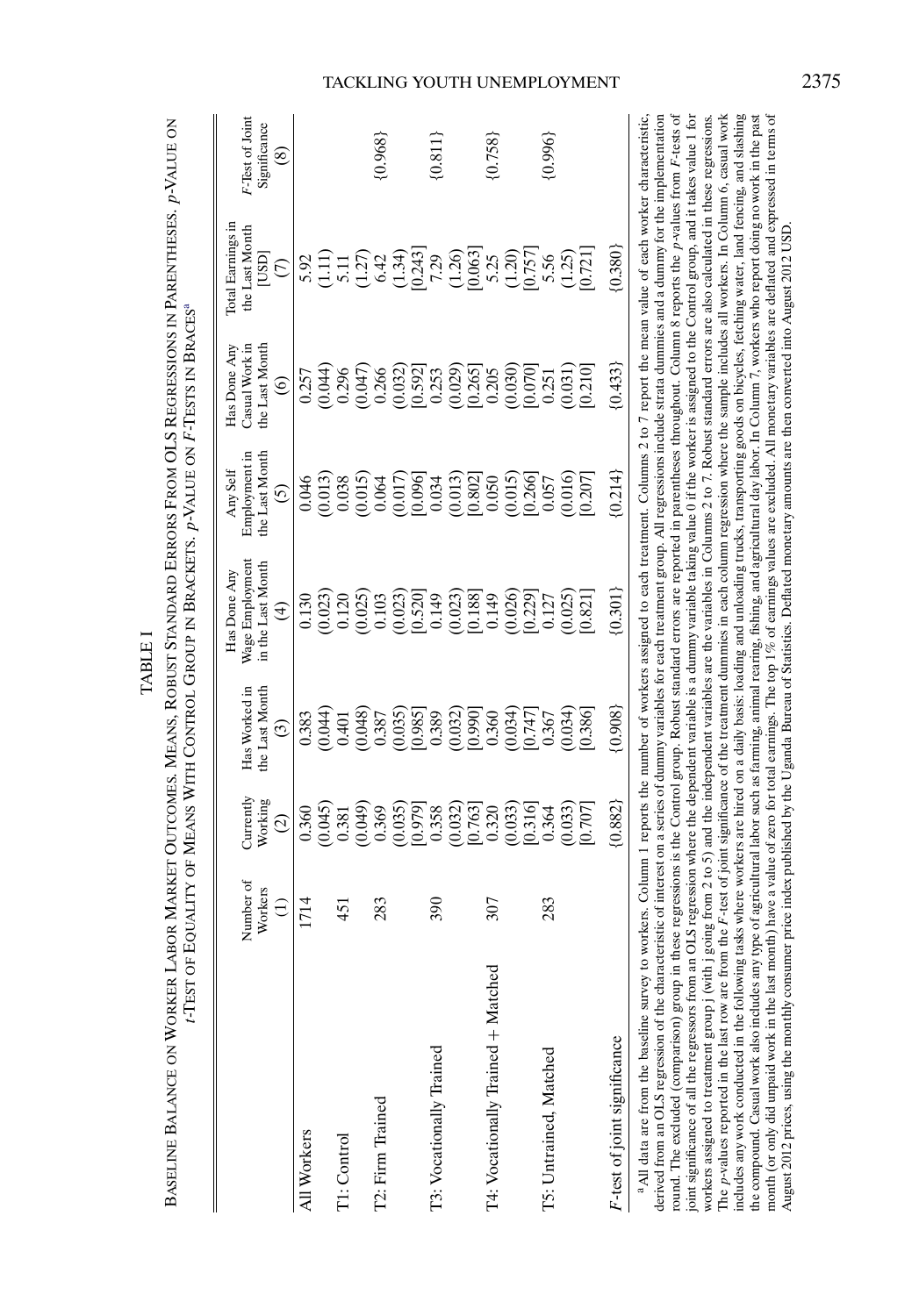<span id="page-7-0"></span>*Firms.* To draw a sample of firms, we conducted a firm census in 15 urban labor markets. We selected firms: (i) operating in one of the eight manufacturing and service sectors in which we offered sector-specific vocational training; (ii) having between one and 15 employees (plus a firm owner). The first criterion limits skills mismatch in our study. The second restriction excludes micro-entrepreneurs and ensures we focus on SMEs that are central to employment generation in Uganda. We end up with a sample of 1538 SMEs, employing 4551 workers in total at baseline. On constraints to expansion: (i) 65% of firm owners reported the terms of available finance limiting their growth; (ii) 67% reported access to skilled labor as a constraint; (iii) 52% reported the inability to screen workers as a constraint. Wage subsidies might help relax demand-side constraints on SMEs related to hiring young labor market entrants.

*Returns to Vocational Training.* Table A.III provides evidence on the supply of, and returns to, vocational training in this setting. It shows: (i) the share of workers employed at baseline in these firms that self-report having ever received vocational training from a VTI; (ii) the coefficient on a dummy for this self-report in a standard Mincerian wage regression of log wages. The first row pools across all sectors and documents that at baseline, 31% of workers in our sample of SMEs have vocational training from some VTI. Vocational training is therefore a common route through which workers acquire skills in Uganda, and SME firm owners are familiar with recruiting workers with such training. The Mincerian returns to vocational training are over 50%, and this holds in each sector. Of course, the Mincerian returns are upward-biased due to selection into employment. Our experimental results help quantify this selection bias. This evidence shows there is demand for, and potentially high returns to, vocational training in the sectors that SMEs in our study operate in. This is in contrast to high-income settings where many training programs have had low returns or short-lived impacts on workers [\(Card, Kluve, and We](#page-44-0)[ber](#page-44-0) [\(2018\)](#page-44-0)).

*Use of Apprenticeships.* Firm-sponsored training is another route through which workers accumulate human capital. Apprenticeships are a common labor contract throughout Sub-Saharan Africa. Table A.IV provides evidence on such contracts from our sample of SMEs. Panel A shows that half the workers employed in control SMEs at baseline report having received on-the-job training in their current firm, with an average training duration of 10 months. Panel B shows a variety of payment structures for apprentices: the majority are unpaid, some are paid, and others pay for their training. For those paid during apprenticeships, they report an average monthly wage of \$39. Firm owners were asked about the skills composition of apprentices. Self-financed apprentices are more likely to be reported to have sector-specific rather than firm-specific skills.<sup>10</sup>

Panel C shows that the main opportunity cost for taking on new hires is the firm owner's time: they are predominantly tasked to train apprentices. This is especially so for selffinanced apprentices: 56% report being trained exclusively by the firm owner, and none report being trained only by employees. Firm owners have the skills to train employees: they have significantly more years of education than workers, and are significantly more likely to have received vocational training. As mentioned above, most SMEs report an

<sup>&</sup>lt;sup>10</sup>We note that: (i) for 52% of all apprentices, their main cost is the opportunity cost of labor market opportunities during the apprenticeship as well as fixed costs of work (e.g., travel, tools). (ii) For 29% of workers that pay for their apprenticeship, the average total payment is over \$500. Whichever way we calculate it, the expected cost of an apprenticeship is above the baseline annual earnings of our sample workers.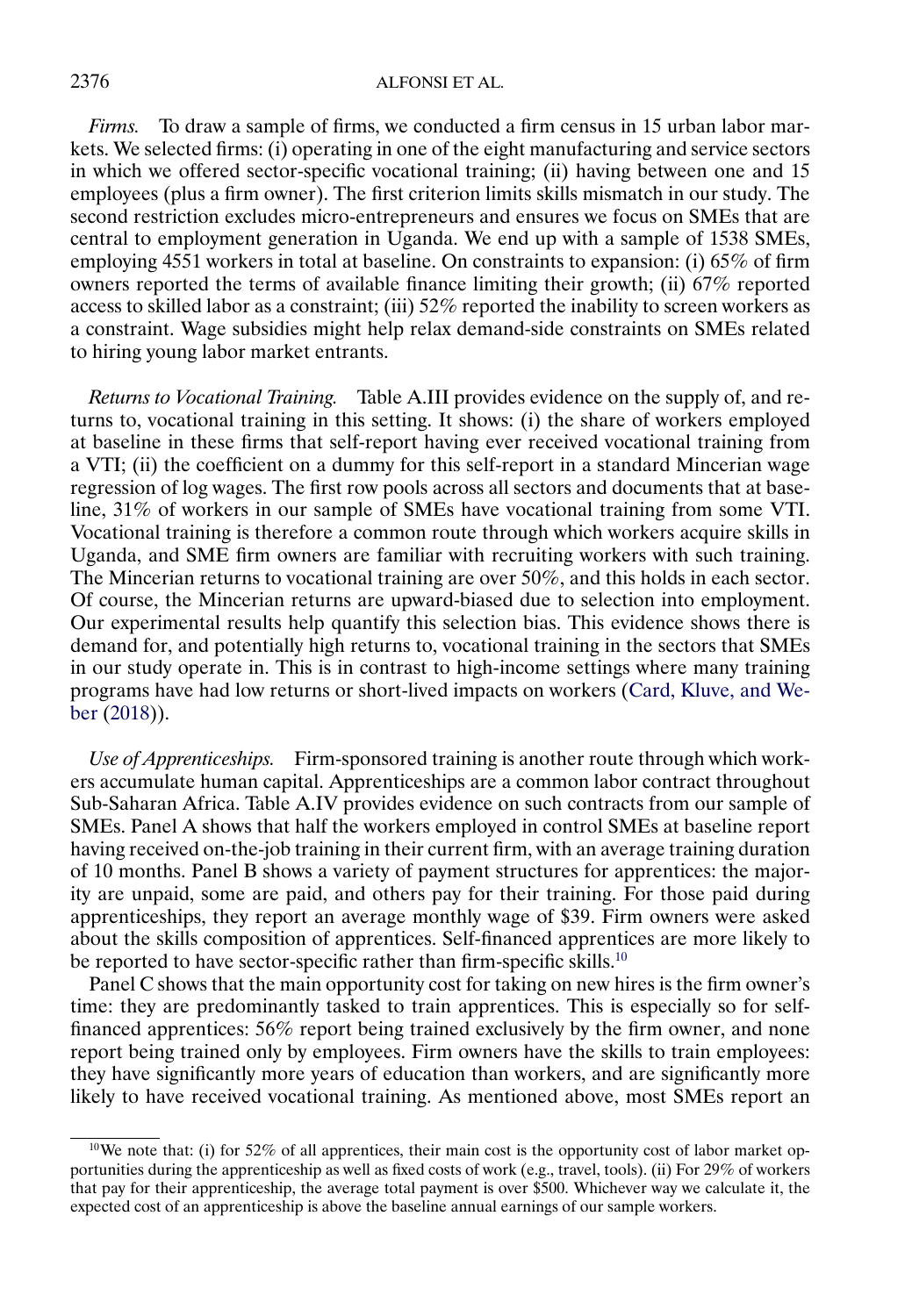#### A. Worker Side Design

**B. Firm Side Design** 

<span id="page-8-0"></span>

FIGURE 1.—Experimental design. *Note*: Numbers in parentheses refer to the number of applicants originally assigned to each treatment, and the number of firms assigned to each treatment.

inability to screen workers as constraining expansion. Hence, if SMEs are credit constrained, it is these kinds of up-front screening costs, or firm owners' opportunity costs of training new hires, that are reduced in our apprenticeship treatment.<sup>11</sup>

#### 2.2. *Design*

The left-hand side of Figure 1 presents the design from a worker's perspective. One thousand seven hundred fourteen workers applied to the offer of vocational training. Those randomly assigned to vocational training were split into two treatments. The first group completed their six months of training and then transitioned into the labor market. This is the business-as-usual training model, where VTIs are paid to train workers, but not to find them jobs. The second group of vocationally trained workers, upon graduation, were matched to firms operating in the same sector as the worker had been trained in, and located in the same region as the worker. On graduation, all trainees leave their VTI with a certificate stating which VTI was attended, and the six-month training course taken.

Workers not offered vocational training were randomly split into three groups: (i) to be matched to firms; (ii) to be matched to firms and those firms offered a wage subsidy to hire and train them on-the-job for six months (i.e., as an apprentice); (iii) held as a control. This design allows us to thus compare and contrast supply- and demand-side interventions designed to raise skills and reduce youth unemployment, and to understand the nature of constraints on workers and firms that prevent such human capital investments being undertaken.

 $11$  Firm owners' role in training workers is well recognized. In the firm-side surveys, we interviewed employees in our SMEs pre-intervention. We asked them about the role of the firm owner in training workers. In the control group of firms, 79% of employees agreed with the statement, "Does the owner put special effort in training and retaining the best workers?", and when asked, "What do you feel makes it better to work at this firm relative to your competitors, if anything?", 43% of employees reported the better training/learning opportunities.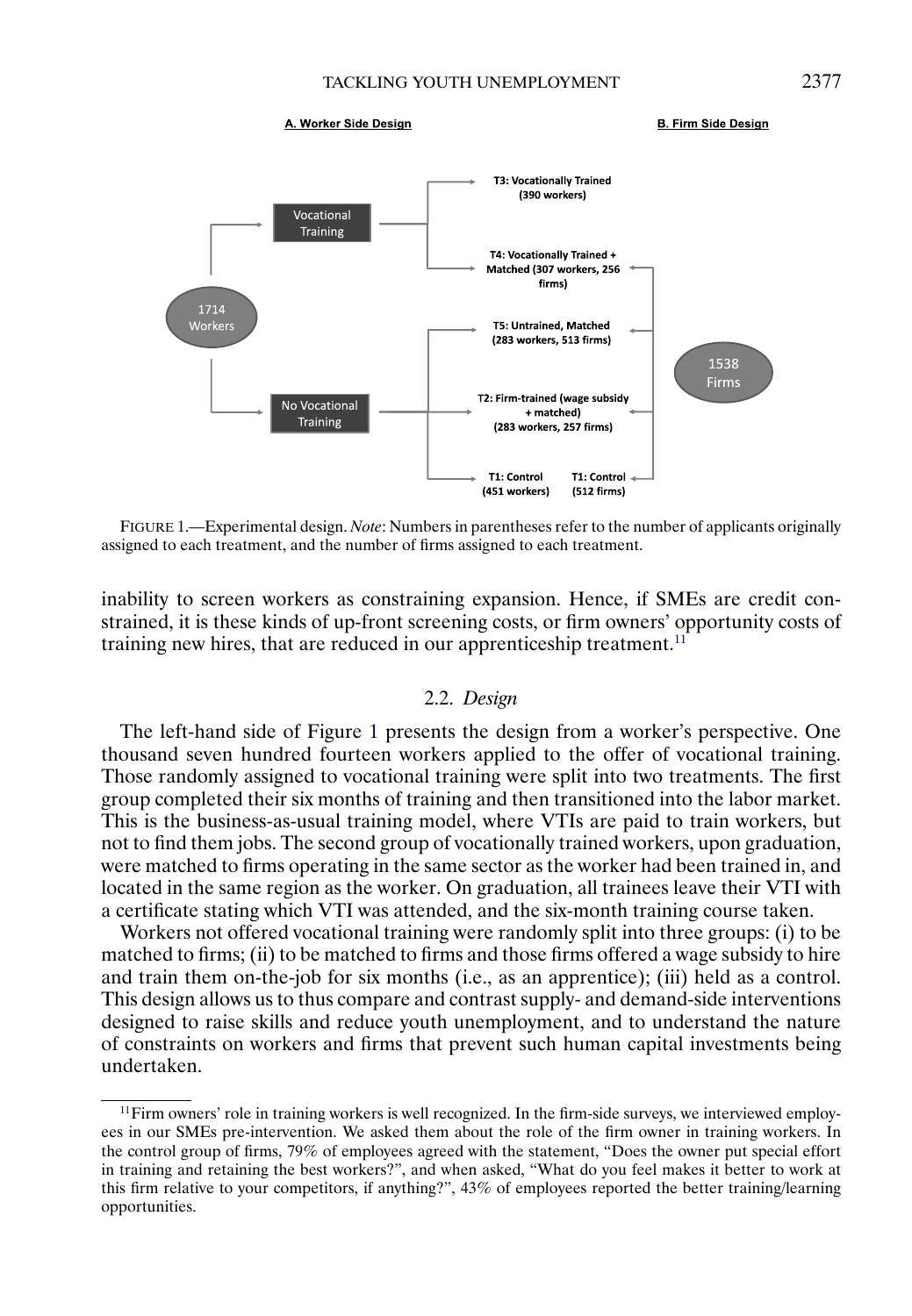Although workers were randomly assigned to treatment at the point of application, they were only informed about any match that might be offered once vocational trainees had completed their courses. Second, the design ensures vocational trainees and firmtrained workers both come into contact with firms at the same time: this is in line with the underlying motivation for our study, to understand labor market transitions of youth. However, inevitably this means that vocational trainees receive their training before firmtrained workers do. This six-month divergence in training times is, however, unlikely to bias estimates based on three years of follow-up data.

We assign workers to treatment using a stratified randomization where strata are region of residence, gender, and education. Table [I](#page-6-0) shows the labor market characteristics of workers in each treatment. Table A.I shows other background characteristics. In both cases, the samples are well balanced, and normalized differences in observables are small.

The right-hand side of Figure [1](#page-8-0) shows the design from a firm's perspective: firms were randomly assigned to either be matched with: (i) vocationally trained workers; (ii) untrained workers; (iii) untrained workers and given a wage subsidy to hire and train them; (iv) or held as a control.<sup>12</sup>

*Timeline.* Figure [2](#page-10-0) shows the study timeline: the baseline worker survey took place from June to September 2012 just after workers applied for vocational training. Eligible workers were tracked in surveys fielded 24, 36, and 48 months after baseline (12, 24, and 36 months after the end of vocational training/apprenticeships).13 Only 13% of workers attrit by the 48-month endline. Supplemental Material Appendix A.1 describes correlates of attrition, confirming attrition is uncorrelated to treatment.

The lower part of Figure [2](#page-10-0) shows the timeline of firm surveys. We use these data to compare firm outcomes between those offered the apprenticeship and the control group. In particular, we estimate short- and long-run employment displacement effects of the FT treatment. As we describe later, these results on (a lack of) displacement help us to extrapolate results from the structural model—that is, in partial equilibrium—to understand the general equilibrium impacts of firm-provided training in these urban labor markets.

## 2.3. *Treatments*

*Vocational Training.* Vocational training provides workers six months of sector-specific training in one of eight sectors. In treatment arms involving vocational training (T3, T4), BRAC entirely covered training costs, at \$470 per trainee. Lessons were held Monday– Friday, for six hours per day; 30% of course content was dedicated to theory, 70% to practical work covering sector-specific skills and managerial/business skills. VTIs signed contracts with BRAC to deliver these standard training courses to workers. They were monitored by regular and unannounced visits by BRAC staff to ensure workers were

 $12$ In current work in progress, we are conducting a comprehensive analysis of the firm-side impacts of all these treatments (and other treatments), and what light they shed on constraints to expansion that SMEs face. Of relevance for the current analysis is that: (i) firms are balanced on observables across treatments, including on monthly profits, employee numbers, the value of the capital stock, age, and owner characteristics; (ii) we find that firms assigned to the wage subsidy treatment are more likely to attrit by the first follow-up (but not by endline), and we account for this by weighting observations using inverse probability weights.

<sup>&</sup>lt;sup>13</sup>We surveyed those randomized out of vocational training just as vocational trainees were transitioning into the labor market. The tracker survey had a 23% attrition rate. The work status of respondents were as follows: 19% were currently involved in some work activity, 11% had been involved in a work activity in the last six months (but not on survey date), and 70% had not worked in the last six months.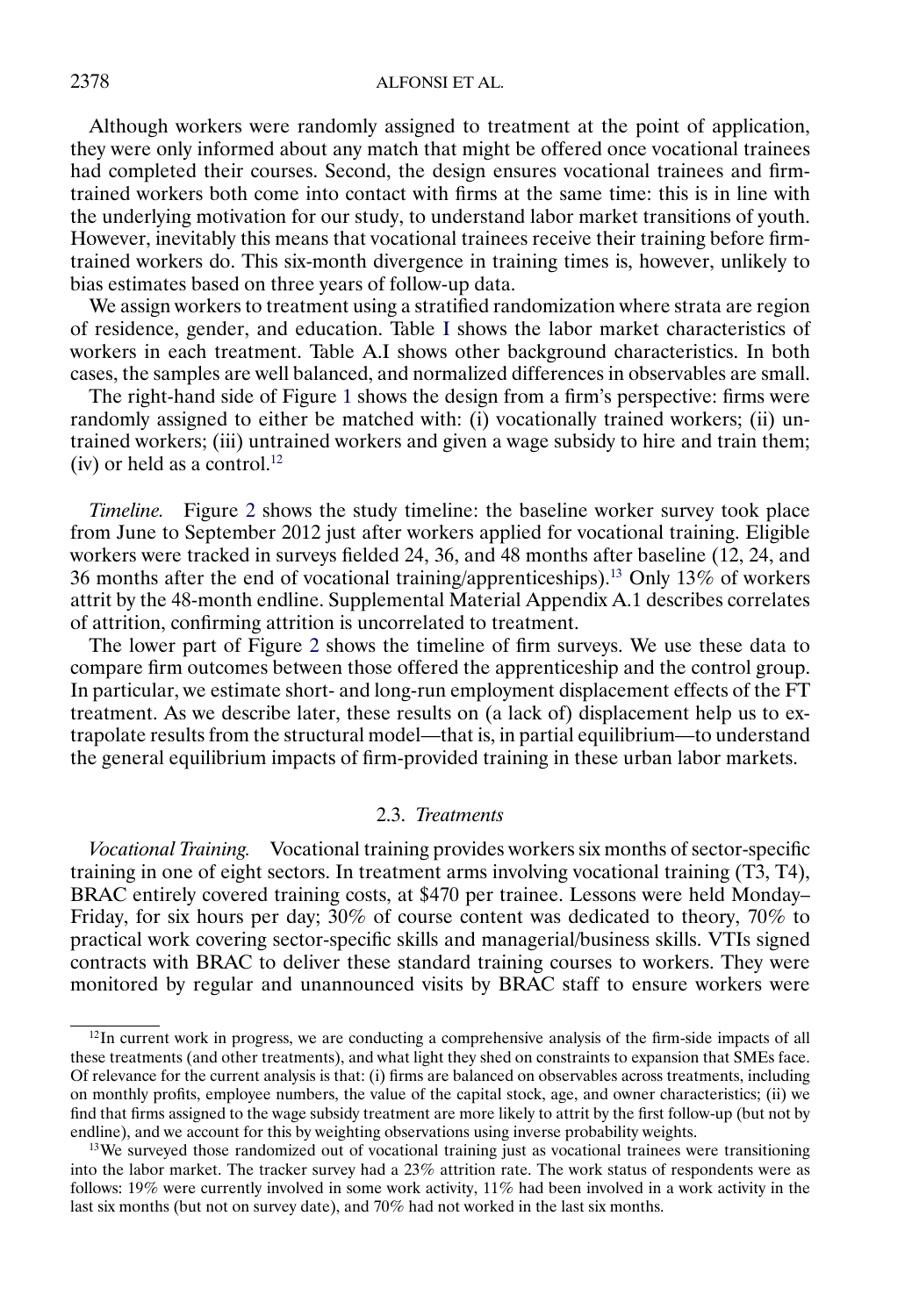#### TACKLING YOUTH UNEMPLOYMENT 2379

<span id="page-10-0"></span>

FIGURE 2.—Timeline. *Notes*: The timeline highlights the dates relevant for the main batch of worker applications and baseline surveys. A second smaller round of applications and baseline surveys were conducted in May and June 2013. The majority of trainees from the first round of applicants started training in January 2013, as shown in the timeline. For logistical reasons, a smaller group received training between April and October 2013. The trainees from the second round of applications received vocational training between October 2013 and April 2014. VTI surveys were collected towards the end of the training period while trainees were still enrolled at the VTIs. Workers from the second round of applicants were not included in the Tracker Survey. The remaining interventions (the matching treatments and firm training placements) and all follow-up surveys were conducted at the same time for workers from the first and second round of applicants. On the firms' timeline, the firm level interventions include: Matching, Vocational Training + Matching, and Firm Training. There were two rounds of Matching and Vocational Training + Matching interventions, in line with the two batches of trainees from the vocational training institutes. The first round of the Vocational training + Matching interventions took place in August–September 2013. The second round took place in December 2013–February 2014. The Firm Training intervention took place in September–November 2013.

present and being trained. For each worker, VTIs were paid half the training fee at the start of training, and half at the end, conditional on them having trained the worker (this staggered timing of payments ensured VT workers nearly always completed the full course of training conditional on enrolling).14

*Firm Training.* In the firm-provided training treatment, we offered firms to meet untrained workers and receive \$50 a month for six months if they hired and trained one such worker on-the-job. This was an inflexible wage subsidy: \$12/month was to be retained by the owner, and \$38/month was to be paid to the worker. This differs from the standard Beckerian apprenticeship model in that the firm does not bear the full training cost. As such, the skills provided to workers might differ from in other apprenticeship structures. As Table A.IV shows, workers do sometimes pay for their training in these labor markets, and this is associated with more intensive involvement of firm owners in training workers.

We assess whether the level of the wage subsidy is reasonable using two anchors: (i) Table A.IV shows that during apprenticeships, if workers were paid, their mean wage

<sup>&</sup>lt;sup>14</sup>The cost per trainee breaks down as the cost to the VTI (\$400), plus the worker's out-of-pocket costs during training, such as those for travel and accommodation (\$70). The staggered incentive contract solved drop-out problems associated with training programs in low-income settings (Blattman and Ralston [\(2015\)](#page-44-0)). There was no additional stipend paid to trainees during training, and no child care offered (recall that around 10% of our worker sample have at least one child).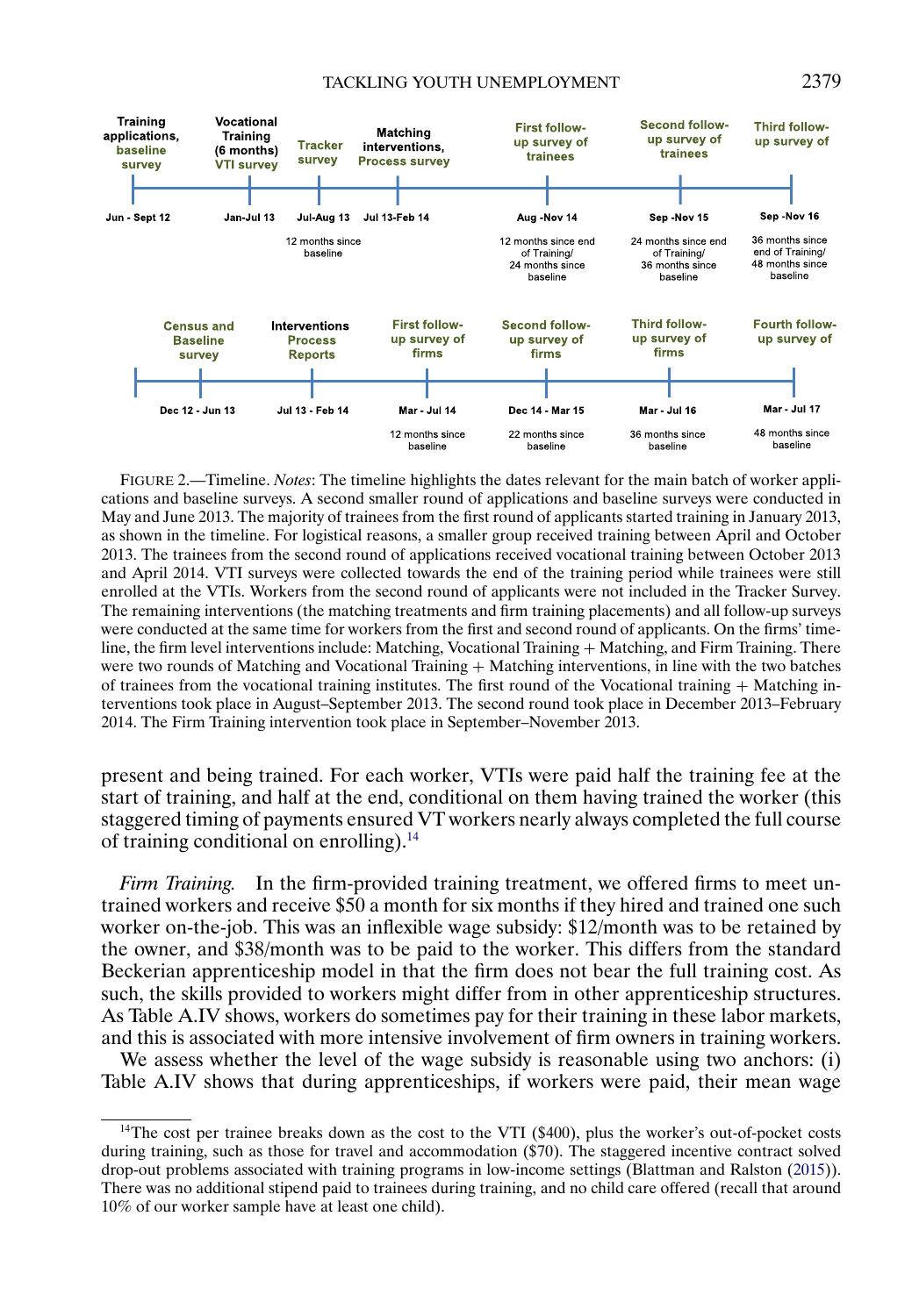<span id="page-11-0"></span>was \$39/month; (ii) using the wages of all unskilled workers employed in our SMEs at baseline, our wage subsidy treatment had a subsidy rate (wage subsidy/average wage) of 111% (Figure A.1a shows the distribution of unskilled wages at baseline among those employed in our SMEs). This is high: for example, [de Mel, Mckenzie, and Woodruff](#page-44-0) [\(2019\)](#page-44-0) evaluated a wage subsidy program with a 50% subsidy rate.

This FT treatment was designed as a formal training program, backed by an explicit contractual agreement between firm owners and our implementing partner, BRAC. This was intended to mirror the vocational training program as far as possible, but with training being conducted at a firm rather than at a VTI. The contract between BRAC and firm owners in the FT treatment is shown in Figure A.2. The contract is succinct and clearly states: (i) firm owners agree to train the worker in a specific trade for six months; (ii) firm owners would pay back the entire subsidy if the trainee was found not to be receiving training, or was not showing up to the firm regularly. There was no explicit training curriculum: firm owners were free to train workers as they saw fit, as long as sector-specific training was provided (as VTIs were also tasked to do).

As with VTIs, monitoring checks were used to ensure these agreements were adhered to. Firm owners and trainee workers were monitored during the six months of training in two ways: (i) each firm was provided an attendance register, and every day both the firm owner and the worker had to sign it, providing the worker's time of arrival and departure; (ii) BRAC staff conducted monthly unannounced spot checks at firm premises to verify the worker was showing up and being trained. Payments were disbursed monthly at the local BRAC office, and both the firm owner and the worker had to be present at disbursement, where they were asked to sign an additional register to certify the worker was showing up regularly at the firm and receiving training. Figure A.1b shows worker and firm reports on the wage subsidy being received by the worker, with a clear spike at \$38/month as intended.

*Matching.* In the matching treatments, firms were presented lists of workers that were: (i) willing to work and vocationally trained  $(T4)$ ; (ii) willing to work but untrained  $(T2)$ , T5). In case (i), the firms knew what sector the workers had been trained in, where they had been trained, but not that training had been paid for by BRAC. There were a maximum of two workers presented to firms on a list, and the randomly assigned matches took place with firms operating in the same sector as the worker had been trained in (or had expressed an initial desire to be trained in), and in the same region as the worker was located.

#### 3. TREATMENT EFFECTS

## 3.1. *Compliance*

Workers may not comply with their treatment, and for treatments involving worker-firm matches, there can also be non-compliance driven by firms because worker-firm matches only occur if both a worker and the firm express a willingness to meet. Table A.VI shows worker and firm take-up rates by treatment. For treatments involving vocational training, we see that: (i) over 95% of workers that initially apply for vocational training are later found and offered it (Column 1); (ii) 68% of workers take up the offer of vocational training and complete the training (Column 2); conditional on enrollment, over 94% of them completed the training.

For workers assigned to the FT treatment, 51% are actually offered a meeting with a firm (Column 3). In common with earlier studies, firm interest is a key limiting factor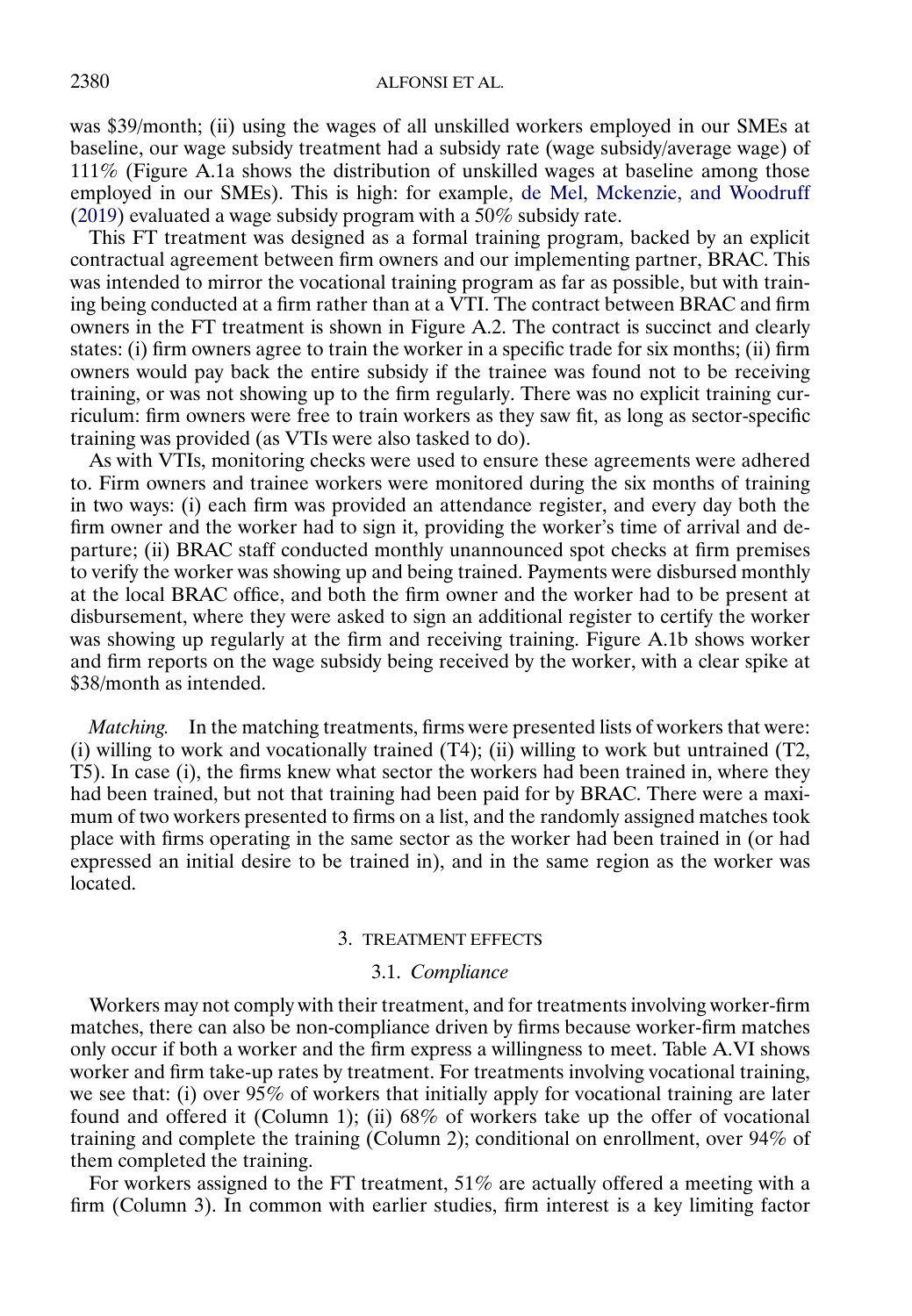<span id="page-12-0"></span>on worker-firm matches occurring (Groh et al. [\(2016\)](#page-45-0)). The explanation is that the FT treatment required firm owners to provide time- and resource-costly training. We provide additional evidence on this from process reports collected during the intervention rollout. Firm owners who were not interested in taking on a worker in the FT treatment were asked why; 62% said the subsidy was not large enough to cover training costs, in line with demand-side credit constraints binding.

However, conditional on the worker-firm match, 80% of meetings take place (Column 4), 90% of interviewed workers are offered a job (Column 5), and two thirds of job offers are accepted (Column 6). This offer acceptance rate to firm-provided training is very close to the 68% compliance rate for vocational training. The difference in compliance rates between FT and VT is not driven by the share of workers taking up training offers, but by the share receiving *offers from firms* to provide them training. As a result, only 24% of workers initially assigned to FT end up being employed and trained at the matched firm.

Firms' lack of interest in meeting workers is most severe in the treatments involving matching (T4, T5): only 13% and 19% of workers end up being offered a meeting with a firm in these treatments (Column 3). This is not surprising in this context: given youth unemployment rates of around 60,% firms should have little difficulty in meeting untrained workers, and as Table A.III shows, around one third of employees in SMEs are vocationally trained and so SMEs might have no difficulty meeting trained workers. In short, there is not much evidence for search frictions related to meeting untrained workers or meeting skilled workers in these labor markets.

Given the low worker-firm matching rate in the vocational training plus match treatment (T4), for the remainder of the analysis we combine these workers with those assigned to the vocational training treatment (T3). Moreover, given the low worker-firm matching rate in the pure matching treatment for untrained workers (T5), we drop this treatment arm for the bulk of the analysis.

This allows us to focus attention throughout on the comparison between vocationally trained (VT) workers (T3 and T4) and firm-trained (FT) workers.

## 3.1.1. *Differential Compliance Between Vocational and Firm-Provided Training*

There is a divergence in compliance between VT and FT treatments: 68% of workers assigned to vocational training start this training, and 24% of workers assigned to firmprovided training are hired by firms they are matched to. To understand whether outcome differences between VT and FT can be due to lower compliance in FT, we first establish whether FT compliance relates to worker traits, which might in turn determine returns to training. The experimental design has two features that help rule this out. First, eligibility requirements mechanically ensure that individuals in the sample are relatively homogeneous. Second, by design, firms in the FT treatment could only train one of two workers assigned to them. Hence, their ability to choose on worker traits was limited among a relatively homogeneous pair of workers presented to them.

Table A.VII provides regression evidence on the correlates of compliance in the FT treatment. Column 1 controls for worker characteristics, and shows that 10 out of 11 of these do not predict take-up (with the other being marginally significant). This is in line with there being limited variation in worker traits presented to firms. Column 2 shows this is robust when we add program-related characteristics. In contrast, when firm characteristics are added, these are jointly significant in predicting compliance ( $p = 0.002$ ). This is driven by firms with significantly lower profits per worker taking on FT workers. Hence, firms hiring workers when given a wage subsidy incentive appear to be negatively selected.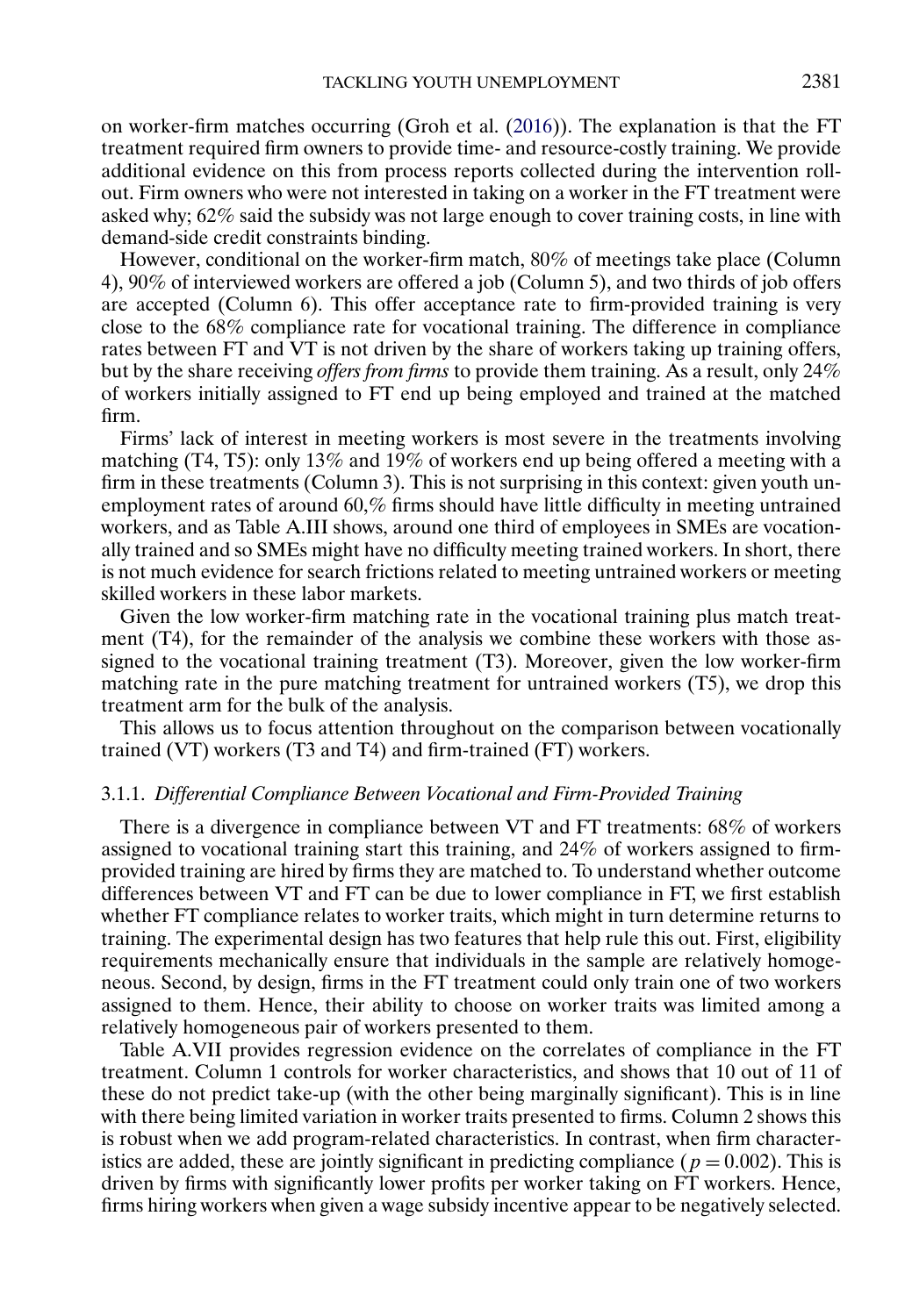Finally, Column 4 shows that when we control for firm fixed effects (that is possible given multiple workers were presented to the same firm), worker characteristics remain jointly insignificant predictors of compliance ( $p = 0.976$ ).<sup>15</sup>

This all suggests compliers are similar in FT and VT treatments because lower compliance in FT is explained by firm, not worker, characteristics. We thus consider take-up to be exogenous, given that compliance is not predicted by worker characteristics. This allows us to compare ATE estimates of both training routes, narrowing the interpretation of differences between them as stemming from either the skills imparted, or the certifiability of those skills. To explore this further, we next provide descriptive evidence on skill accumulation among  $VT$  and  $FT$  workers. In the next section, we estimate treatment effects on various dimensions of skills accumulation.

## 3.1.2. *Descriptive Evidence on Skill Accumulation Among Compliers*

*Vocational Training.* We surveyed VT workers towards the end of the training and asked about their satisfaction with it: 76% were extremely happy/very happy with the experience; 86% were extremely happy/very happy with the skills gained; 96% reported skills acquisition as being better than or as expected, and 56% reported that six months of training was enough time for them to learn the skills they had wanted to.

*Firm-Provided Training.* We provide two pieces of evidence to confirm workers hired under the FT treatment were trained. From the first firm follow-up survey, which was deliberately fielded around the end of the six-month apprenticeship period, firm owners were asked to indicate for each employee hired in the last six months: (i) their productivity (on a 1 to 5 scale) when hired; (ii) their productivity at the time of the survey (or when the worker left the firm).

Panel A of Figure A.3 shows the productivity growth of hired FT workers alongside that for: (i) hired workers at control firms, (ii) hired workers at control firms who received onthe-job training, (iii) hired workers at control firms who did not receive on-the-job training; (iv) hired workers in FT firms excluding those hired through our FT treatment. We see that hired FT workers had an increase in productivity of 2-24 points during the wage subsidy period, higher than for all other comparison groups. Hence, workers hired under the FT treatment received training over and above what these firms would normally provide, in line with their contractual requirements with BRAC, and reinforcing the notion that this was a resource- and time-intensive treatment from firms' perspective.

We also use data from the first worker follow-up survey, conducted around six months *after* the wage subsidy expired. For each job spell in the previous year, workers were asked to report: (i) their ability to perform a typical sector-specific task at the start of the spell (e.g., if the job spell was in motor-mechanics, they were asked whether they were able to mend a tire tube); (ii) their ability to perform the same task at the end of the job spell (or on survey date if the spell was ongoing). The same questions were asked about an important firm-specific task at the firm where the worker was employed (the worker indicated this task). Firm owners were asked the same questions about each employee in the first firm follow-up. We compare the rate of learning on these tasks at the matched

<sup>&</sup>lt;sup>15</sup>Evidence from the process reports further bolsters this. In less than  $4\%$  of cases did firms report turning down a worker in the FT treatment because of worker characteristics. Firms interested in taking on a trainee reported they were happy to take on any of the workers assigned to them, and were not searching for specific trainee characteristics. Moreover, most firms that did not take on a worker did not even meet any worker matched to them, again consistent with worker characteristics not mattering in firm selection.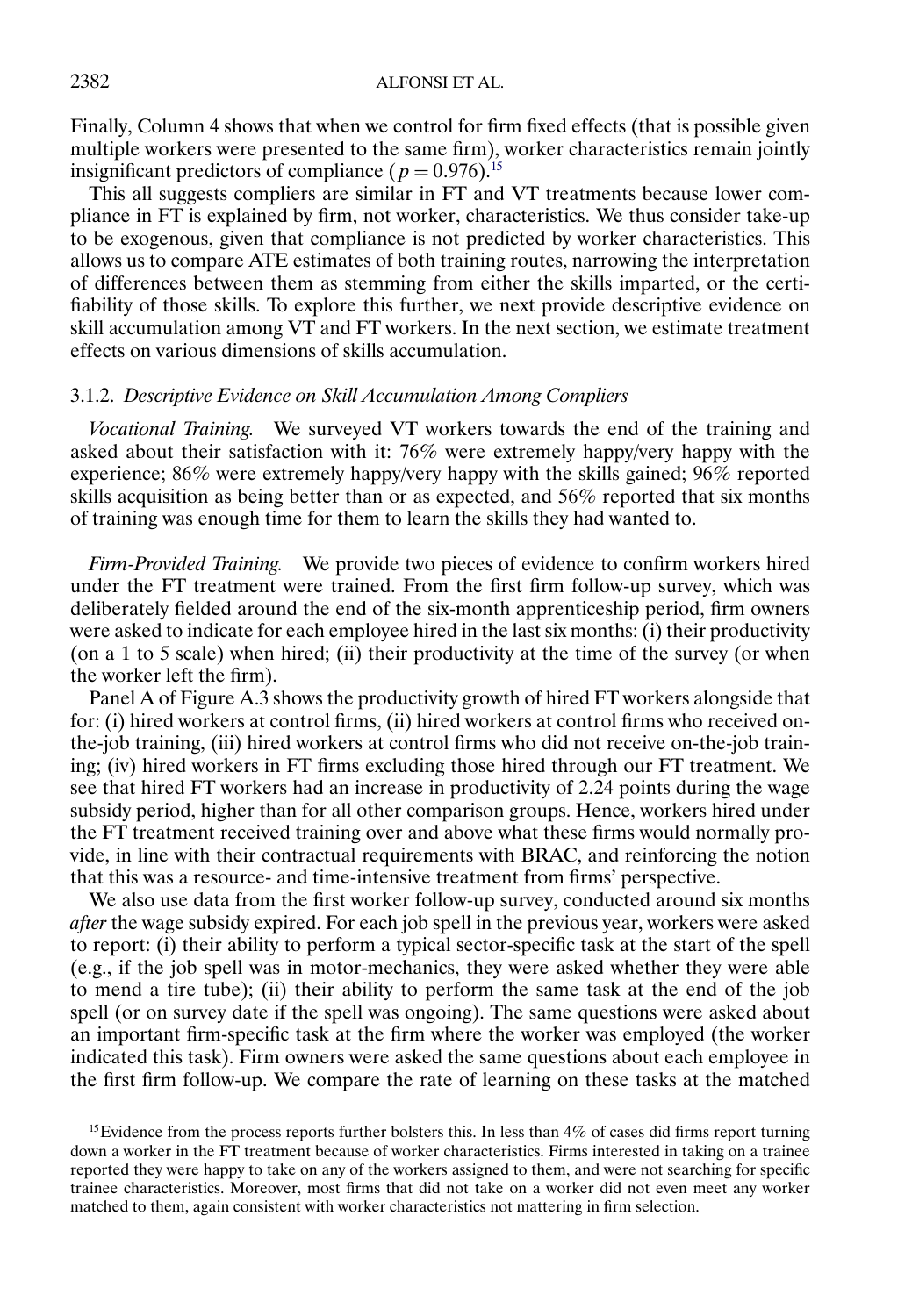<span id="page-14-0"></span>firm for workers hired under the FT treatment. This comparison is in Panel B of Figure A.3. Reassuringly, worker and firm reports are well aligned, and both show substantial learning for both sector- and firm-specific tasks.

## 3.2. *Estimation*

We present impacts on workers' labor market outcomes and estimate both the ITT and the ATE for compliers. The former are useful from a policymaker's perspective because they reflect likely binding challenges to scaling-up the training interventions in the same context, or to export them to other contexts. We present ATE estimates because these map closely to theories of training (that typically do not model non-compliance), and to show channels through which VT and FT differ for trained workers. Our ITT estimates are based on the following ANCOVA specification for worker  $i$  in strata  $s$  in survey wave  $t = 1, 2, 3$ :

$$
y_{ist} = \sum_{j} \beta_j T_{ij} + \gamma y_{i0} + \delta \mathbf{x}_{i0} + \lambda_s + \vartheta_t + u_{ist},
$$

where  $y_{ist}$  is the outcome of interest,  $T_{ij}$  denotes worker i being randomly assigned to treatment *j* (vocational training or firm training),  $y_{i0}$  is the outcome at baseline,  $\mathbf{x}_{i0}$  are the worker's baseline covariates.  $\lambda_s$  and  $\vartheta_t$  are strata and survey wave fixed effects, respectively. As randomization is at the worker level, we use robust standard errors, and we weight ITT estimates using inverse probability weights (IPWs) to account for attrition. In the Supplemental Material, we show the robustness of the main results to dropping all covariates except baseline outcomes, randomization strata, and survey wave fixed effects, and to not using IPWs.16

The ATE specification replaces treatment assignment with treatment take-up (with the same controls), where take-up is defined as a dummy equal to 1 if the worker: (i) started firm training in FT, or (ii) started vocational training in VT. The earlier results showed compliance is not driven by worker characteristics. We use treatment assignment as an IV for treatment take-up and report 2SLS regression estimates, which measure the effect of treatment on the compliers. We bootstrap standard errors using 1000 replications, and we report unadjusted  $p$ -values alongside Romano and Wolf [\(2016\)](#page-45-0)  $p$ -values accounting for multiple hypothesis testing.

The coefficient of interest is  $\beta_i$ : the treatment effect of  $T_{ij}$  as *averaged* over the three post-intervention survey waves. To transition from the treatment effects to the structural estimates, we then estimate dynamic treatment effects. To do so, we convert our data to a worker job spells data set, which is possible because, in each survey, workers were asked to provide their monthly labor market history since the previous survey. These shed light on the evolution of treatment effects, as well as on whether workers are in steady state

<sup>&</sup>lt;sup>16</sup>The baseline worker characteristics  $\mathbf{x}_{i0}$  controlled for are age, a dummy for whether the worker was married, a dummy for whether the worker had any children, a dummy for whether the worker was employed, and a dummy for whether the worker scored at the median or above on a cognitive test administered at baseline. We also control for the vocational training implementation round and month of interview. The weights for the IPW estimates are computed separately for attrition at first, second, and third follow-up. The instruments for the IPW estimates are whether the worker was an orphan at baseline, a dummy if anyone in the household of the worker reported having a phone at baseline, a dummy for whether the worker reported being willing to work in more than one sector at the time of their original application to the VTIs, and dummies for the survey team the worker's interview was assigned to in each of the three follow-up survey rounds.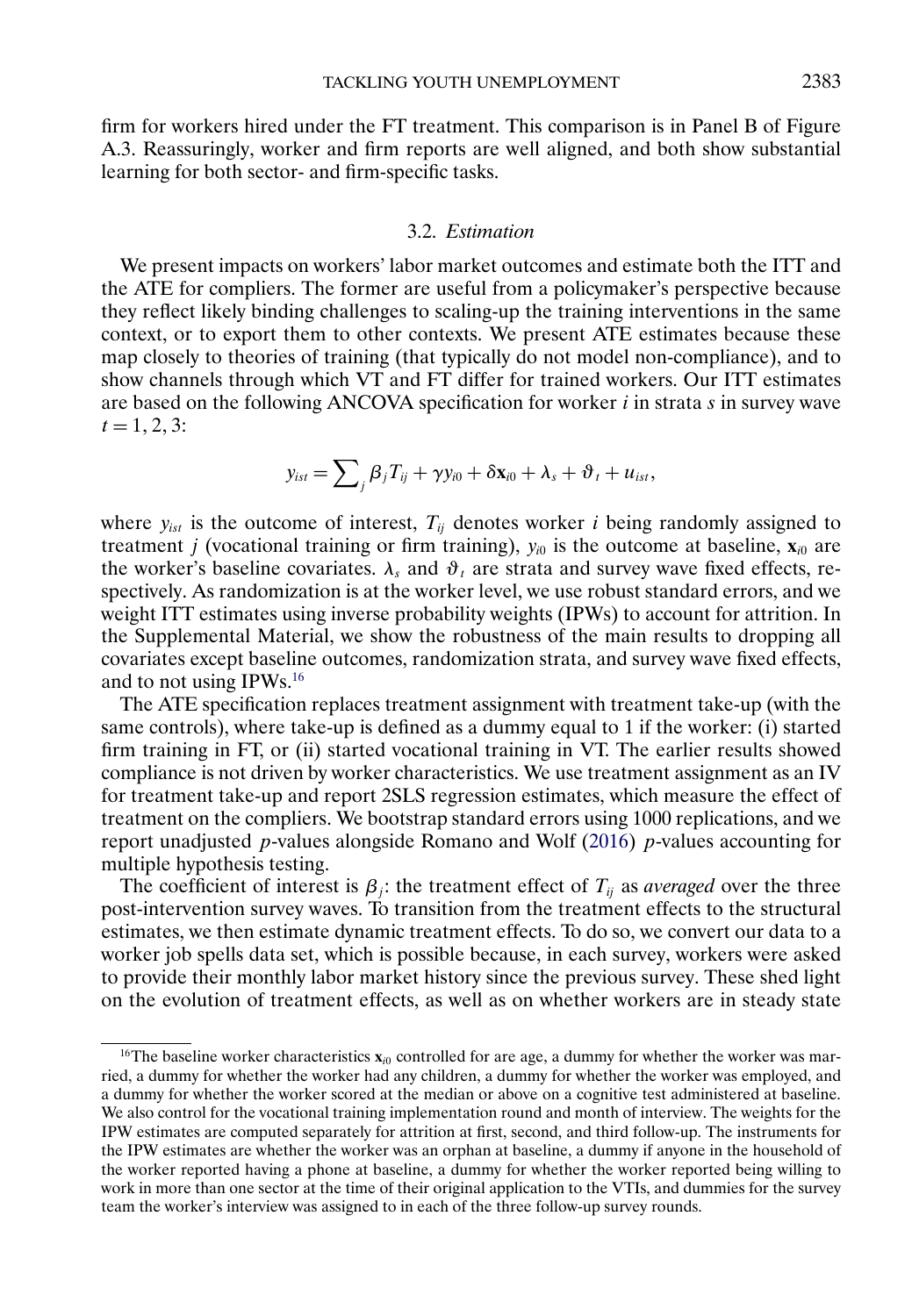<span id="page-15-0"></span>towards the end of our study period, underpinning the job ladder model we develop and estimate.

 $\beta_i$  measures the causal effect of treatment on outcomes under SUTVA. This will not hold if treatment displaces control workers because treated workers are relatively more attractive to firms. To assess whether this is likely, we first need to establish the relevant labor market for these workers. We note that, at baseline, workers are geographically and sectorally mobile: the majority are willing to travel to other labor markets, or change sector, to find work.<sup>17</sup> Defining a labor market as a sector-region, our firm census shows that on average, there are 156 employed workers and 40 firms in each market. We match an average of 8 workers per market, corresponding to 5% of all workers. Hence, we do not expect the control group to be contaminated by treated workers in the same market as they are unlikely to be competing for the same exact job.<sup>18</sup>

## 3.3. *Skills*

If training routes are to impact labor market outcomes, they should first impact worker skills. We present results on three aspects of skills acquisition. It is natural to focus on the ATEs, namely, on those that attended vocational training, or were hired as apprentices.

The first dimension of skills relates to whether workers report having been trained by a firm in their first employment spell. We define two dummies: (i) whether the worker reports having received on-the-job training at her first employer; (ii) whether the worker reported being a 'trainee' in her first employment spell. Columns 1 and 2 of Table [II](#page-16-0) show that for both outcomes, workers hired by firms in the FT treatment are between 56 and 77pp more likely than the control group to be firm trained.<sup>19</sup> More surprisingly: (i) vocationally trained workers are no more likely than the control group to report being trainees in their first employment spell; (ii) workers assigned to firm training are significantly more likely to report having received training or view themselves as trainees than vocationally trained workers ( $p = 0.000$  in Columns 1 and 2).

This suggests firms are less willing to train workers who have already been vocationally trained in sector-specific skills. We thus find no evidence of a complementarity between firm-provided skills and skills provided by vocational training institutes. The finding is consistent with both training routes providing workers similar skills, but also with firms anticipating VT workers to be more mobile than others because their skills are certifiable.

The second dimension we consider is a sector-specific skills test we developed in conjunction with skills assessors and modulators of written and practical occupational tests in Uganda. Each test comprises seven questions: Figure A.4 shows an example of the skills test for the motor-mechanics sector. Workers had 20 minutes to complete the test, and we convert answers into a 0–100 score. If workers answer questions randomly, their expected score is 11. The test was conducted on all workers (including those assigned to the control

<sup>&</sup>lt;sup>17</sup>At baseline, 33% of workers reported that they had previously attempted to find a job in a different town than the one they come from. On workers' sectoral mobility, at baseline 96% of workers reported being willing to work in more than one sector. Moreover, only 15% of all main job spells of workers in the control group at first follow-up are in the same sector as the ideal sector mentioned at baseline.

 $18C$ repon, Duflo, Gurgand, Rathelot, and Zamora [\(2013\)](#page-44-0) provided experimental estimates of the equilibrium impacts of labor market policies in France using a design that randomizes the fraction of treated workers across labor markets, and individual treatment assignment within labor markets.

<sup>&</sup>lt;sup>19</sup>This is over a baseline of  $40\%$  of workers in the control group reporting to have received training in their first employment spell (Column 1), a magnitude that matches up well with the descriptive evidence in Table A.IV where 50% of workers employed in the SMEs at baseline reported having been apprentices in the firm.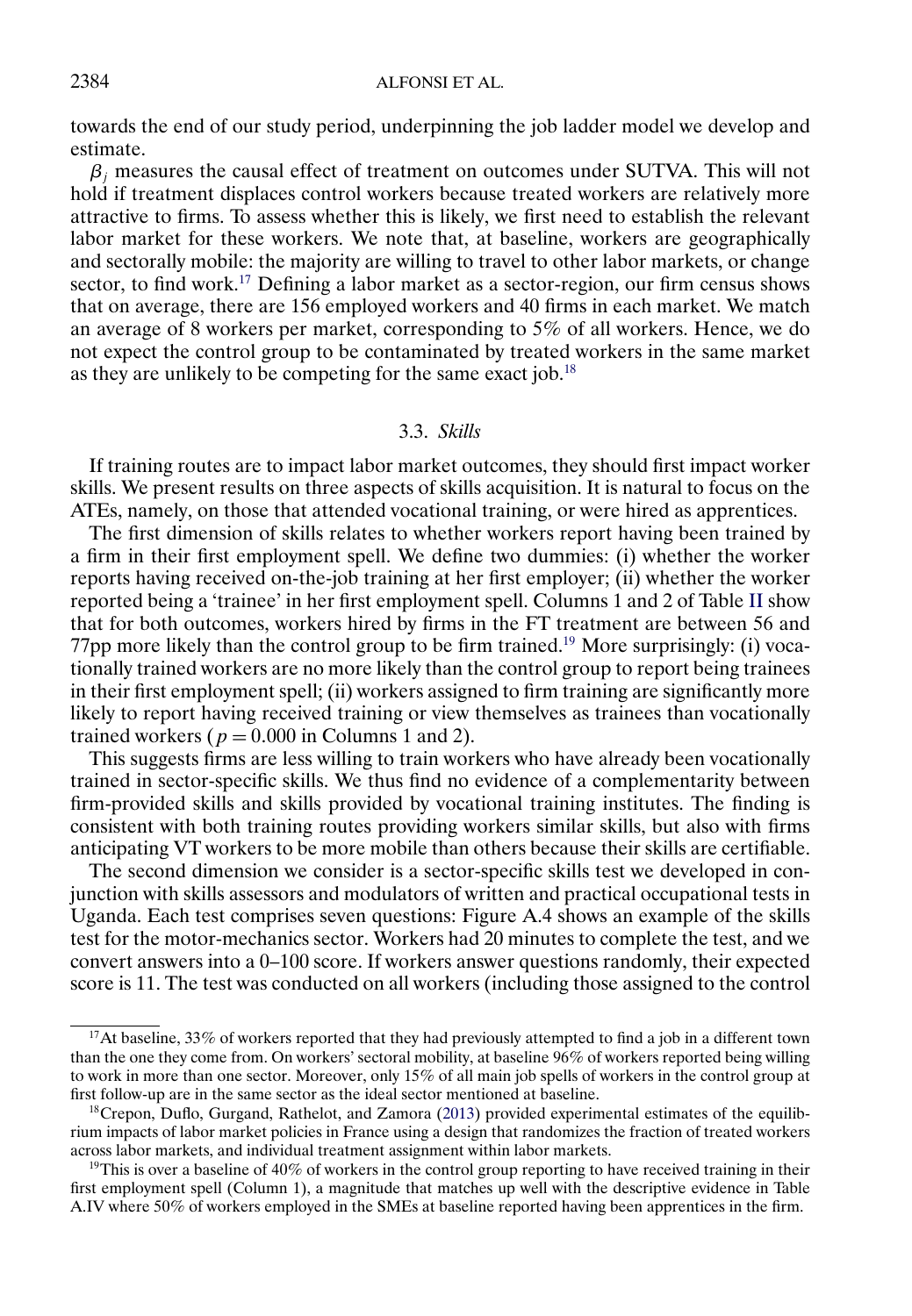|                                     |                                 |                                 | Braces: Unadjusted p-Values (Left) and Romano and Wolf (2016) Adjusted p-Values (Right)ª |                                               |                                            |
|-------------------------------------|---------------------------------|---------------------------------|------------------------------------------------------------------------------------------|-----------------------------------------------|--------------------------------------------|
|                                     | Being Trained by Firms          |                                 | Sector-Specific Skills                                                                   |                                               | Skills Transferability                     |
| Treatment Effects on:               | Received On the Job<br>Training | Position is "Trainee"           | Any Skills (0/1)                                                                         | Test Score (0-100)                            |                                            |
|                                     |                                 |                                 | Iwo-Three Years After                                                                    | Iwo-Three Years After                         | Training, Conditional<br>Three Years After |
| Measured at:                        | First Job                       | First Job                       | Training                                                                                 | Training                                      | on Employment                              |
|                                     | $\widehat{E}$                   | $\odot$                         | $\odot$                                                                                  | $\widehat{f}$                                 | $\odot$                                    |
| Firm Trained                        | (0.179)<br>0.570                | 0.767                           | 0.422                                                                                    | (5.29)<br>9.67                                | $-0.072$<br>(0.341)                        |
|                                     | ${0.001; 0.022}$                | $(0.123)$<br>$\{0.001; 0.002\}$ | $(0.100)$<br>$\{0.001; 0.011\}$                                                          | ${0.087; 0.292}$                              | (0.831; 0.841)                             |
| Vocationally Trained                | $-0.048$                        | 0.015                           | 0.407                                                                                    | 10.3                                          | 0.253                                      |
|                                     | (0.056)                         | $(0.029)$<br>$\{0.591; 0.841\}$ | (0.032)                                                                                  | $(1.70)$<br>$\{0.001; 0.002\}$                | (0.104)                                    |
|                                     | ${0.426; 0.815}$                |                                 | (0.001; 0.001)                                                                           |                                               | 0.049; 0.136                               |
| Mean (SD) Outcome in Control Group  | 0.402                           | 0.041                           | 0.596                                                                                    | 30.1 (22.9)                                   |                                            |
| Control for Baseline Value          | $\overline{\mathsf{z}}$         | $\frac{1}{2}$                   | $\frac{1}{2}$                                                                            | $\mathsf{S}^{\mathsf{O}}$                     | $\tilde{z}$                                |
| p-values on tests of equality:      |                                 |                                 |                                                                                          |                                               |                                            |
| Firm Trained = Vocationally Trained | [0.000]                         | [0.000]                         | $\begin{bmatrix} 0.863 \\ 1818 \end{bmatrix}$                                            | $\begin{bmatrix} 0.902 \\ 1818 \end{bmatrix}$ | $[0.264]$<br>650                           |
| N. of observations                  | 789                             | 797                             |                                                                                          |                                               |                                            |
|                                     |                                 |                                 |                                                                                          |                                               |                                            |

TABLE II

COEFFICIENTS, BOOTSTRAPPED STANDARD

<span id="page-16-0"></span>ATE Estimates, Training and Skills. 2SLS Regression Coefficients, Bootstrapped Standard Errors in Parentheses. Bootstrap p-Values in **INBLEI** 

ERRORS IN

PARENTHESES. BOOTSTRAP

p-VALUES IN

ATE ESTIMATES, TRAINING AND SKILLS. 2SLS REGRESSION

<sup>a</sup>The data used are from the baseline and three worker follow-up surveys. We report 2SLS regression estimates, where treatment assignment is used as IV for treatment take-up. Treatment take-up and we do so for five outcomes. Therefore, the p-values in Columns 1 to 5 are adjusted for testing on ten hypotheses. All regressions include strata dummies, survey wave dummies, a dummy for the implementation round, and dummies for the month of interview. We also control for the following baseline characteristics of workers: age at baseline, a dummy for whether the worker was married above on the cognitive test administered at baseline. In Columns 1 and 2, we use information on the first employment spell reported by a worker in the post-intervention period (so the sample only employer. In Column 2, the dependent variable is a dummy = 1 if the worker reported being a "Trainee" when asked about her position at her first employer. In Column 3, the dependent variable is a is defined as a dummy equal to 1 if the worker (i) started firm training in FT or (ii) started vocational training in VT. Bootstrap standard errors are calculated using 1000 replications and reported in parentheses. We also report unadjusted p-values (left) and p-values adjusted for multiple testing (right) in braces. These are computed using the step-down procedure discussed in Romano and Wolf (2016), with 1000 bootstrap replications. The number of hypotheses being tested simultaneously in the five columns is ten-for each outcome, we test the impact of two treatments, FT and VT, at baseline, a dummy for whether the worker had any children at baseline, a dummy for whether the worker was employed at baseline, and a dummy for whether the worker scored at the median or includes workers that had at least one job in the post-intervention period). In Column 1, the dependent variable is a dummy = 1 if the worker reported having received on-the-job training at her first dummy for whether the respondent reports having any sector-specific skills or not at second and third follow-up. In Column 4, the dependent variable is the skills test score, from the test administered to workers in the second and third worker follow-up. In Column 5, the dependent variable is based on a question on the perceived transferability of the skills learned at the current firm. This question is asked only to individuals who are working and is only available at third follow-up. The variable is standardized using the mean and standard deviation in Control. A higher value of the variable aThe data used are from the baseline and three worker follow-up surveys. We report 2SLS regression estimates, where treatment assignment is used as IV for treatment take-up. Treatment take-up is defined as a dummy equal to 1 if the worker (i) started firm training in FT or (ii) started vocational training in VT. Bootstrap standard errors are calculated using 1000 replications and reported in parentheses. We also report unadjusted p-values (left) and p-values adjusted for multiple testing (right) in braces. These are computed using the step-down procedure discussed in Romano and Wolf ([2016](#page-45-0)), with 1000 bootstrap replications. The number of hypotheses being tested simultaneously in the five columns is ten—for each outcome, we test the impact of two treatments, FT and VT, and we do so for five outcomes. Therefore, the p-values in Columns 1 to 5 are adjusted for testing on ten hypotheses. All regressions include strata dummies, survey wave dummies, a dummy for the implementation round, and dummies for the month of interview. We also control for the following baseline characteristics of workers: age at baseline, a dummy for whether the worker was married at baseline, a dummy for whether the worker had any children at baseline, a dummy for whether the worker was employed at baseline, and a dummy for whether the worker scored at the median or above on the cognitive test administered at baseline. In Columns 1 and 2, we use information on the first employment spell reported by a worker in the post-intervention period (so the sample only 1 if the worker reported having received on-the-job training at her first = 1 if the worker reported being a "Trainee" when asked about her position at her first employer. In Column 3, the dependent variable is a dummy for whether the respondent reports having any sector-specific skills or not at second and third follow-up. In Column 4, the dependent variable is the skills test score, from the test administered to workers in the second and third worker follow-up. In Column 5, the dependent variable is based on a question on the perceived transferability of the skills learned at the current firm. This question is asked only to individuals who are working and is only available at third follow-up. The variable is standardized using the mean and standard deviation in Control. A higher value of the variable corresponds to more transferable skills. For the regressions in Columns 3 and 4, workers that reported not having any sector-specific skills are assigned a test score equal to what they would have got corresponds to more transferable skills. For the regressions in Columns 3 and 4, workers that reported not having any sector-specific skills are assigned a test score equal to what they would have got aad they answered the test at random. Workers that refused to take the skills test are excluded from the regressions in Columns 3-4. At the foot of each column, we report p-values on the null that had they answered the test at random. Workers that refused to take the skills test are excluded from the regressions in Columns 3–4. At the foot of each column, we report p-values on the null that includes workers that had at least one job in the post-intervention period). In Column 1, the dependent variable is a dummy he impact of the vocational training is equal to the impact of firm training. the impact of the vocational training is equal to the impact of firm training.employer. In Column 2, the dependent variable is a dummy

## TACKLING YOUTH UNEMPLOYMENT 2385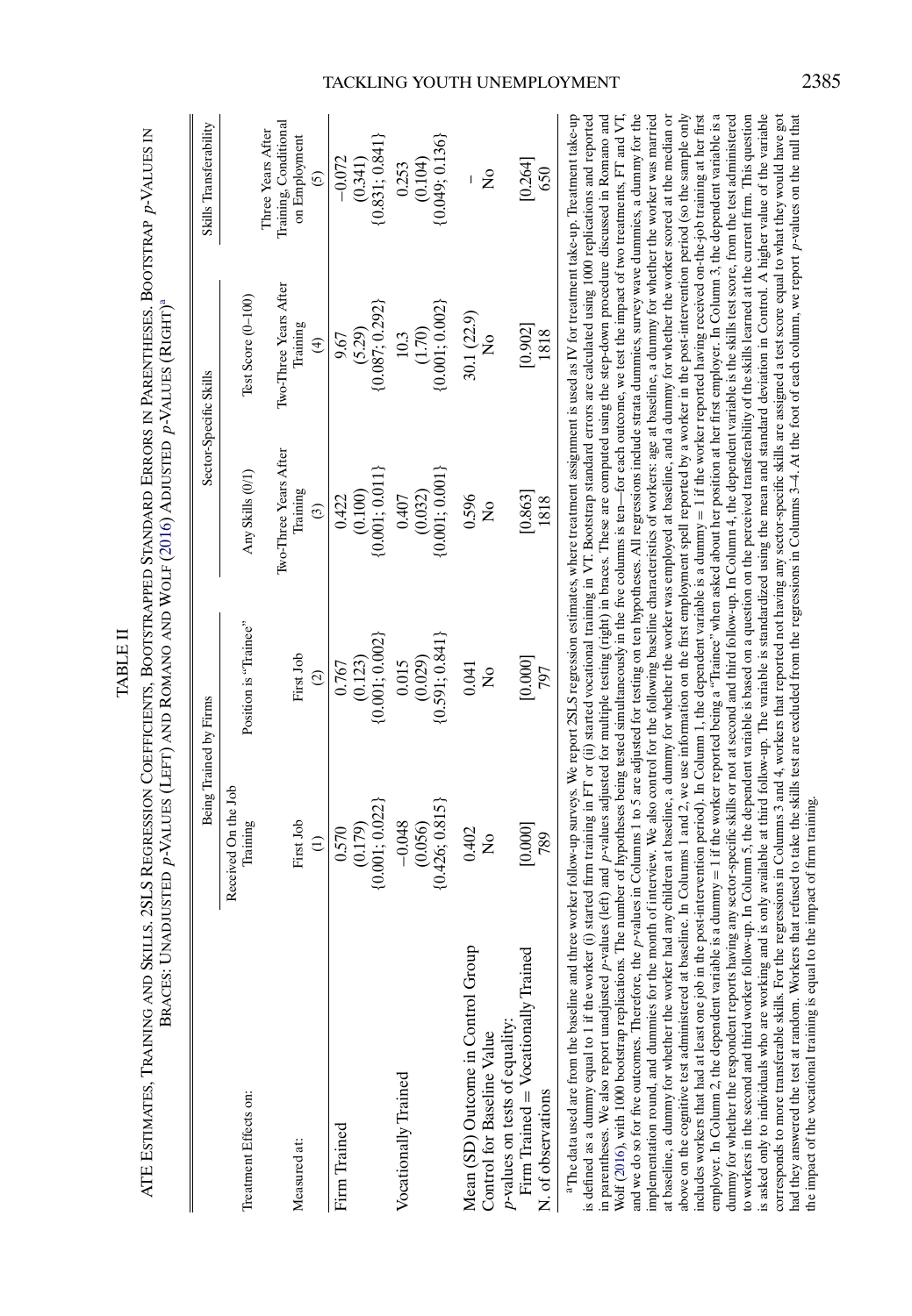<span id="page-17-0"></span>group) at second and third follow-up, so this outcome measures the persistence of skills accumulation in the VT and FT treatments. There is no differential attrition by treatment into the test. $20$ 

Before administering the test, we asked a filtering question to workers on whether they had *any* skills relevant for sectors in our study. The dependent variable in Column 3 of Table [II](#page-16-0) is a dummy equal to 1 if the worker reported having skills for a sector. The ATE estimates show that VT workers and FT workers all report being significantly more likely to have relevant skills than control workers. As reported at the foot of the table,  $60\%$ of controls report having skills for some sector, and reassuringly, this rises to 100% for FT workers that were hired by firms, and for VT workers that attended a VTI. This is consistent with the descriptive evidence in Figure A.3 suggesting complier workers in VT and FT treatments received actual training.

All workers that reported having sectoral skills took the test; others (mostly in the control group) were assigned a score of 11 assuming they would answer the test at random. Column 4 shows that VT and FT workers significantly increase their measurable sectorspecific skills, as recorded two and three years after the training. Relative to controls, VT workers increase sector-specific skills by  $34\%$  (or 0.4sd of test scores). FT workers increase sector-specific skills by 32%. Strikingly, both training routes cause persistent skills accumulation, although there is no significant difference in sector-specific skills accumulation between VT and FT workers ( $p = 0.902$ ).

A contribution we make to the training literature is to quantify the causal productivity impacts on workers of on-the-job training. Much of the earlier evidence has been based on observational data and there has been a long-standing debate over whether there are substantive human capital impacts of such training (Blundell, Dearden, Meghir, and Sianesi [\(1999\)](#page-44-0)), especially once the endogenous selection of workers into training is corrected for (Leuven and Oosterbeek [\(2008\)](#page-45-0)).

The fact that FT workers are provided sector-specific skills goes against a standard Beckerian framework of firm-sponsored training. Our setting departs from this in two ways: (i) BRAC subsidizes the apprenticeships through the wage subsidy, making firms more willing to provide skills that are not firm-specific; (ii) firms are contractually required by BRAC to provide sector-specific skills to workers (Figure A.2). As the subsidy likely remains below the full cost of training, this reinforces the notion that a key reason for low take-up by firms is that the FT treatment imposed a costly requirement on firm owners to provide training, that was monitored and enforced.

The final dimension we consider probes whether VT and FT workers differ in the firmspecificity of their skill set at endline. It is hard to directly measure firm-specific skills for our study sectors. We thus approach this issue using data from the endline survey where we asked employed workers whether they considered their skills to be transferable across

 $^{20}$ A few earlier papers have also used data from skills tests (Berniell and de la Mata [\(2016\)](#page-44-0), [Adhvaryu, Kala,](#page-44-0) [and Nyshadham](#page-44-0) [\(2019\)](#page-44-0)). We developed the sector-specific skills tests over a two-day workshop with eight practicing skills assessors and modulators of written and practical occupational tests from the Directorate of Industrial Training (DIT), the Uganda Business and Technical Examinations Board (UBTEB), and the Worker's Practically Acquired Skills (PAS) Skills Testing Boards and Directorate. To ensure the test would not be biased towards merely capturing theoretical/attitudinal skills taught only in VTIs, workshop modulators were instructed to: (i) develop questions to assess psychomotor domain (e.g., trainees' ability to perform a set of tasks on a sector-specific product/service); (ii) formulate questions to mimic real-life situations (e.g., "if a customer came to the firm with the following issue, what would you do?"); (iii) avoid using technical terms used in VTI training. We pre-tested the skills assessment tool both with trainees of VTIs, as well as workers employed in SMEs in the eight sectors we study (and neither group was taken from our worker evaluation sample).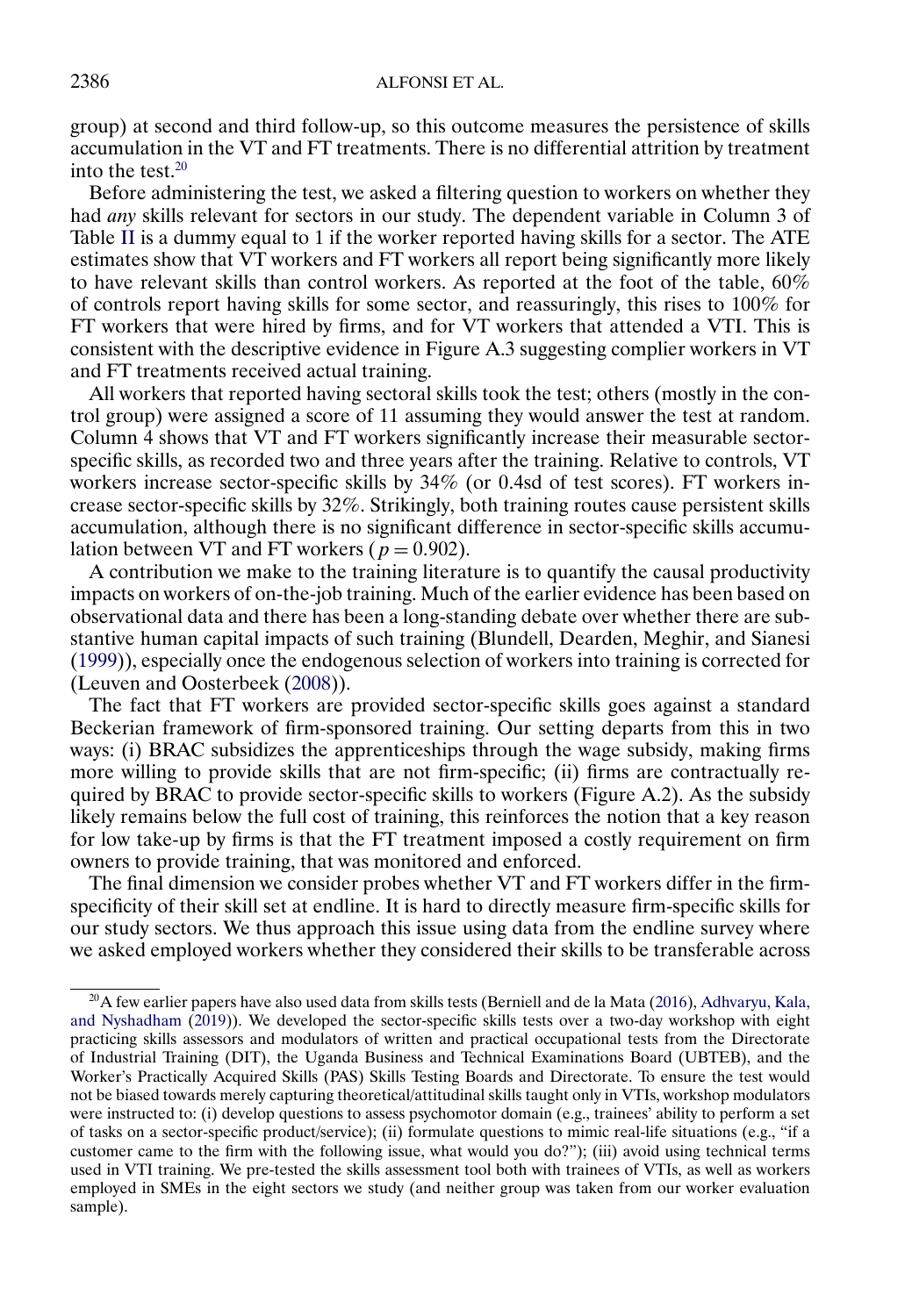<span id="page-18-0"></span>firms. As Column 5 shows, relative to control workers, VT workers are significantly more likely than controls to report having transferable skills, although there is no statistical difference to FT workers ( $p = 0.264$ ). This is again consistent with the earlier descriptive evidence in Figure A.3, that showed substantial learning for both sector-specific and firmspecific tasks among FT workers.

The key implication from these results is the similarity in long-run sector-specific skill accumulation in VT and FT treatments. This largely shuts down a channel through which differences in outcomes across treatments could have been generated, and reinforces the idea that such differences stem from the greater certifiability of skills obtained through vocational training.

#### 3.4. *Employment and Earnings*

Table [III](#page-19-0) presents ITT estimates for labor market outcomes, starting with the extensive margin of being in paid employment. Column 1 shows that, averaged over the three post-intervention survey waves, both forms of worker training raise employment probabilities: workers assigned to FT and VT treatments are 6pp and 9pp more likely to be employed, corresponding to 14% and 21% impacts over controls, whose unemployment rate is 56%. Hence, these ITT impacts of both training routes on youth unemployment rates are economically significant.

On the total effect margin, Column 2 shows VT and FT workers significantly increase the months worked in the year by 0-88 and 0-52, respectively, corresponding to 19% and 11% increases over controls. Hence, through the offer of either training route, young workers increase their labor market attachment. For VT workers, Column 3 shows this is further enhanced by them significantly increasing their weekly hours worked. This is evidence that the VT treatment has a stronger impact on employment.

Column 4 combines extensive margin and total effect margin effects to derive ITT impacts on total monthly earnings. Averaged over all post-intervention waves, the ITT earnings impact for VT workers is an increase of 25% over the control group. In contrast, there is no ITT earnings impact for FT workers, and the difference in earnings between VT and FT is statistically significant ( $p = 0.048$ ). Hence, from a social planner's point of view, the use of wage subsidies attached to workers does not—on average—lead to earnings gains for those workers.

Column 5 combines these multiple labor market outcomes into one index following Anderson [\(2008\)](#page-44-0), so accounting for the covariance structure in components, and we normalize by the standard deviation of the index in the control group to ease interpretation. The labor market index rises significantly for both FT and VT workers, with the magnitude being slightly larger for VT workers, because such workers have improved outcomes along all four components. However, all the findings point to both groups of workers increasing their labor market attachment: by being more likely to work, and by supplying more labor over time. This notion is reinforced by the fact that for both FT and VT workers, increases in employment are driven by increases in wage, not casual, employment. Following up on this, we consider whether workers are employed in their sector of training (for VT workers), or the firm sector they were matched to (for FT workers), or their first or second preferred sectors of employment (for controls). Column 6 shows: (i) for VT workers, this likelihood rises by  $167\%$ ; (ii) for FT workers, this rises by  $67\%$ ; (iii) the difference between VT and FT workers is significant ( $p = 0.000$ ).

Of course, some of the differences in ITT impacts might be driven by differential compliance between VT and FT treatments. To account for this and also map to theories of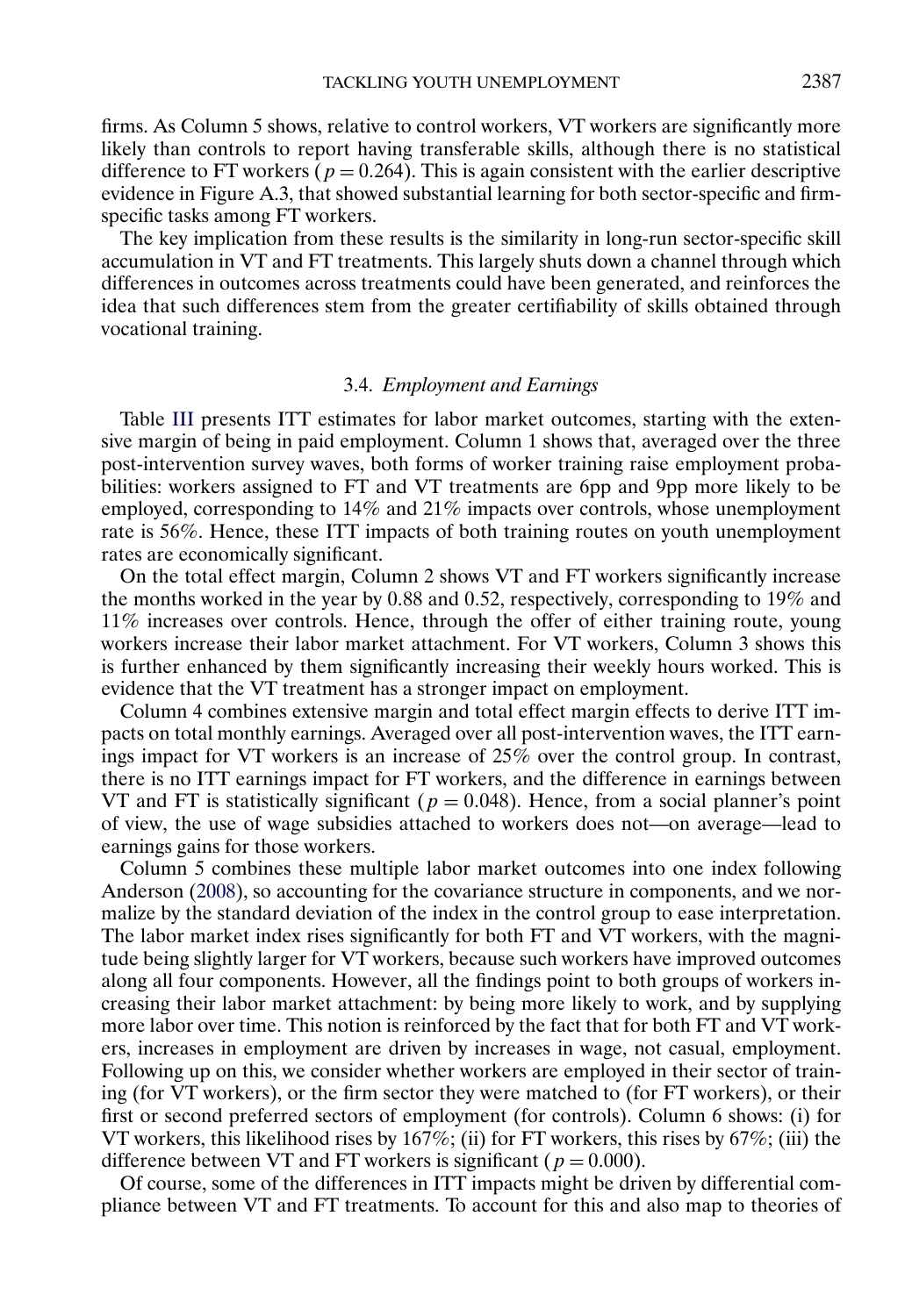<span id="page-19-0"></span>

| IITI Estimates, Labor Market Outcomes. OLS IPW Regression Coefficients and Robust Standard Errors in Parentheses. Bootstrap p-Values<br>IN BRACES:                                                                                                                                                                                                                                                                                                                                                                                                                                                                                                                                                                                                                                                                                                                                                                                                                                                                                                                                                                                                                                                                                                                                                                                                                                                                                                                                                                                                                                                                                                                                                                                                                                                                                                                                                                                                                                                                                                                                                                                                                                                                                                                                                                                                                                                                                                                                                                                                                                                                                                                                                                                                                                          |                                                     |                                                                 |                                                   | Unadiusted p-Values (Left) and Romano and Wolf (2016) Adjusted p-Values (Right)ª                                                                                                                                                                                                                        |                                          |                                                                          |
|---------------------------------------------------------------------------------------------------------------------------------------------------------------------------------------------------------------------------------------------------------------------------------------------------------------------------------------------------------------------------------------------------------------------------------------------------------------------------------------------------------------------------------------------------------------------------------------------------------------------------------------------------------------------------------------------------------------------------------------------------------------------------------------------------------------------------------------------------------------------------------------------------------------------------------------------------------------------------------------------------------------------------------------------------------------------------------------------------------------------------------------------------------------------------------------------------------------------------------------------------------------------------------------------------------------------------------------------------------------------------------------------------------------------------------------------------------------------------------------------------------------------------------------------------------------------------------------------------------------------------------------------------------------------------------------------------------------------------------------------------------------------------------------------------------------------------------------------------------------------------------------------------------------------------------------------------------------------------------------------------------------------------------------------------------------------------------------------------------------------------------------------------------------------------------------------------------------------------------------------------------------------------------------------------------------------------------------------------------------------------------------------------------------------------------------------------------------------------------------------------------------------------------------------------------------------------------------------------------------------------------------------------------------------------------------------------------------------------------------------------------------------------------------------|-----------------------------------------------------|-----------------------------------------------------------------|---------------------------------------------------|---------------------------------------------------------------------------------------------------------------------------------------------------------------------------------------------------------------------------------------------------------------------------------------------------------|------------------------------------------|--------------------------------------------------------------------------|
|                                                                                                                                                                                                                                                                                                                                                                                                                                                                                                                                                                                                                                                                                                                                                                                                                                                                                                                                                                                                                                                                                                                                                                                                                                                                                                                                                                                                                                                                                                                                                                                                                                                                                                                                                                                                                                                                                                                                                                                                                                                                                                                                                                                                                                                                                                                                                                                                                                                                                                                                                                                                                                                                                                                                                                                             | Any Paid Work in<br>the Last Month<br>$\widehat{E}$ | Number of Months<br>Worked in the Last<br>Year<br>$\widehat{c}$ | Hours Worked in<br>the Last Week<br>$\widehat{c}$ | <b>Iotal Earnings in</b><br>the Last Month<br>[USD]<br>$\widehat{f}$                                                                                                                                                                                                                                    | Labor Market<br>Index<br>$\overline{6}$  | Worked in Sector of<br>Training/Matching<br>in the Last Month<br>$\circ$ |
| Firm Trained                                                                                                                                                                                                                                                                                                                                                                                                                                                                                                                                                                                                                                                                                                                                                                                                                                                                                                                                                                                                                                                                                                                                                                                                                                                                                                                                                                                                                                                                                                                                                                                                                                                                                                                                                                                                                                                                                                                                                                                                                                                                                                                                                                                                                                                                                                                                                                                                                                                                                                                                                                                                                                                                                                                                                                                | $(0.025)$<br>$\{0.016; 0.046\}$<br>0.063            | ${0.049; 0.126}$<br>(0.259)<br>0.518                            | $(2.27)$<br>{0.945; 0.945}<br>$-0.196$            | $(2.20)$<br>{0.408; 0.601}<br>1.89                                                                                                                                                                                                                                                                      | $(0.051)$<br>$\{0.043; 0.043\}$<br>0.105 | $(0.015)$<br>$\{0.005; 0.005\}$<br>0.045                                 |
| Vocationally Trained                                                                                                                                                                                                                                                                                                                                                                                                                                                                                                                                                                                                                                                                                                                                                                                                                                                                                                                                                                                                                                                                                                                                                                                                                                                                                                                                                                                                                                                                                                                                                                                                                                                                                                                                                                                                                                                                                                                                                                                                                                                                                                                                                                                                                                                                                                                                                                                                                                                                                                                                                                                                                                                                                                                                                                        | ${0.001; 0.001}$<br>(0.020)<br>0.090                | $\{0.001; 0.001\}$<br>(0.207)<br>0.879                          | ${0.043; 0.126}$<br>(1.84)<br>3.76                | ${0.001; 0.005}$<br>(1.80)<br>6.10                                                                                                                                                                                                                                                                      | ${0.001; 0.001}$<br>(0.041)<br>0.170     | ${0.001; 0.001}$<br>(0.013)<br>0.112                                     |
| Mean Outcome in Control Group<br>p-values on tests of equality:<br>Control for Baseline Value                                                                                                                                                                                                                                                                                                                                                                                                                                                                                                                                                                                                                                                                                                                                                                                                                                                                                                                                                                                                                                                                                                                                                                                                                                                                                                                                                                                                                                                                                                                                                                                                                                                                                                                                                                                                                                                                                                                                                                                                                                                                                                                                                                                                                                                                                                                                                                                                                                                                                                                                                                                                                                                                                               | 0.438<br>Yes                                        | 4.52<br>$\frac{1}{2}$                                           | 28.2<br>Yes                                       | 24.7<br>Yes                                                                                                                                                                                                                                                                                             | 0.003<br>Yes                             | 0.067<br>Yes                                                             |
| Firm Trained = Vocationally Trained<br>N. of observations                                                                                                                                                                                                                                                                                                                                                                                                                                                                                                                                                                                                                                                                                                                                                                                                                                                                                                                                                                                                                                                                                                                                                                                                                                                                                                                                                                                                                                                                                                                                                                                                                                                                                                                                                                                                                                                                                                                                                                                                                                                                                                                                                                                                                                                                                                                                                                                                                                                                                                                                                                                                                                                                                                                                   | [0.255]<br>3256                                     | [0.134]<br>3256                                                 | [0.059]<br>2057                                   | [0.048]<br>3115                                                                                                                                                                                                                                                                                         | [0.169]<br>3256                          | [0.000]<br>3256                                                          |
| value of zero. The top 1% of earnings values are excluded. All monetary variables are deflated and expressed in terms of August 2012 prices, using the monthly consumer price index published by the<br>the sector of training (for VT); the sector of matching (for FT); either the first or second most preferred sectors of employment, as indicated in the baseline survey (for Control). The weights for the<br><sup>a</sup> The data used are from the baseline and three worker follow-up surveys in all columns apart from Column 3. Since hours worked in the last month are not available at first follow-up (24 months<br>after baseline), Column 3 uses data from the baseline, and the second and third follow-up surveys implemented 36 and 48 months after baseline, respectively. We report OLS IPW regression estimates<br>in all columns, together with robust standard errors in parentheses. We also report unadjusted (eft) and p-values adjusted for multiple testing (right) in braces. These are computed using<br>4, the dependent variable is total earnings from any wage or self-employment in the last month. Individuals reporting no wage employment earnings and no self-employment earnings are assigned a<br>where we use the procedure discussed in Anderson (2008) to construct the index. In Column 6, the dependent variable is a dummy equal to 1 if the individual conducted any work in the last month in:<br>Inverse Probability Weights (IPW) are computed separately for attrition at first, second, and third follow-up. The instruments for the IPW estimates are whether the worker was an orphan at baseline,<br>outcome, we test the impact of two treatments, FT and VT, and we do so for four outcomes. Therefore, the <i>p</i> -values in Columns 1 to 4 are adjusted for testing on eight hypotheses. In addition, we<br>adjust the p-values in Column 5 for two hypotheses, that is, for testing two treatments at the same time. We again adjust the p-values for testing on two hypotheses in Column 6. All regressions control<br>We also control for the following baseline characteristics of workers: age at baseline, a dummy for whether the worker was married at baseline, a dummy for whether the worker had any children at<br>Uganda Bureau of Statistics. Deflated monetary amounts are then converted into August 2012 USD. The Labor Market Index in Column 5 is a standardized index of the variables in Columns 1–4,<br>for the value of the outcome at baseline (except in Column 2), as well as strata dummies, survey wave dummies, a dummy for the implementation round, and dummies for the month of interview.<br>the step-down procedure discussed in Romano<br>baseline, a dummy for whether the worker was |                                                     |                                                                 |                                                   | and Wolf (2016), with 1000 bootstrap replications. The number of hypotheses being tested simultaneously in the first four columns is eight-for each<br>employed at baseline, and a dummy for whether the worker scored at the median or above on the cognitive test administered at baseline. In Column |                                          |                                                                          |

the sector of training (for VT); the sector of matching (for FT); either the first or second most preferred sectors of employment, as indicated in the baseline survey (for Control). The weights for the Inverse Probability Weights (IPW) are computed separately for attrition at first, second, and third follow-up. The instruments for the IPW estimates are whether the worker was an orphan at baseline, a dummy = 1 if anyone in the household of the worker reported having a phone at baseline, a dummy for whether the worker reported being willing to work in more than one sector at the time of their original application to the VTIs, and dummies for the survey team the worker's interview was assigned to in each of the three follow-up survey rounds. At the foot of each column, we report

a dummy = 1 if anyone in the household of the worker reported having a phone at baseline, a dummy for whether the worker reported being willing to work in more than one sector at the time of<br>their original application to t

p-values on the null that the impact of the vocational training is equal to the impact of firm training.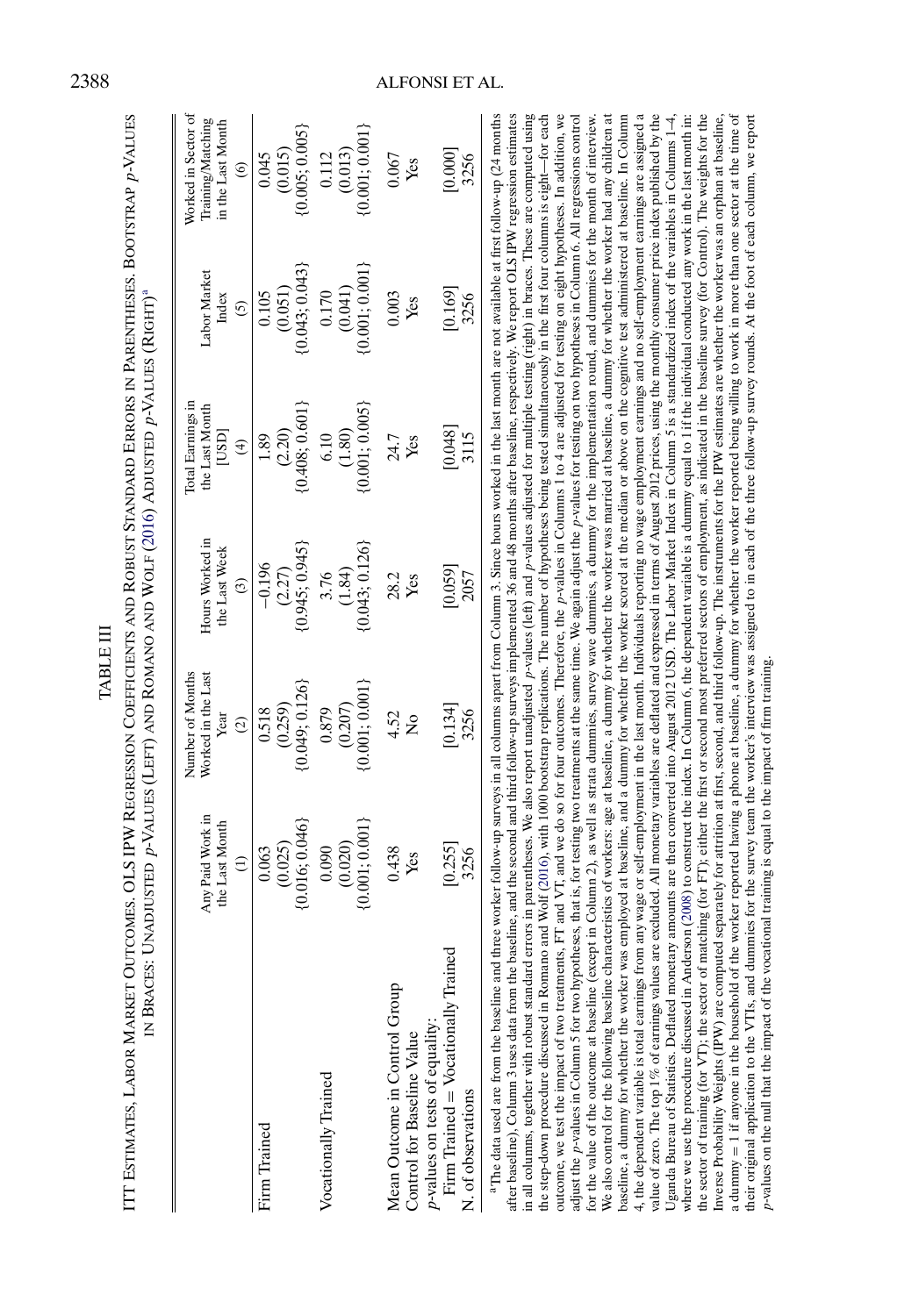<span id="page-20-0"></span>

| esseror Coeperonare Roomera appe Vraana app. Epp.ops in Dapperments Roomera app. Values<br>$\frac{1}{2}$<br>$\Gamma$ . The moment $\sim$ $\Gamma/\mu$ and $\Gamma$ even) axial axia axia $\Gamma/\mu$ and $\Gamma/\mu$ and $\Gamma/\mu$ and $\Gamma/\mu$<br>$\frac{1}{2}$<br>and P-VALUD with the complete the complete of the set of the set of the set of the set of the set of the set of the set of the set of the set of the set of the set of the set of the set of the set of the set of the set of<br>ミニュニュ<br>ונו נטעמיוט .<br><b>THOODS</b><br><b>i</b><br>;<br>]<br> <br> <br> <br> <br> |
|-----------------------------------------------------------------------------------------------------------------------------------------------------------------------------------------------------------------------------------------------------------------------------------------------------------------------------------------------------------------------------------------------------------------------------------------------------------------------------------------------------------------------------------------------------------------------------------------------------|
|                                                                                                                                                                                                                                                                                                                                                                                                                                                                                                                                                                                                     |
|                                                                                                                                                                                                                                                                                                                                                                                                                                                                                                                                                                                                     |

TABLE IV

**TABLE IV** 

|                                                                                                                                                                                                          |                                                                  | Number of Months                |                                  | Iotal Earnings in              |                                                                 | Worked in Sector of                                         |
|----------------------------------------------------------------------------------------------------------------------------------------------------------------------------------------------------------|------------------------------------------------------------------|---------------------------------|----------------------------------|--------------------------------|-----------------------------------------------------------------|-------------------------------------------------------------|
| Dependent Variable:                                                                                                                                                                                      | Any Paid Work in<br>the Last Month                               | Worked in the Last<br>Year      | Hours Worked in<br>the Last Week | the Last Month<br>lasp         | Labor Marke<br>Index                                            | Training/Matching<br>in the Last Month                      |
|                                                                                                                                                                                                          | $\widehat{z}$                                                    | $\odot$                         | $\odot$                          | $\oplus$                       | $\odot$                                                         | $\odot$                                                     |
| Firm Trained                                                                                                                                                                                             | 0.246                                                            | 2.31                            | 4.13                             | 11.9                           | 0.473                                                           | 0.245                                                       |
|                                                                                                                                                                                                          | (0.085)                                                          | (0.917)                         | (7.56)                           | (8.08)                         |                                                                 | (0.062)                                                     |
|                                                                                                                                                                                                          | ${0.004; 0.023}$                                                 | (0.013; 0.029)                  | (0.622; 0.622)                   | $\{0.145, 0.241,$              | $(0.176)$<br>$\{0.009; 0.009\}$                                 | [0.001; 0.001]                                              |
| Vocationally Trained                                                                                                                                                                                     |                                                                  | 1.38                            | 7.12                             | 10.3                           |                                                                 |                                                             |
|                                                                                                                                                                                                          |                                                                  |                                 |                                  |                                |                                                                 |                                                             |
|                                                                                                                                                                                                          | $\begin{array}{c} 0.135 \ (0.028) \ 0.001; 0.001 \} \end{array}$ | $(0.302)$<br>$\{0.001; 0.001\}$ | $(2.61)$<br>$\{0.013; 0.026\}$   | $(2.65)$<br>$\{0.001; 0.001\}$ | $\begin{array}{c} 0.272 \ (0.059) \ (0.001; 0.001) \end{array}$ | $\begin{array}{c} 0.190\ (0.019)\ 0.001; 0.001 \end{array}$ |
| Mean Outcome in Control Group                                                                                                                                                                            | 0.438                                                            | $4.52$<br>No                    | 28.2<br>Yes                      |                                | 0.003                                                           | 0.067                                                       |
| Control for Baseline Value                                                                                                                                                                               | Yes                                                              |                                 |                                  | 24.7<br>Yes                    | Yes                                                             | Yes                                                         |
| p-values on tests of equality:                                                                                                                                                                           |                                                                  |                                 |                                  |                                |                                                                 |                                                             |
| Firm Trained = Vocationally Trained                                                                                                                                                                      | 0.141                                                            | [0.255]                         | [0.661]                          | 0.830                          | [0.202]                                                         | [643]                                                       |
| N. of observations                                                                                                                                                                                       | 3256                                                             | 3256                            | 2057                             | 3115                           | 3256                                                            | 3256                                                        |
| <sup>a</sup> The data used are from the baseline and three worker follow-in surveys in all columns apart from Column 3, which uses data from baseline and second and third follow-in, since hours worked |                                                                  |                                 |                                  |                                |                                                                 |                                                             |

in the last month are not available at first follow-up. We report 2SLS regression estimates in Columns 1-6, where treatment assignment is used as IV for treatment take-up. Treatment take-up is defined as a dummy equal to 1 if the worker (i) started firm training in FT or (ii) started vocational training in VT. Bootstrap standard errors are calculated using 1000 replications and reported in esting two treatments at the same time. We again adjust the p-values for testing on two hypotheses in Column 6. All regressions control for the value of the outcome at baseline (except in Column 2), as well as strata dummies, survey wave dummies, a dummy for the implementation round, and dummies for the month of interview. We also control for the following baseline characteristics of workers: age at baseline, a dummy for whether the worker was married at baseline, a dummy for whether the worker had any children at baseline, a dummy for whether the worker was employed at oaseline, and a dummy for whether the worker scored at the median or above on the cognitive test administered at baseline. In Column 4, the dependent variable is total earnings from any wage or self-employment in the last month. Individuals reporting no wage employment earnings and no self-employment earnings are assigned a value of zero. The top 1% of earnings values are excluded. All then converted into August 2012 USD. The Labor Market Index in Column 5 is a standardized index of the variables in Columns 1-4, where we use the procedure discussed in Anderson (2008) to construct the index. In Column 6, the dependent variable is a dummy equal to 1 if the individual conducted any work in the last month in: the sector of training (for VT); the sector of matching (for FT); either the first or second most preferred sectors of employment, as indicated in the baseline survey (for Control). At the foot of each column, we report p-values on the null that the impact of parentheses. We also report unadjusted p-values (left) and p-values adjusted for multiple testing (right) in braces. These are computed using the step-down procedure discussed in Romano and Wolf (2016), with 1000 bootstrap replications. The number of hypotheses being tested simultaneously in the first four columns is eight-for each outcome, we test the impact of two treatments, FT and VT, and we do so for four outcomes. Therefore, the p-values in Columns 1 to 4 are adjusted for testing on eight hypotheses. In addition, we adjust the p-values in Column 5 for two hypotheses, that is, for monetary variables are deflated and expressed in terms of August 2012 prices, using the monthly consumer price index published by the Uganda Bureau of Statistics. Deflated monetary amounts are aThe data used are from the baseline and three worker follow-up surveys in all columns apart from Column 3, which uses data from baseline and second and third follow-up, since hours worked in the last month are not available at first follow-up. We report 2SLS regression estimates in Columns 1–6, where treatment assignment is used as IV for treatment take-up. Treatment take-up is defined as a dummy equal to 1 if the worker (i) started firm training in FT or (ii) started vocational training in VT. Bootstrap standard errors are calculated using 1000 replications and reported in parentheses. We also report unadjusted p-values (left) and p-values adjusted for multiple testing (right) in braces. These are computed using the step-down procedure discussed in Romano and Wolf ([2016](#page-45-0)), with 1000 bootstrap replications. The number of hypotheses being tested simultaneously in the first four columns is eight—for each outcome, we test the impact of two treatments, FT and VT, and we do so for four outcomes. Therefore, the p-values in Columns 1 to 4 are adjusted for testing on eight hypotheses. In addition, we adjust the p-values in Column 5 for two hypotheses, that is, for testing two treatments at the same time. We again adjust the p-values for testing on two hypotheses in Column 6. All regressions control for the value of the outcome at baseline (except in Column 2), as well as strata dummies, survey wave dummies, a dummy for the implementation round, and dummies for the month of interview. We also control for the following baseline characteristics of workers: age at baseline, a dummy for whether the worker was married at baseline, a dummy for whether the worker had any children at baseline, a dummy for whether the worker was employed at baseline, and a dummy for whether the worker scored at the median or above on the cognitive test administered at baseline. In Column 4, the dependent variable is total earnings from any wage or self-employment in the last month. Individuals reporting no wage employment earnings and no self-employment earnings are avalue of zero. The top 1% of earnings values are excluded. All monetary variables are deflated and expressed in terms of August 2012 prices, using the monthly consumer price index published by the Uganda Bureau of Statistics. Deflated monetary amounts are then converted into August 2012 USD. The Labor Market Index in Column 5 is a standardized index of the variables in Columns 1–4, where we use the procedure discussed in Anderson [\(2008](#page-44-0)) to construct the index. In Column 6, the dependent variable is a dummy equal to 1 if the individual conducted any work in the last month in: the sector of training (for VT); the sector of matching (for FT); either the first or second most preferred sectors of employment, as indicated in the baseline survey (for Control). At the foot of each column, we report p-values on the null that the impact of he vocational training is equal to the impact of firm training. the vocational training is equal to the impact of firm training.

## TACKLING YOUTH UNEMPLOYMENT 2389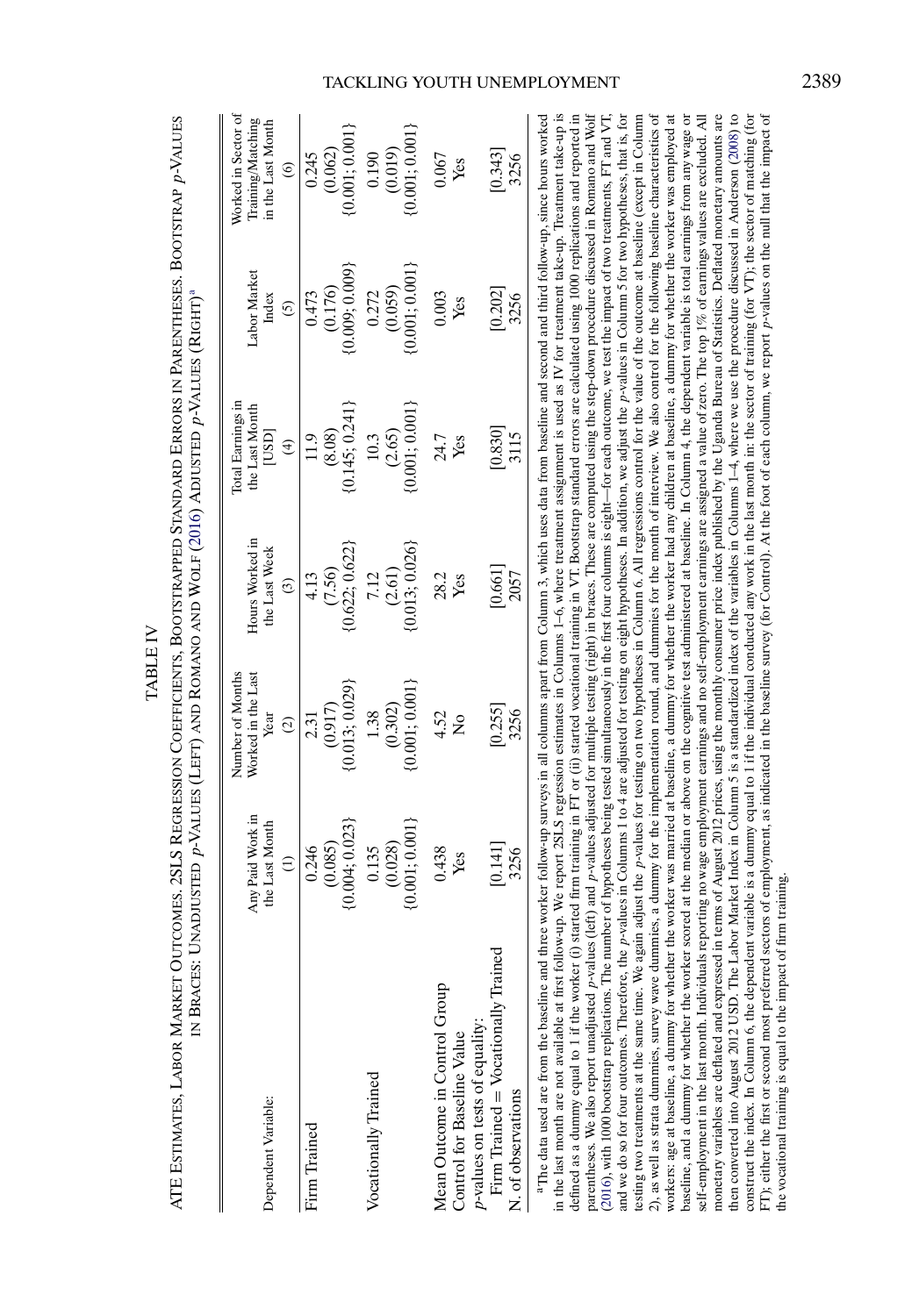training, Table [IV](#page-20-0) presents ATE estimates for the same outcomes. The treatment effects are similar between VT workers that started vocational training, and FT workers that were hired and trained by firms incentivized by wage subsidies. The overall labor market index shows no difference in ATEs between FT and VT training ( $p = 0.202$ ). Indeed, taking into account the differential compliance, the point estimate on the labor market index is actually higher for FT workers. This is driven by FT workers having a higher likelihood of any paid work, and a higher number of months worked on average over the three-year follow-up period—reversing the ranking from the ITT estimates.

The ATE estimates on monthly earnings in Column 4 show high experimental returns to vocational training: 42%, averaged over the post-intervention period. This begs the question of why workers do not themselves invest in vocational training given such returns. One explanation is credit constraints: as documented earlier, worker monthly earnings at baseline are \$6, while the vocational training costs over \$400.

An alternative explanation is that workers have incorrect beliefs about the returns to vocational training. In Supplemental Material Appendix A.2, we assess this using information collected from workers at baseline over their expected probability of finding work, and their expected earnings conditional on employment, if they received vocational training. We find that workers expect the returns to vocational training to be nearly 200%, many times more than the ATE estimate of returns, at 42% (Table A.VIII). In short, workers are overly optimistic with regard to the returns to vocational training, and such expectations do not explain their lack of investment in their own human capital.

Supplemental Material Appendix A.3 presents robustness checks on our baseline ITT findings.

## 3.5. *Dynamics*

## 3.5.1. *Retention*

Examining dynamic responses across treatments allows us to bridge to the job ladder model that assumes workers are in steady state. To begin with, we consider retention rates among apprentices. In each survey wave, we asked workers hired under the FT treatment if they were still employed at the same firm they were originally matched to. Figure A.5 plots the survival function for them: among those actually hired, 57% are employed for at least 6 months. Yet, their tenure does not last much longer: the average duration of employment at the matched firm, conditional on being strictly higher than 6 months, is 9 months. Crucially, by endline, almost none of these workers remain in the firm they were originally matched to. The fact that apprentices have relatively short employment spells at their matched-to firm suggests the FT treatment provided them skills that could be less firm-specific than if firms had borne the cost of training or not been contractually obliged by BRAC to provide training. The fact that FT workers transition away from firms they were trained by after the wage subsidy expires further limits any additional degree of firm-specific skills they accumulate relative to VT workers. Figure A.5 also shows survival functions for the first employment spell among VT and control workers: both groups have considerably longer first employment spells than workers hired in the FT by firms incentivized through a wage subsidy.

## 3.5.2. *Dynamic Treatment Effects*

Figure [3](#page-23-0) shows quarterly dynamics of: (i) number of months worked (Panel A); (ii) total earnings (Panel B); (iii) average hourly wage in wage employment (conditional on being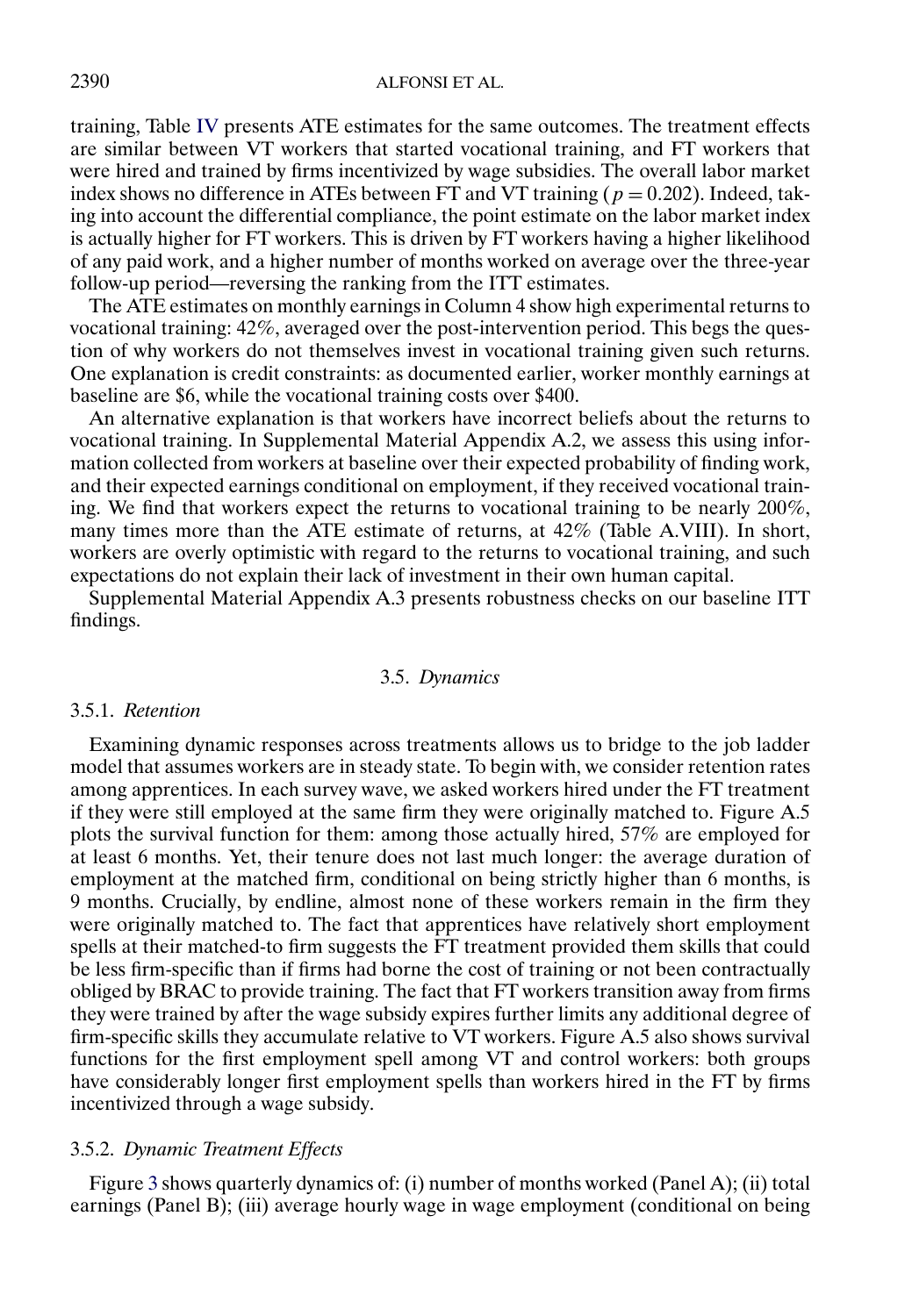<span id="page-22-0"></span>employed). For each outcome, the left-hand panel shows the descriptive evolution of the outcome, and the right-hand panel provides dynamic treatment effect estimates for these quarterly outcomes.

On the dynamics of quarterly employment (Panel A), we see that FT workers find employment more quickly than VT workers, but over time their employment rate converges to the control group, while employment rates for VT workers increase over time. This reversal of fortune between FT and VT is shown clearly in the dynamic ITT effects in the right-hand panel. The dynamic treatment effects on employment show that transition rates are stable by the fourth quarter of 2015. This underpins the assumption workers are in steady state for the structural model.

On the dynamics for quarterly earnings (Panel B), again FT workers do well initially, but then over time, their earnings fall behind those of VT workers. In contrast, VT workers steadily increase their earnings (the gradient is near linear) and diverge away from the control group over time.

Hence, the earlier documented similarity in treatment effects between FT and VT when averaged over post-intervention survey waves is driven by the earlier quarters in which FT workers were hired by firms incentivized through wage subsidies. Subsequent to that, the patterns of employment and earnings differ across VT and FT workers, with FT workers having similar employment profiles as control workers.

Panel C shows quarterly hourly wages (*conditional* on employment). Conditional hourly earnings for FT and VT workers rise relative to controls, and are not different from each other. For FT workers, hourly wages rise by 12% relative to controls, and for VT workers, they rise by 11%. To understand these wage impacts, we note the earlier results that sector-specific skills accumulation is similar among complier FT and VT workers. Hence, on-the-job productivity and wages should be similar for young workers entering the labor market through either training route.

#### 4. JOB LADDER MODEL

## 4.1. *Set-up*

The labor market features a continuum of measure 1 of risk-neutral workers. Time is continuous and we assume workers have reached their steady-state labor market trajectories by the end of our study period, as suggested by Figure [3.](#page-23-0) Workers are heterogeneous in two dimensions: their training (treatment) status, T (where  $T = VT$ , FT, or C), and the amount of effective labor  $\varepsilon$  they supply each period given their training status T. We later relate a worker's effective labor to their sector-specific skills. Given the treatment effects on skills, we assume that relative to control workers,  $\varepsilon$  is increasing in training T, and is fully transferable across firms. Conditional on  $T$ ,  $\varepsilon$  is assumed fixed so there is no human capital accumulation over and above that provided by training. We can thus think of  $\varepsilon$  as characterizing a worker's fixed productivity or type. The cross-sectional distribution of  $\varepsilon$  conditional on training is denoted  $H(\varepsilon|T)$ , with density  $h(\varepsilon|T)$ .

Following van den Berg and Ridder [\(1998\)](#page-45-0) and Barlevy [\(2008\)](#page-44-0), we assume firms post wage contracts indexed to worker type- $\varepsilon$ , namely, they post a piece rate r paying a constant price per unit of effective labor. This fits our context, where the majority of workers are paid piece rates in manufacturing and service sectors. A worker of type- $\varepsilon$  employed at a firm posting a piece rate r earns a wage  $w = r\varepsilon$ . We assume the offered piece rate comes from a distribution  $F(r)$  with density  $f(r)$ , and denote the lower (upper) bound of the support of  $F(r)$  as r  $(\bar{r})$ . All workers sample piece rates from this same distribution. The firm commits to pay  $w$  each period until the worker is laid off or quits.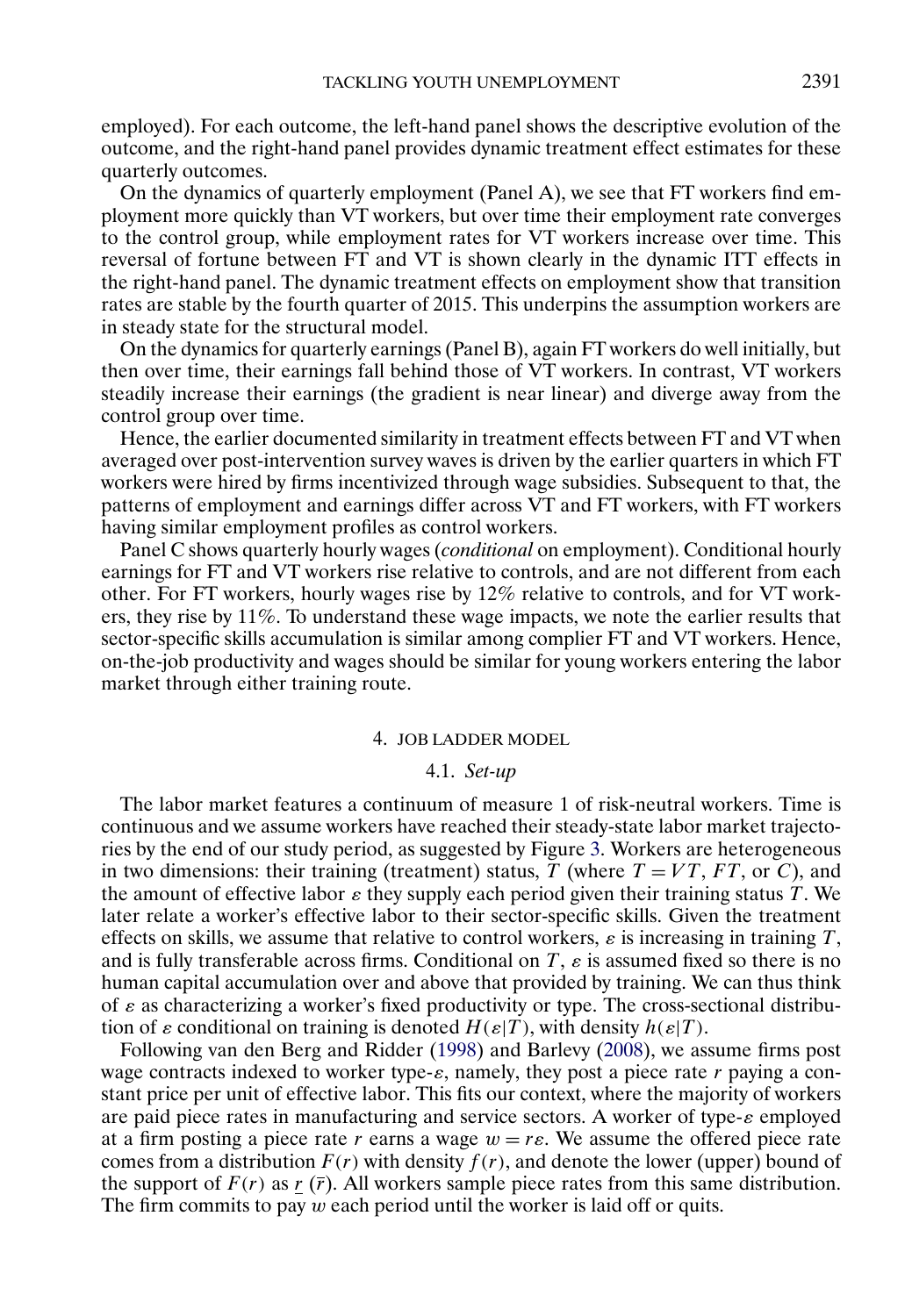Panel A: Number of Months Worked per Quarter

<span id="page-23-0"></span>

FIGURE 3.—Dynamics of employment, earnings, and wages. *Notes*: Data is from the first, second and third follow-up surveys. We use information on all employment and self-employment job spells reported by the workers in the twelve months prior to each survey. So the period considered goes from the fourth quarter of 2013, which is the first quarter covered in the first follow-up survey, until the third quarter of 2016, which is the last quarter covered in the third follow-up survey. Figures on the left of each panel report average number of months, earnings, and hourly wages for each quarter. The vertical dashed line corresponds to the end of the Firm Training intervention. Figures on the right of each panel report quarterly ITT treatment effects of Firm Training and Vocational Training on various outcomes, with 95% confidence intervals. All coefficients reported in each panel are estimated from the same dynamic treatment effects regression, where the FT and VT treatment indicators are interacted with dummies for each quarter considered, with robust standard errors. All regressions further include strata dummies, dummies for quarters, and a dummy for the implementation round. We also control for the following baseline characteristics of workers: age at baseline, a dummy for whether the worker was married at baseline, a dummy for whether the worker had any children at baseline, a dummy for whether the worker was employed at baseline, and a dummy for whether the worker scored at the median or above on the cognitive test administered at baseline. Casual and agricultural occupations are coded as unemployment. Wages and earnings are deflated and expressed in terms of August 2012 prices, using the monthly consumer price index published by the Uganda Bureau of Statistics. Deflated monetary amounts are then converted into August 2012 USD. The top 1% values of earnings and wages are excluded.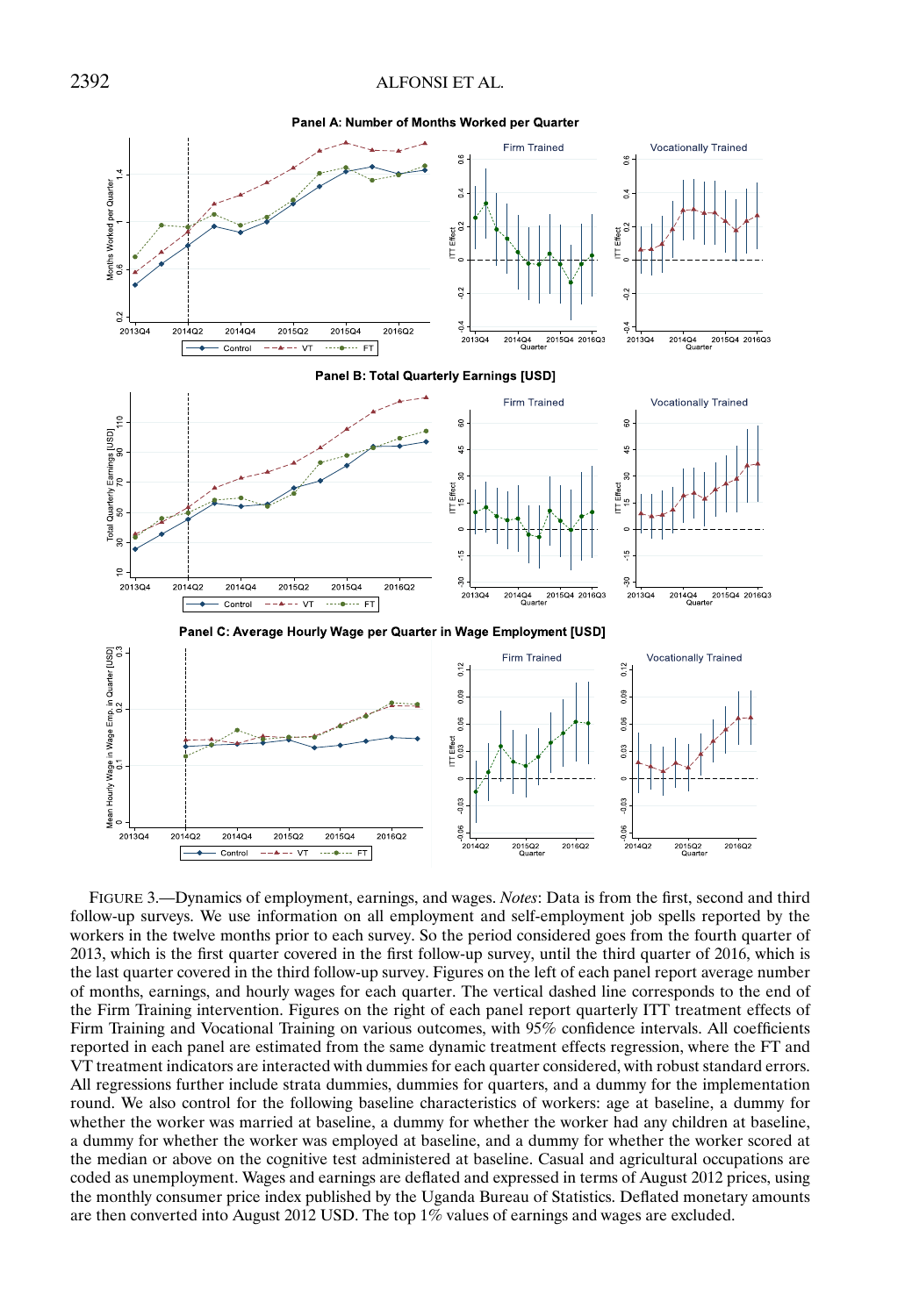<span id="page-24-0"></span>Two points are of note. First, the distribution from which piece rates are drawn  $F(\cdot)$ does not depend on treatment  $T$ . Once hired, worker productivity/skill is realized and so higher type- $\varepsilon$  workers are paid a higher wage (at the same piece rate r) because  $w = r\varepsilon$ . We relax this assumption in a later extension, allowing for  $F(r|T)$ : this enables us to investigate, in a very reduced form way, whether, for example, workers in different treatments search differently across firms, who might then offer piece rates from different underlying distributions. An alternative interpretation of this extension is a set-up in which even once a worker is hired, their skills are not perfectly observable to the firm, as in a model of statistical discrimination where skill certificates are just a signal of unobserved worker ability.

Second, firms play no role in the model. Hence, to understand how the results derived from this partial equilibrium framework map to general equilibrium impacts, we later present evidence from the firm side of the experiment. This identifies how firms react to treatments along one key margin: the displacement (or crowding in) of other workers in the economy, which is central to understanding general equilibrium effects of our training interventions.

## 4.1.1. *Value Functions*

Workers can be unemployed or employed each period. Unemployed workers earn zero income each period of unemployment.  $\lambda_0(T)$  is the arrival rate of job offers for an unemployed worker with training status  $T$ . The worker takes up this job offer if the expected value of the job is higher than the value of remaining unemployed. With discount rate  $\rho$ , the value of unemployment for a type- $\varepsilon$  worker with training status T is

$$
\rho U(\varepsilon, T) = \lambda_0(T) \int_{R(\varepsilon, T)}^{\bar{r}} \left[ V(x, \varepsilon, T) - U(\varepsilon, T) \right] dF(x). \tag{1}
$$

Employed workers of type- $\varepsilon$  earn  $w = r\varepsilon$  at their firm in each period. They face an exogenous job destruction rate  $\delta(T)$ , depending on their training status. This captures both the quality of jobs and the expected duration of the employment relation. On-thejob search is allowed.  $\lambda_1(T)$  is the arrival rate of job offers for an employed worker with training status T. She takes up this opportunity if the expected value of the job offer exceeds the current job value.<sup>21</sup> A type- $\epsilon$  worker with training status T has the following valuation of a job paying piece rate r:

$$
\rho V(r, \varepsilon, T) = r\varepsilon + \delta(T) \left[ U(\varepsilon, T) - V(r, \varepsilon, T) \right] + \lambda_1(T) \int_r^{\bar{r}} \left[ V(x, \varepsilon, T) - V(r, \varepsilon, T) \right] dF(x).
$$
 (2)

Combining (1) and (2), the key endogenous choice for workers—their reservation wage solves the following for a type- $\varepsilon$  worker with training status T:

$$
R(\varepsilon,T) = \left[\lambda_0(T) - \lambda_1(T)\right] \int_{R(\varepsilon,T)}^{\bar{r}} \frac{\bar{F}(x)}{\rho + \delta(T) + \lambda_1(T)\bar{F}(x)} dx,
$$

<sup>&</sup>lt;sup>21</sup>There is an established literature on job ladder search models, the defining characteristic of which is always that workers agree on the ranking of available jobs, hence the notion of a job ladder [\(Bontemps, Robin, and](#page-44-0) [van den Berg](#page-44-0) [\(2000\)](#page-44-0), Moscarini and Postel-Vinay [\(2018\)](#page-45-0)).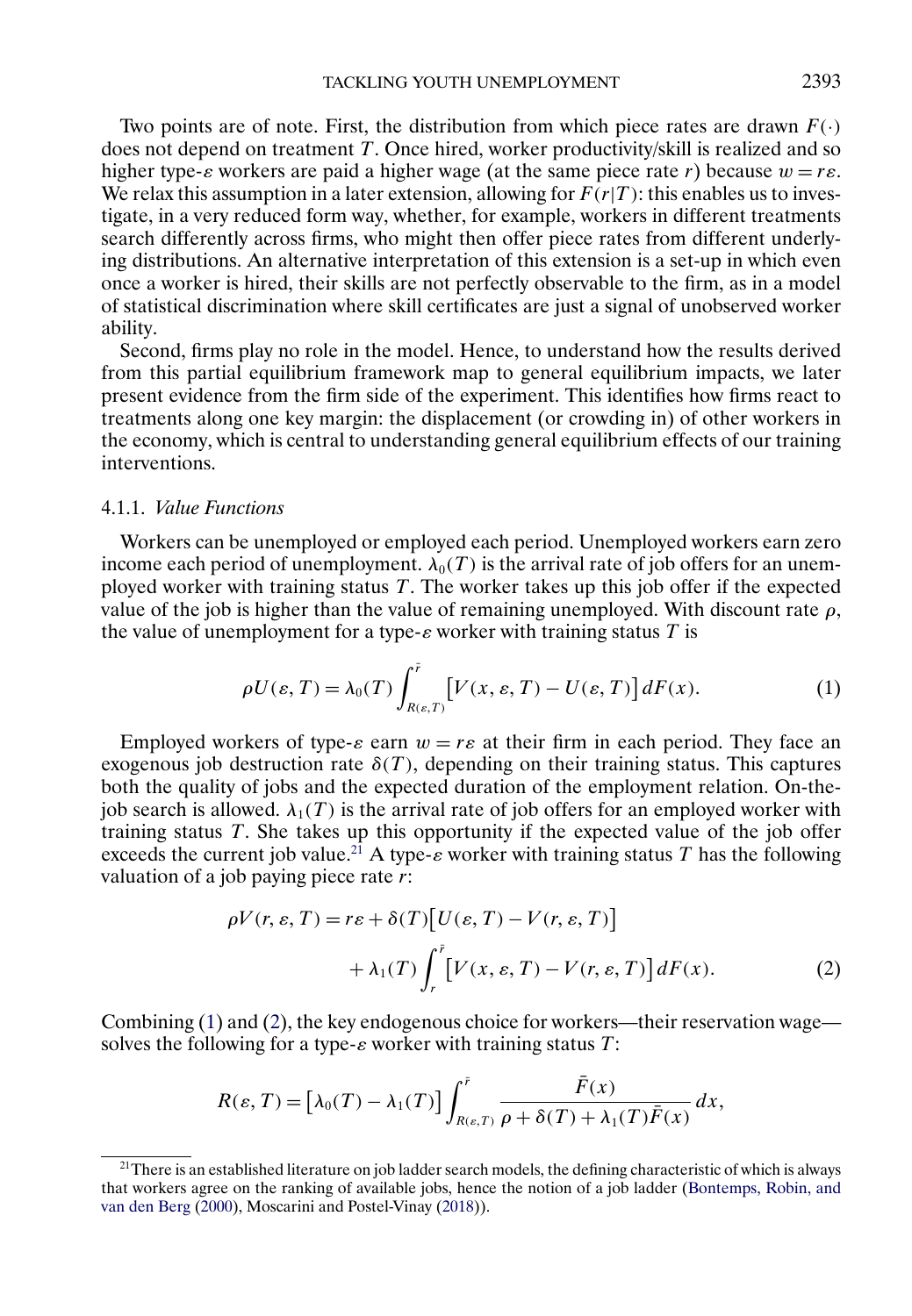where  $\bar{F}(x) = 1 - F(x)$ . Unemployed workers accept piece rates above  $R(\varepsilon, T)$ . We assume  $r \ge R(\varepsilon, T)$ , so unemployed workers accept any job offer. Employed workers accept piece rates drawn from  $F(r)$  that are higher than their current one irrespective of  $\varepsilon$ .

It is important to be clear on the distinct roles that two sources of worker heterogeneity play in the model: worker types- $\varepsilon$  (as later proxied by their skills) determine wages conditional on employment, but do not play a role for labor market transitions. An alternative way to view this is that we assume skills are immediately observable to firms upon job offers being made to workers. Treatment status instead is allowed to impact both worker types and the labor market transition parameters,  $\lambda_0(T)$ ,  $\lambda_1(T)$ , and  $\delta(T)$ . In particular, worker types are affected by skills accumulated during training, and that makes workers more productive when employed. Transitions are impacted by treatment if this makes it easier for workers to receive job offers, for instance, if treatment facilitates job search by allowing workers to better demonstrate their skills to employers. $^{22}$ 

Finally, note that since transition parameters do not depend on  $\varepsilon$ , then the reservation wage for a type- $\varepsilon$  worker does not depend on  $\varepsilon$ , so  $R(\varepsilon, T) = R(T)$ .

We do not explicitly model search effort. Rather, this is encompassed within the labor mobility parameters  $(\lambda_0, \lambda_1)$  that capture both job search when unemployed, on-the-job search effort, and underlying factors that drive search effort in these states and differ across treatments such as the certifiability of skills.

#### 4.1.2. *Steady State*

We close the model by deriving steady-state conditions where, for expositional ease, we omit conditioning on T. The following steady-state relationship characterizes when outflows and inflows for unemployment are equal for workers of type- $\varepsilon$ :

$$
\lambda_0 u(\varepsilon) = \delta \big[ h(\varepsilon) - u(\varepsilon) \big],
$$
  

$$
u(\varepsilon) = \frac{\delta}{\delta + \lambda_0} h(\varepsilon),
$$

where  $u(\varepsilon)/h(\varepsilon)$  is the unemployment rate for type- $\varepsilon$  workers. This is independent of type- $\varepsilon$ , which is unsurprising as worker labor market mobility is independent of  $\varepsilon$ , and depends only on T (through  $\delta(T)$  and  $\lambda_0(T)$ ). Hence, this is also the population unemployment rate.

As employed workers can search on-the-job, the cross-sectional distribution of *observed* piece rates for type- $\varepsilon$  workers  $G(r|\varepsilon)$  differs from the offer sampling distribution  $F(r)$ . This is because observed piece rates are those accepted by workers. For type- $\varepsilon$  employed workers with piece rate  $\leq r$ , the steady-state relationship for employment is

$$
[\delta + \lambda_1 \bar{F}(r)][h(\varepsilon) - u(\varepsilon)]G(r|\varepsilon) = \lambda_0 F(r)u(\varepsilon).
$$
 (3)

The LHS of (3) is the outflow from the stock of type- $\varepsilon$  workers employed at a piece rate less than  $r^{23}$ . The RHS of (3) is the inflow into employment from unemployment.

 $22$ By not allowing worker characteristics, except treatment assignment, to impact these transition parameters, the model does not deal with additional forms of selection into and out of employment.

<sup>&</sup>lt;sup>23</sup>To see this, note that of the  $(h(\varepsilon) - u(\varepsilon))G(r|\varepsilon)$  workers employed at a piece rate  $\leq r$ , a fraction  $\delta$  have the job exogenously terminated, while a fraction  $\lambda_1 \bar{F}(r)$  receive and accept an offer greater than r.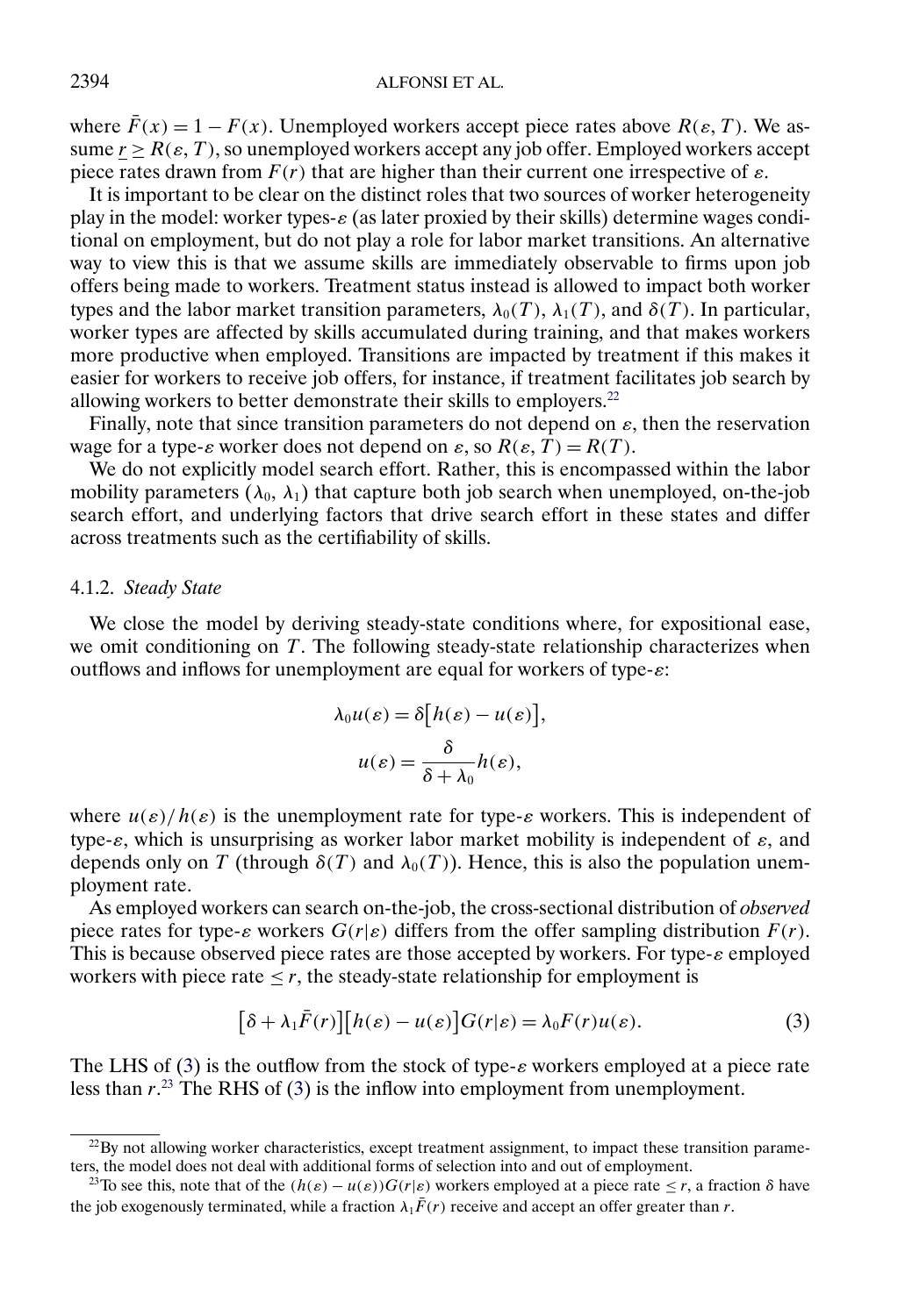<span id="page-26-0"></span>Using these steady-state relationships, we can derive the link between  $G(\cdot)$  and  $F(\cdot)$ :

$$
F(r) = \frac{(\delta + \lambda_1)G(r|\varepsilon)}{\delta + \lambda_1 G(r|\varepsilon)},
$$
\n(4)

$$
G(r|\varepsilon) = \frac{\delta F(r)}{\delta + \lambda_1 \bar{F}(r)},
$$
\n(5)

where  $G(r|\varepsilon) = G(r)$  is independent of  $\varepsilon$  (given worker mobility is independent of  $\varepsilon$ ). We see that  $G(r)$  FOSD  $F(r)$  unless there are no job-to-job transitions ( $\lambda_1 = 0$ ), that is, because on-the-job search leads to outside offers, there exists a wedge between offered and accepted piece rates.

## 4.2. *Estimation*

#### 4.2.1. *Data*

In each survey, we asked respondents to provide their monthly labor market history since the last survey. We use this to convert our panel data into a job spells format data set: for each worker i, we construct a complete monthly history of their employment status  $e_i \in \{0, 1\}$  from August 2014, one year after the end of vocational training, to our endline in November 2016. We assume workers have reached their steady-state trajectories by November 2015. Consistent with the model, we set one wage per employment spell,  $w_i$ , and then estimate transition probabilities between job and unemployment states  $(\tau_{JU_i},$  $\tau_{JJ_i}, \tau_{UI_i}$ ) using a maximum of two spells since the steady state has been reached. Hence, the model is estimated off the last two survey waves.

#### 4.2.2. *Identification*

Our survey records is wage in each employment spell j,  $w_{ii}$ . However, the distributions of worker productivity  $H(\varepsilon)$ , piece rates  $G(r)$ , and piece rate offers  $F(r)$  are not observed. We tackle these identification issues as follows. First, the data include a proxy for worker productivity: their sector-specific skills test score, s. We assume measurable skills relate to true worker productivity as follows:  $\varepsilon = s^{\alpha}$ . Taking the natural logarithm of wages, we obtain the following expression for worker i in spell j:  $ln(w_{ij}) =$  $\ln(r_{ii}) + \alpha \ln(s_i) + \epsilon_{ii}$ , where  $r_{ii}$  denotes the piece rate paid to worker i in spell j and where  $\epsilon_{ii}$  captures idiosyncratic measurement error, which we allow for to bring the model to the data. As  $r_{ii}$  is unobserved, to identify  $\alpha$  using OLS we need  $r_{ii}$  to be independent of  $s_i$ . However, in our model, training simultaneously impacts worker type- $\varepsilon$  and observed wages  $w_{ii}$  (because  $G(r|\varepsilon)$  depends on  $\delta(T)$  and  $\lambda_1(T)$ ). To correct for this omitted variable bias, we run the following regression of wages on skills, controlling for treatment status:

$$
\ln(w_{ij}) = \gamma_0 + \alpha \ln(s_i) + \sum_k \gamma_k T_{ik} + u_{ij}, \qquad (6)
$$

where  $T_{ik}$  is a dummy equal to 1 if worker i is assigned to treatment k, and  $u_{ij} =$  $\ln(r_{ii}) + \epsilon_{ii}$ . We estimate this for workers transitioning from unemployment into employment because of the assumption that workers accept any job offer when unemployed.

Table A.X shows estimates of  $\alpha$ , using the same survey waves from which we estimate the model parameters. Our baseline estimate is  $\hat{\alpha} = 0.263$  from Column 1. This falls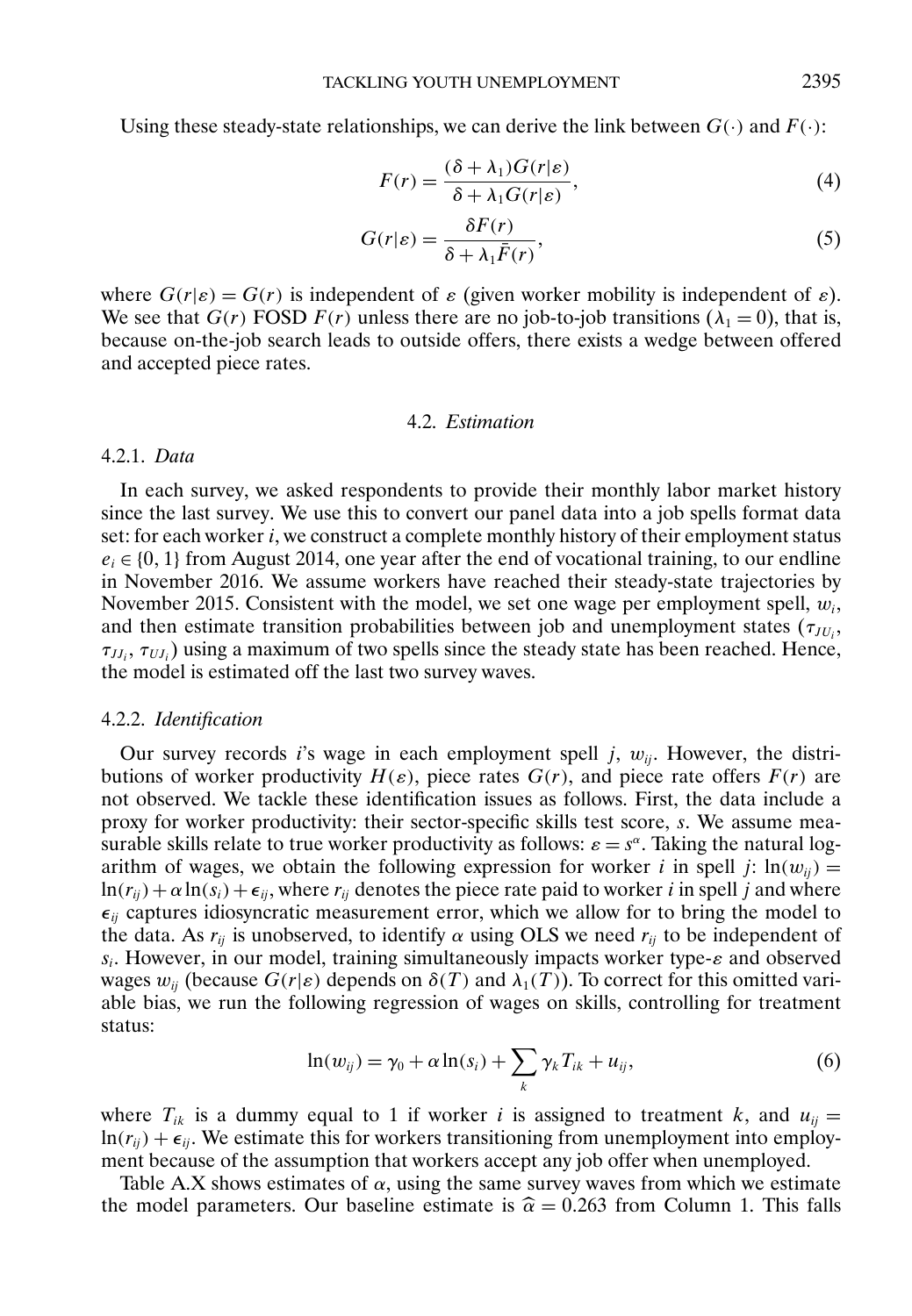<span id="page-27-0"></span>slightly to  $\hat{\alpha} = 0.245$  when we condition on worker characteristics and strata dummies.<sup>24</sup><br>City a  $\hat{\beta}$  is magazing against grazific slidle (c) and is useres in employment spell i.(*s*) Given  $\hat{\alpha}$ , i's measured sector-specific skills  $(s_i)$ , and i's wages in employment spell j  $(w_{ij})$ , we recover the estimated piece rate for each worker-spell as  $\hat{r}_{ij} = w_{ij}/s_i^{\hat{\alpha}}$ . We thus recover  $G(r)$  and use the steady-state conditions to estimate the distribution of piece rate offers,  $F(r)$ . These functions are recovered for each group of workers (controls, non-compliers, compliers), so we do not impose a common  $F(\cdot)$  across treatments.<sup>25</sup>

## 4.2.3. *Parameterization*

We assume the model parameters have the following parametric form:

$$
\lambda_0 = \lambda_{00} + \sum_k \lambda_{0k} T_k, \qquad (7)
$$

$$
\lambda_1 = \lambda_{10} + \sum_k \lambda_{1k} T_k, \tag{8}
$$

$$
\delta = \delta_0 + \sum_k \delta_k T_k, \tag{9}
$$

where  $T_k$  denotes worker's treatment status. In line with SUTVA, we assume workers across treatments do not interact with each other in the labor market. Given differences in compliance between FT and VT treatments, we treat compliers and non-compliers as separate groups and simultaneously estimate different parameters  $(\lambda_0, \lambda_1, \delta)$  and  $h(\varepsilon)$  for each of the five groups (control, non-compliers in FT and VT, compliers in FT and VT). From the treatment effect estimates on skills, we expect compliers and non-compliers to have different  $h(\varepsilon)$  distributions. In the Supplemental Material, we detail the construction of the likelihood function. We estimate the parameters using maximum likelihood using the two-step procedure in [Bontemps, Robin, and van den Berg](#page-44-0) [\(2000\)](#page-44-0), recovering asymptotic standard errors for the parameters.

#### 4.2.4. *Supportive Evidence*

We provide three pieces of evidence supporting the model structure. First, a key assumption is that labor mobility does not depend on worker type- $\varepsilon$ . We test this in the sample used to estimate the model parameters. Table A.XI shows estimates from an OLS regression of a dummy equal to 1 if the individual is employed in November 2015, on the worker's sector-specific skills test score, controlling for treatment status, where the unit of observation is the job spell. Across worker samples in Columns 1 to 3, there is zero correlation between skills (our proxy for  $\varepsilon$ ) and the likelihood the worker's initial steadystate spell is in employment. Column 4 confirms this to be the case when we allow skills to differentially impact this employment probability by treatment.

Second, we test the model prediction that wage growth occurs between, not within, job spells. Decomposing workers' wage growth into that occurring within and between job spells, we find the average wage growth of job movers is at least twice as high as that of job stayers, irrespective of the exact reference period used.<sup>26</sup>

 $24$ Column 3 adds interactions of the logarithm of the skills test score with treatment dummies: we see both point estimates are close to zero, suggesting there is no need to include a  $T_{ik} \times s_i$  interaction in [\(6\)](#page-26-0).

<sup>&</sup>lt;sup>25</sup>In not imposing a common  $F(\cdot)$  across treatments, we are implicitly assuming that differences across treatments arise from measurement error.

 $^{26}$ To decompose worker's wage growth, we first exploit the fact that, for each job spell, we have information on the wage in the first month and the last month of the spell. We then choose some reference date and linearly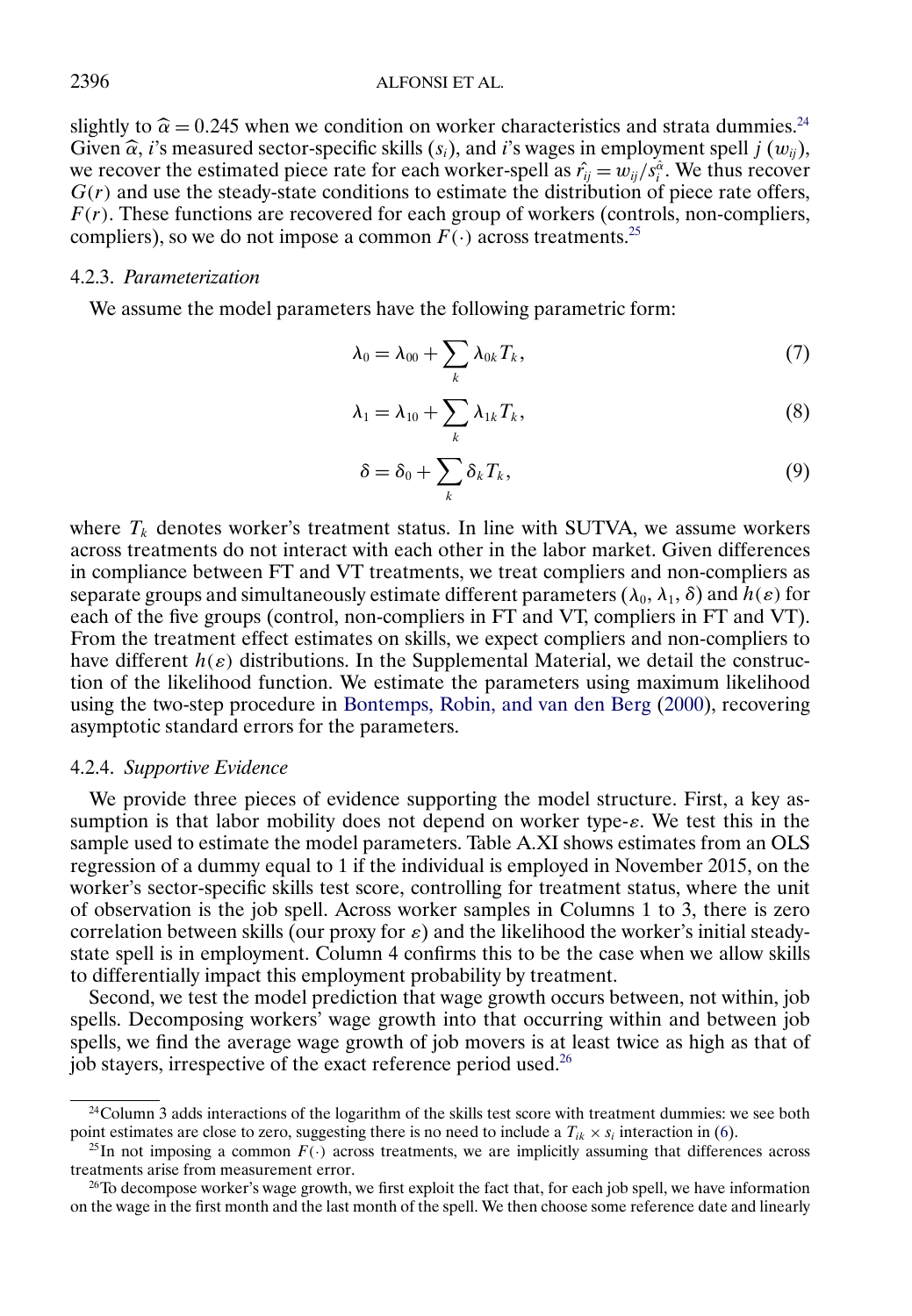<span id="page-28-0"></span>Third, we take the sample used to estimate the model parameters and estimate ITT regressions on outcomes closely linked to labor mobility, a key mechanism. The results in Table [V](#page-29-0) show that VT workers experience more job spells (Column 1), and this leads them to gain over two months of extra employment relative to the control group (Column 2). On the other hand, and consistent with the dynamic evidence, in steady state, FT workers do not experience more job spells and are not employed for longer than the control group. These differences between VT and FT are significant at the 1% level.

We further see that while VT workers are more likely to be employed in the first spell in steady state (Column 3), VT workers who are unemployed in the first spell are significantly more likely than control workers to transition to employment (Column 4). The estimate in Column 4 relates to  $\lambda_0$ , and shows the positive treatment effect on the number of work spells for VT workers in Column 1 is not only driven by them being more likely to be initially employed in the first spell. Again, we find no impact of FT on transitions away from unemployment, and the difference between FT and VT workers is significant at the 5% level.

Finally, in Columns 5 and 6, we estimate treatment effects relating to  $\lambda_1$  and  $\delta$ , respectively. Column 5 shows no significant impact of treatments on the number of transitions conditional on being employed in the first spell. Column 6 shows that, conditional on being employed in the first spell, FT workers have significantly fewer transitions into unemployment, but we are unable to reject this estimate is different for VT workers  $(p = 0.274)$ .

While suggestive of the mechanisms that might be at play, these estimates do not map exactly into structural parameters, and so cannot be easily interpreted. We therefore move to presenting the full set of model parameter estimates.

## 5. MODEL ESTIMATES

#### 5.1. *Parameters*

Table [VI](#page-30-0) presents the baseline results. Panel A shows the mean worker type- $\bar{\epsilon}$  and parameter estimates  $(\widehat{\delta}, \widehat{\lambda}_0, \widehat{\lambda}_1)$  for controls (Column 1), non-compliers in each training arm (Columns 2 and 3), and compliers in each training arm (Columns 4 and 5). This confirms the distribution of worker types- $\varepsilon$  has higher means for compliers from either training route (2.65, 2.58), with both being at least 10% higher than the mean type- $\varepsilon$  among controls and non-compliers  $(2.31, 2.28, 2.35)$ . We next note that job destruction rates  $\delta$  are identical for FT and VT workers (0.023). To the extent that  $\delta$  captures job quality, this is consistent with the similar skills acquired through both training routes leading to similar job qualities.

On labor mobility, for the arrival rate of job offers when unemployed  $(\lambda_0)$ : (i) controls and non-compliers have similar estimates; (ii) remarkably, the arrival rate of job offers when unemployed is almost identical for complier firm-trained workers and control workers ( $\hat{\lambda}_0 = 0.019, 0.020$ ): the additional skills and labor market experience gained

interpolate wages from the first and last month of the spell ongoing at the reference date. We then calculate the wage growth between two reference dates (e.g., between April 2015 and April 2016) for: (i) workers employed in the same job throughout the reference period (job stayers); (ii) workers who change jobs at least once in the reference period (job movers). To avoid sensitivity to outliers, the top 1% of wages are excluded. Self-employed workers and workers with at least one unemployment spell in the reference period are excluded. We then take the ratio of the average wage growth of the job movers to job stayers. Using the reference period of April 2015 to April 2016, this ratio is 2-06 (the ratio of medians is 2-31).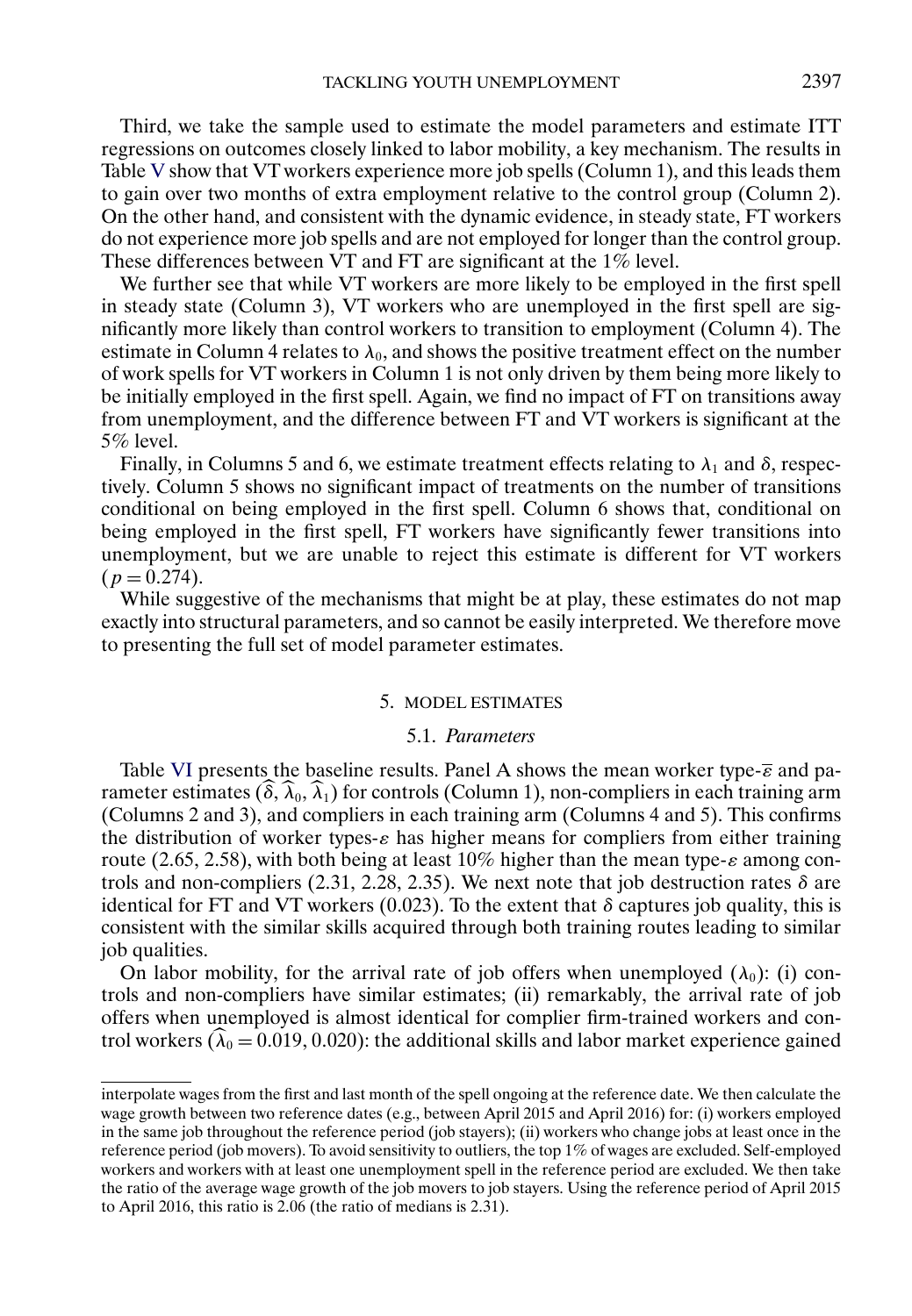|                               | Number of Non-Casual              | Non-Casual Work                 | Non-Casual Work | Number of UJ                             | Number of JJ                                | Number of JU                          |
|-------------------------------|-----------------------------------|---------------------------------|-----------------|------------------------------------------|---------------------------------------------|---------------------------------------|
|                               | Work Spells                       | Total Months of                 | in First Spell  | Transitions                              | Transitions                                 | Transitions                           |
| Sample of Workers:            | $\widehat{\Xi}$<br>$\overline{a}$ | $\overline{A}$<br>$\widehat{c}$ | ල               | Unemployed in<br>First Spell<br>$\oplus$ | Employed in<br>First Spell<br>$\widehat{c}$ | Employed in<br>First Spell<br>$\odot$ |
| Firm Trained                  | (0.062)                           | (0.735)                         | (0.033)         | (0.055)                                  | (0.076)                                     | (0.112)                               |
|                               | $-0.043$                          | $-0.155$                        | 0.004           | $-0.013$                                 | 0.008                                       | $-0.197$                              |
| Vocationally Trained          | (0.052)                           | (0.599)                         | (0.028)         | (0.046)                                  | (0.099)                                     | (0.090)                               |
|                               | 0.167                             | 2.35                            | 0.094           | 0.122                                    | 0.074                                       | $-0.092$                              |
| Mean Outcome in Control Group | 0.000                             | 0.000                           | 0.005           | 0.734                                    | 0.338                                       | 0.569                                 |
| $p$ -value $FT = VT$          | 1158                              | 1158                            | 0.180           | 0.011                                    | 0.461                                       | 0.274                                 |
| Observations                  | 1.03                              | 0.6                             | 1158            | 894                                      | 264                                         | 264                                   |

|                  | esterne Control de la partie de la control de la control de la control de la control de la control de la control de la control de la control de la control de la control de la control de la control de la control de la contr |
|------------------|--------------------------------------------------------------------------------------------------------------------------------------------------------------------------------------------------------------------------------|
| ,<br> <br> <br>Í | -<br>;                                                                                                                                                                                                                         |
|                  |                                                                                                                                                                                                                                |
|                  |                                                                                                                                                                                                                                |
|                  |                                                                                                                                                                                                                                |
|                  | $\frac{1}{2}$<br>֧֧֧ׅ֧֧֧֧֧ׅ֧֧֧֧֧֧֧֧֧֧֧֧֧֧֧֧֛֧֛֧֛֧֛֛֧֛֧֧֧֧֧֧֧֚֚֚֚֚֚֚֚֚֚֚֚֚֚֚֚֚֚֚֚֚֚֚֚֚֚֚֝֝֝֟֓֝֓֝֓֝֓֜֓֝֬֝֓֝֬֝֬֝֬֝֬֝֬֝֬֝֬֝֝֬֝֜֝֝֝<br>֧֧֧֧֛֛֧֛֛֛֛֛֛֛֛֚֚֜֜֜֜֜                                                                       |

Spells are right-censored at the date of the third follow-up interview (which ended in December 2016). Spells are left-censored at 1 August 2014. Casual and agricultural occupations are coded as unemployment. Self-employment is coded as employment (but self-employment spells are assigned a separate spell). The sample is restricted to individuals who were unemployed in their first spell in Column 4, and individuals who were employed in their first spell in Columns 5 and 6. The outcomes in Columns 4, 5, and 6 are respectively the number of unemployment-to-job, job-to-job, and job-to-unemployment transitions the worker experienced between November 2015 and the date of the interview. All regressions include strata dummies and a dummy for the implementation round.<br>We also control for the following asseline, a dummy for whether the worker was employed at baseline, and a dummy for whether the worker scored at the median or above on the cognitive test administered at baseline. At the foot of Spells are right-censored at the date of the third follow-up interview (which ended in December 2016). Spells are left-censored at 1 August 2014. Casual and agricultural occupations are coded as unemployment. Self-employment is coded as employment (but self-employment spells are assigned a separate spell). The sample is restricted to individuals who were unemployed in their first spell in Column 4, and individuals who were employed in their first spell in Columns 5 and 6. The outcomes in Columns 4, 5, and 6 are respectively the number of unemployment-to-job, job-to-job, and job-to-unemployment transitions the worker experienced between November 2015 and the date of the interview. All regressions include strata dummies and a dummy for the implementation round. We also control for the following baseline characteristics of workers: age at baseline, a dummy for whether the worker was married at baseline, a dummy for whether the worker had any children at baseline, a dummy for whether the worker was employed at baseline, and a dummy for whether the worker scored at the median or above on the cognitive test administered at baseline. At the foot of each column, we report p-values on the null that the impact of the vocational training is equal to the impact of firm training. each column, we report p-values on the null that the impact of the vocational training is equal to the impact of firm training.

## <span id="page-29-0"></span>ALFONSI ET AL.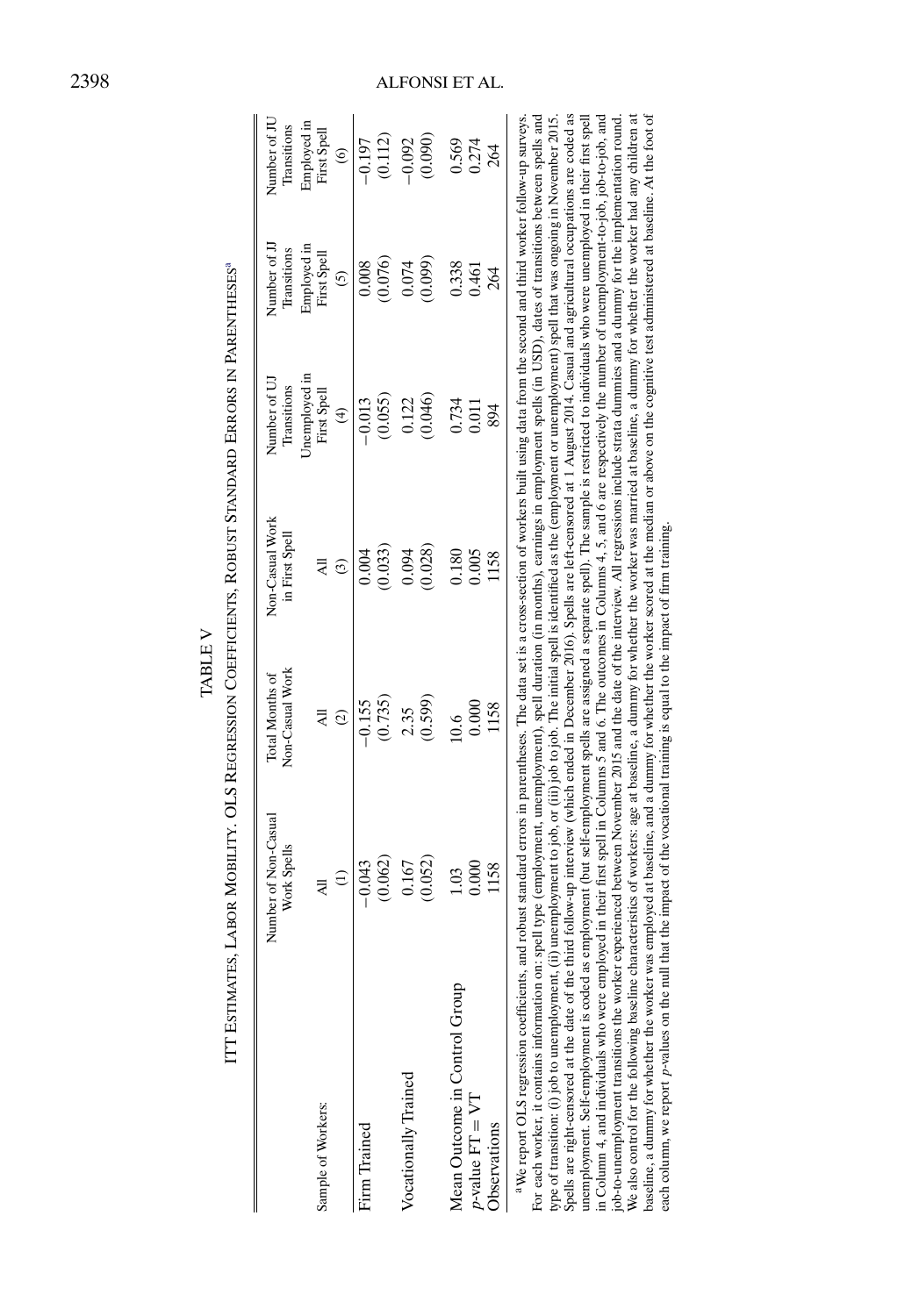## TABLE VI

#### <span id="page-30-0"></span>BASELINE ESTIMATES OF THE JOB LADDER SEARCH MODEL. TWO-STEP ESTIMATION PROCEDURE IN [BONTEMPS, ROBIN,](#page-44-0) AND VAN DEN BERG [\(2000\)](#page-44-0). ASYMPTOTIC STANDARD ERRORS IN PARENTHESES. STEADY STATE: NOVEMBER 2015 (DATA FROM SECOND AND THIRD FOLLOW UP)<sup>a</sup>

|                                                       |             |         |                     | Non-Compliers           |                 | Compliers               |
|-------------------------------------------------------|-------------|---------|---------------------|-------------------------|-----------------|-------------------------|
|                                                       |             | Control | Firm<br>Trained     | Vocationally<br>Trained | Firm<br>Trained | Vocationally<br>Trained |
|                                                       |             | (1)     | (2)                 | (3)                     | (4)             | (5)                     |
| Panel A: Parameter Estimates (Monthly)                |             |         |                     |                         |                 |                         |
| Average units of effective labor [USD]                |             | 2.31    | 2.28                | 2.35                    | 2.65            | 2.58                    |
| Job destruction rate, $\delta$                        |             | 0.027   | 0.027               | 0.026                   | 0.023           | 0.023                   |
|                                                       |             | (0.003) | (0.006)             | (0.005)                 | (0.007)         | (0.004)                 |
| Arrival rate of job offers if UNEMPLOYED, $\lambda_0$ |             | 0.019   | 0.019               | 0.018                   | 0.020           | 0.028                   |
|                                                       |             | (0.002) | (0.003)             | (0.003)                 | (0.005)         | (0.003)                 |
| Arrival rate of job offers if EMPLOYED, $\lambda_1$   |             | 0.038   | 0.042               | 0.054                   | 0.032           | 0.039                   |
|                                                       |             |         | $(0.010)$ $(0.019)$ | (0.022)                 | (0.022)         | (0.013)                 |
| Panel B: Competition for Workers and Unemployment     |             |         |                     |                         |                 |                         |
| Interfirm competition for workers                     |             | 1.41    | 1.54                | 2.08                    | 1.41            | 1.68                    |
|                                                       | $%$ Impact: |         | $8.7\%$             | 47%                     | $-0.5\%$        | $19\%$                  |
| Unemployment rate                                     |             | 0.59    | 0.59                | 0.59                    | 0.53            | 0.46                    |
|                                                       | $%$ Impact: |         | $0.26\%$            | $0.70\%$                | $-9.9\%$        | $-23%$                  |
| Unemployment duration (months)                        |             | 52.8    | 53.1                | 56.2                    | 50.0            | 35.9                    |
|                                                       | $%$ Impact: |         | $0.54\%$            | $6.5\%$                 | $-5.2\%$        | $-32%$                  |
| Employment duration (months)                          |             | 36.8    | 36.7                | 38.5                    | 44.2            | 42.9                    |
|                                                       | $%$ Impact: |         | $-0.10\%$           | $4.7\%$                 | $20\%$          | 17%                     |
| Panel C: Wages and Earnings                           |             |         |                     |                         |                 |                         |
| Average monthly OFFERED wages [USD]                   |             | 43.1    | 42.6                | 43.9                    | 49.4            | 48.2                    |
| Average monthly ACCEPTED wages [USD]                  |             | 62.6    | 63.2                | 70.3                    | 71.8            | 73.1                    |
| Impact on annual earnings [USD]                       |             |         | 1.66                | 34.1                    | 95.4            | 169                     |
|                                                       | $%$ Impact: |         | $0.54\%$            | $11\%$                  | 31%             | 55%                     |
|                                                       |             |         |                     |                         |                 |                         |

aThe data set is a cross-section of workers, and, for each worker, it contains information on: spell type (employment, unemployment), spell duration (in months), earnings in employment spells (in USD), dates of transitions between spells and type of transition: (i) job to unemployment, (ii) unemployment to job, or (iii) job to job. Wages are deflated and expressed in terms of August 2012 prices, using the monthly consumer price index published by the Uganda Bureau of Statistics. Deflated monetary amounts are then converted into August 2012 USD. The data set contains at most two spells (and one transition) per individual. The data come from the second and third follow-up survey of workers, and the initial spell is identified as the (employment or unemployment) spell that was ongoing in November 2015. Spells are right-censored at the date of the third follow-up interview (which ended in December 2016). Spells are left-censored at 1 August 2014. Casual and agricultural occupations are coded as unemployment. Self-employment is coded as employment (but self-employment spells are assigned a separate spell). The estimation protocol follows the two-step procedure in Bontemps, Robin, and van den Berg [\(2000\)](#page-44-0): in the first step, the G function is estimated nonparametrically from the data (so this is just the empirical CDF of observed wages for those workers that are employed in their first spell), and is then substituted into the likelihood function. In the second step, maximum likelihood is conducted using information from both the first and second spells for each individual to recover the parameter estimates. As shown in Panel A, we estimate separate parameters for Control and Treatment groups, and, within treatments, for compliers and non-compliers. Outputs in Panel B are derived from the model and computed as functions of the estimated parameters: (i) interfirm competition for workers =  $\lambda_1/\delta$ ; (ii) unemployment rate =  $\delta/(\delta + \lambda_0)$ ; (iii) unemployment duration =  $1/\lambda_0$ ; employment duration =  $1/\delta$ . In Panel C, average monthly offered and accepted wages are computed as the product of average offered and accepted piece-rates, and average units of effective labor. We assume workers draw piece-rates from the same offer distribution  $F(r)$ .  $F(r)$  is the kernel density estimate of a weighted average of the distributions of offered piecerates across treatments— $F(r|T)$ —where such distributions are obtained from their steady-state relationship with nonparametrically estimated  $G(r|T)$ . Weights are equal to the share of individuals in each treatment. For each treatment, we then re-invert  $F(r)$  using estimated parameters and steady-state relationships to obtain  $G(r|T)$  under the assumption that workers draw piece-rates from the same offer distribution.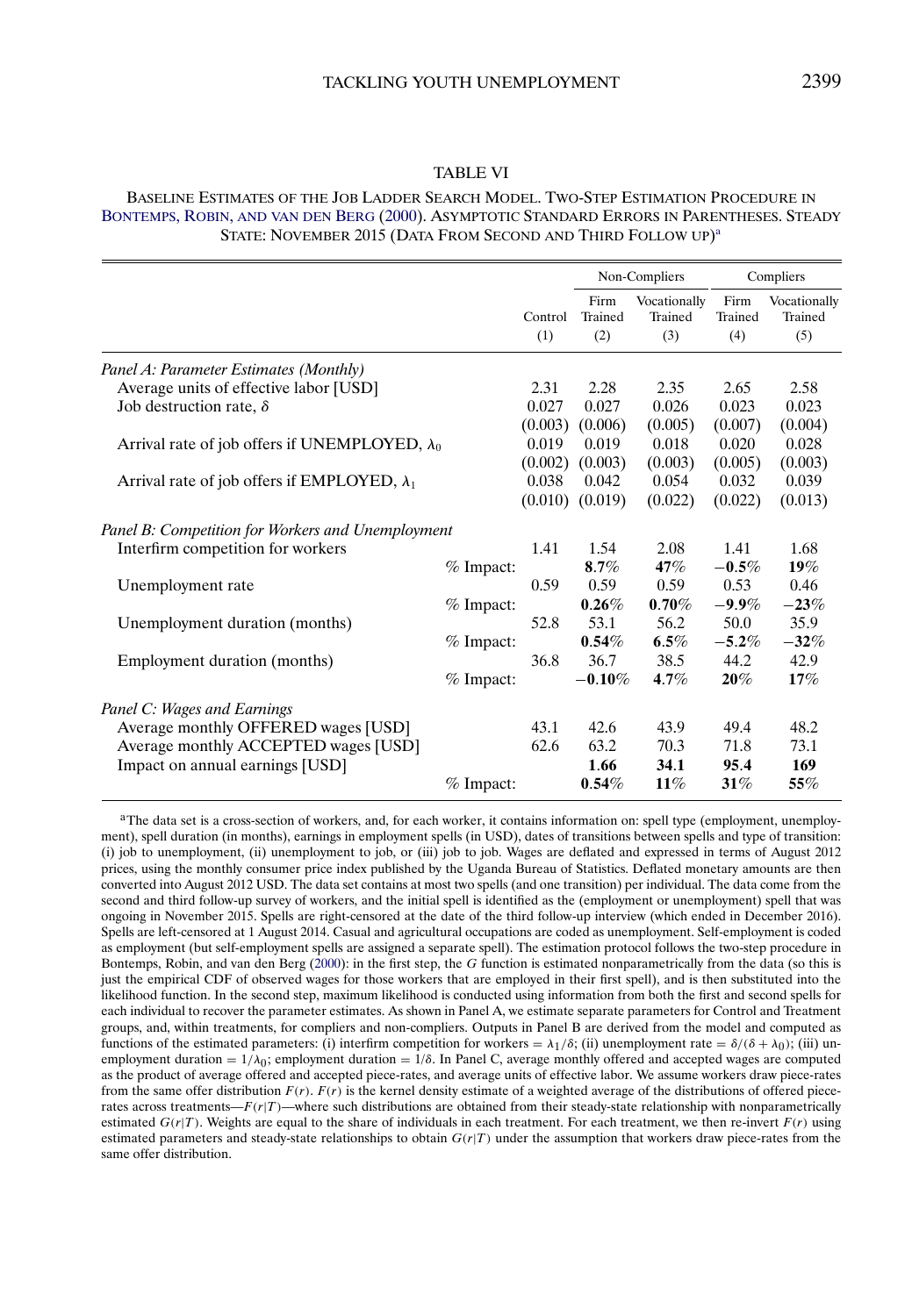by firm-trained workers count for little if they fall off the job ladder into unemployment; (iii) complier VT workers have transition rates 40% higher than complier FT workers. These  $\lambda_0$  estimates are statistically different from each other  $(p = 0.082)$ ;  $\lambda_0$ (VT) is also statistically higher than for the control group ( $p = 0.004$ ). On job offer arrival rates when employed  $(\lambda_1)$  among compliers, we see that VT workers have arrival rates 22% higher than FT workers, although this is not statistically different ( $p = 0.365$ ).

Among trained workers, the difference in labor mobility of vocationally trained workers relative to firm-trained workers is the higher rate of UJ transitions: when unemployed, VT workers get back onto the job ladder more quickly. This pattern of mobility is in line with VT workers having more certifiable skills than FT workers, and this certifiability having especially high returns when workers are unemployed. When employed, the certifiability of skills matters less because potential employers have a signal of a worker's skills because they are already employed. Hence, JJ transitions play less of a role in explaining differences between training routes.<sup>27</sup>

Finally, we note the overall similarity in parameter estimates between controls and noncompliers on nearly all dimensions in Panel A: this reinforces the idea that compliance is essentially exogenous, in line with the earlier discussion.<sup>28</sup>

## 5.2. *Unemployment, Wages, and Earnings*

Panel B shows impacts on key labor market statistics for workers. Beneath each, we report the percentage impact relative to controls. The first row measures the intensity of interfirm competition for workers (labor market tightness): this is the number of outside offers received before being laid off:  $\frac{\lambda_1}{\delta}$ . Interfirm competition for complier VT workers is slightly higher than for FT workers, driven by VT workers receiving slightly more outside job offers when employed. Relative to controls, interfirm competition for complier VT workers rises by 19%. This is in line with the earlier ATE estimates on skills accumulation, which showed VT workers reporting more transferable skills across firms. In contrast, the steady-state interfirm competition for FT workers is very similar to that for control workers.

Both training routes substantially reduce youth unemployment rates for compliers relative to controls. FT compliers have 10% lower unemployment rates in steady state; for VT compliers, the reduction is 23%. Both impacts are of economic significance given the high levels of youth unemployment in Uganda. Unemployment durations fall for both sets of compliers, but this fall is far larger for VT workers (32% vs. 5-2%): this is because of the significantly greater unemployment-to-job mobility of VT workers, so they more quickly get back onto the job ladder if they fall into unemployment (recall job destruction rates are identical across compliers).

Ultimately, what we are concerned with is whether workers transition to better paying jobs. These results are shown in Panel C. To derive these earnings impacts, we take the appropriately weighted mean of the kernel density estimate of each group specific  $F(r)$ , to impose a common  $F(r)$ . We invert this using the steady-state relationships [\(4\)](#page-26-0) and [\(5\)](#page-26-0) to obtain  $G(r|\cdot)$  and  $G(w|\cdot)$  distributions for each group of workers.

<sup>&</sup>lt;sup>27</sup>These results are also consistent with a world in which job interviews are effective but costly, and skill certificates reduce the cost of conducting an interview. Hence, FT workers and VT workers have the same probability of hire (and the same wage offer) conditional on being interviewed (because they have the same skills), but VT workers are more likely to get an interview because they have certificates.

<sup>&</sup>lt;sup>28</sup>The *p*-values from *F*-tests of the joint significance of the  $(\varepsilon, \hat{\delta}, \hat{\lambda}_0, \hat{\lambda}_1)$  parameters between VT and FT non-compliers and Controls are 0.314, 0.971, 0.932, and 0.774, respectively.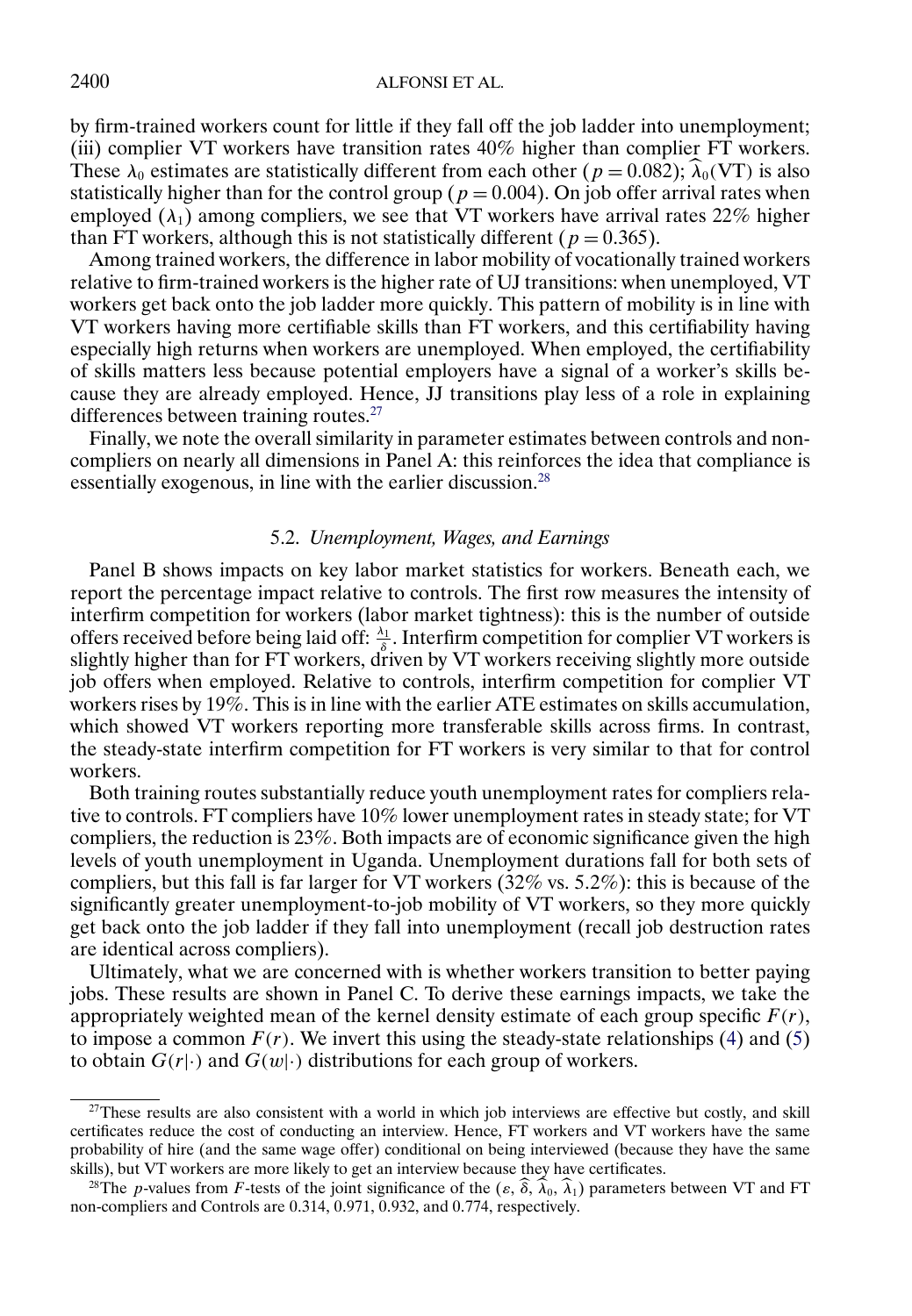<span id="page-32-0"></span>Panel C shows that when unemployed, the mean offered wages for control and noncomplier workers are similar. This is in line with the assumption unemployed workers accept any job offer, and with the estimated mean type-ε being similar across controls and non-compliers. In contrast, steady-state wages offered to complier FT and VT workers are substantially higher; this is because these workers are more skilled, so even if firms draw from the same piece rate distribution  $F(r)$ , this translates into higher wages for workers because of the complementarity between piece rates and skills  $(w = re)$ . Of course, workers only accept job offers if the value of the offered job is greater than their current one. The mean accepted wage for complier VT and FT workers is thus much higher than offered wages, but not much different between the two (73.1 vs. 71.8). This is in line with the skills of both trained workers being similar, so earnings conditional on employment are similar. The impact of training on skills also explains why accepted wages for compliers are higher than for controls/non-compliers. The final row in Panel C shows that the steady-state annual earnings (unconditional) of complier VT workers rise by 55% over controls, while the earnings of complier FT workers rise by just over half of that, 31%.

Combining these results precisely explains the dynamic treatment effects: vocational trainees pull away from FT workers in their employment rates and earnings (Panels A and B in Figure [3\)](#page-23-0) because they are more likely to get back onto the job ladder if they fall into unemployment. These dynamics are not so much due to any greater job-to-job mobility, suggesting the returns to skills certifiability are higher when unemployed. Moreover, compliers across training routes move as far up the job ladder as each other—wages conditional on employment are similar for complier VT and FT workers because their skills are similar (Panel C in Figure [3\)](#page-23-0). The key distinction is that VT workers are more likely to get back onto the job ladder if they fall off it.

Two further points are of note. First, it is useful to contrast the experimental and model estimates of the returns to training. To be clear, these are not estimated from the same samples, but the former informs us about dynamics to the steady state, and the latter informs on the nature of the steady state. The estimated returns to vocational training in steady state for compliers (55%) are higher than the ATE estimate (42%). In contrast, the steady-state returns to firm-provided training  $(31\%)$  are lower than the experimental returns (48%). This contrast arises because the steady-state calculations account for the lower UJ transition rates of FT workers. In steady state, they get back on the job ladder at the same rate as controls, slowly closing the gap between them in terms of employment rates.<sup>29</sup>

Second, controls and non-compliers have the highest job arrival rates when employed (Panel A, Columns 1 to 3). These selected groups of less skilled workers that find employment churn between jobs at a high rate, but they do not progress up the job ladder. To see this, note that, within treatment, the accepted wage for non-compliers is on average lower than for compliers; hence, they do not move far up the job ladder despite higher JJ mobility and interfirm competition (especially for VT non-compliers). This is because unskilled workers do not improve their type over time, say through skills accumulation. Hence, as shown in the final row of Table [VI,](#page-30-0) ultimately the steady-state earnings impact

 $29$ An alternative hypothesis for these dynamics is that the training routes differ in how they enable workers to learn-how-to-learn, rather than enhancing their productive capacity per se (Neal [\(2018\)](#page-45-0)). Dynamic impacts are then driven by intertemporal complementarity in workers' capacity to learn. We partially explore this hypothesis by estimating whether workers' cognitive abilities, and other preference parameters, change differentially by training route. We find no evidence of such mechanisms.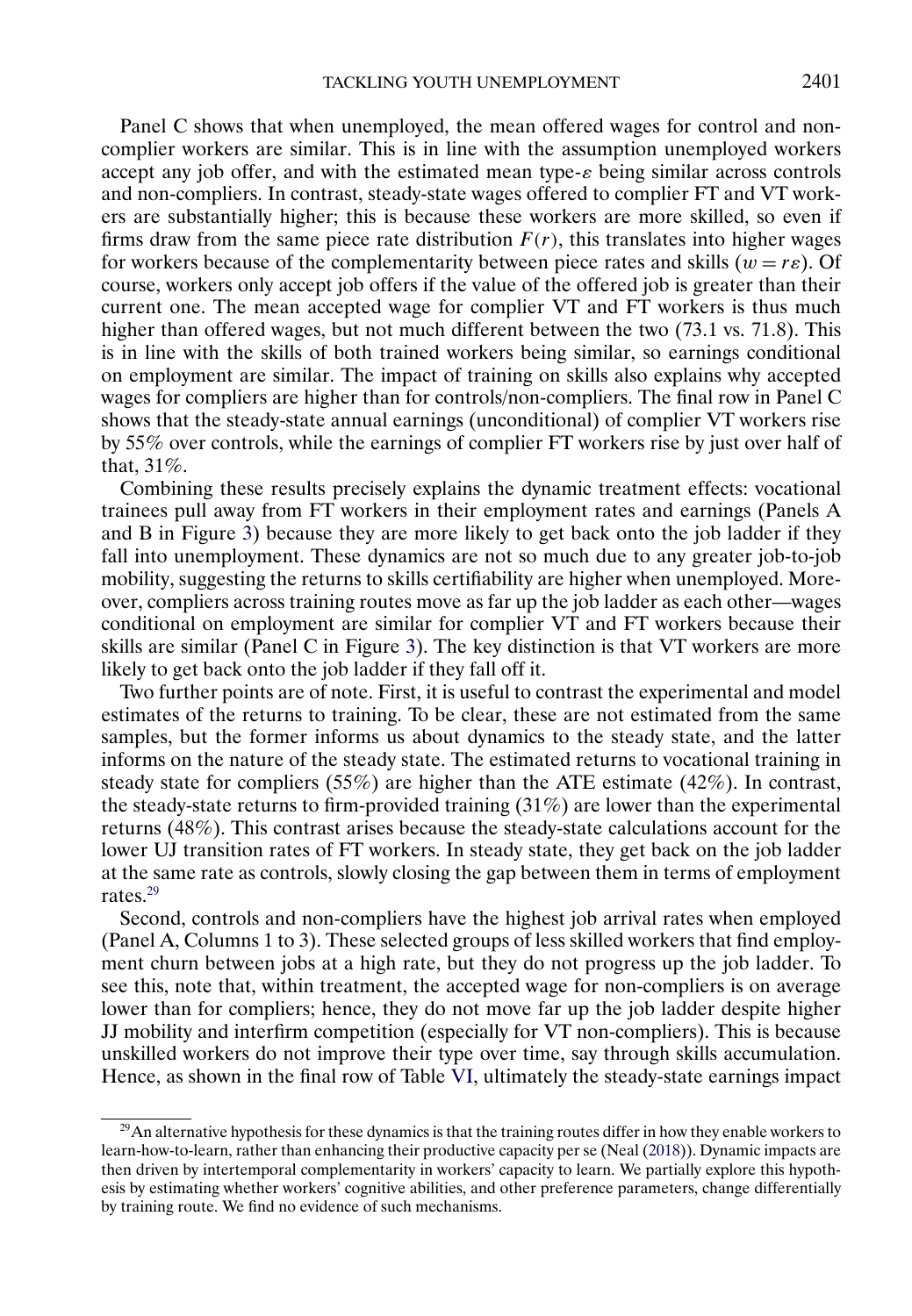<span id="page-33-0"></span>is almost identical between controls and non-compliers (remaining well below earnings impacts for either complier groups).

In Supplemental Material Appendix A.4, we present robustness checks where we: (i) allow piece rates to be drawn from treatment-specific functions  $F(r|T)$ ; (ii) show how our results vary when using the highest and lowest  $\hat{\alpha}$ 's across specifications in Table A.X.

## 6. EXTENSIONS

## 6.1. *Employment Displacement*

To understand how these results can map to general equilibrium impacts, we present evidence from the firm side of the experiment, focusing on one key margin: the displacement (or crowding in) of other workers. The right-hand side of Figure [1](#page-8-0) summarizes the design from firms' perspective. We focus on the comparison between firms assigned to the wage subsidy offer and the control group of firms.<sup>30</sup> We estimate the effect on firms of being offered to meet an untrained worker and a wage subsidy to hire and train that worker, using the following ITT specification for firm  $f$  in randomization strata  $s$ :

$$
y_{fst} = \beta \text{Firm-Triangle}_f + \gamma y_{f0} + \delta x_{f0} + \lambda_s + \vartheta_t + u_{fst}.
$$

 $y_{fst}$  is the firm outcome of interest in post-intervention survey wave t, Firm-Trained<sub>f</sub> is a dummy equal to 1 if the firm is in the FT treatment. We also estimate ATE impacts, where we instrument hiring a worker the firm is matched to with treatment assignment.  $y_{f0}$  is the firm outcome at baseline,  $\mathbf{x}_{f0}$  are the firm's baseline covariates, and  $\lambda_s$  and  $\vartheta_t$ are strata and survey wave fixed effects, respectively. We cluster standard errors by sector-BRAC branch, and account for attrition using IPWs, and we also present Lee bounds. Finally, we examine dynamic impacts by estimating effects: (i) in the short run, only using the first firm follow-up survey conducted towards the end of the six-month FT training intervention; (ii) in the long run, averaging treatment effects over survey waves two to four, that run to years after wage subsidies have expired, and long after any initially hired workers have left FT firms (Figures [2](#page-10-0) and  $A.5$ ).<sup>31</sup>

The results are in Table [VII.](#page-34-0) Column 1 shows no evidence of other hires being crowded out by FT workers in the short run when the wage subsidy is in place. The change in the number of employees hired almost equals the number of post-intervention hires (Column 2), and there is no evidence of more workers being fired post-intervention among FT firms (Column 3). There are also no long-run impacts on employment, hires, or fires for FT firms relative to control firms (Columns 5 to 7). The (scaled-up) similarity in the pattern of results between the ITT and ATE estimates suggest impacts are driven by firms that hire a worker they are matched to.

Overall, we see little evidence of employment displacement of control workers in the long run (a result robust to using only the final year of data), and there are no net employment effects of wage subsidies in the long run. Although we can never be certain of the impacts on workers outside of our evaluation sample, this lack of employment crowd-in

<sup>&</sup>lt;sup>30</sup>Measuring employment displacement effects of hiring VT workers was part of our original design with the VT + match treatment, T4. However, as described earlier, take-up rates in this treatment are too low to say anything about outcomes (even at first follow-up) for firms that  $VT +$  match workers were hired by.

 $31x_{f0}$  controls include owner's gender and years of education, and firm size. The strata are BRAC branch and sector fixed effects. The instruments for the IPW estimates are dummies for whether the respondent provided a phone number at baseline, and for whether he/she was an employee of the firm (rather than the firm owner or the manager), the number of network firms, and dummies for interviewers at baseline.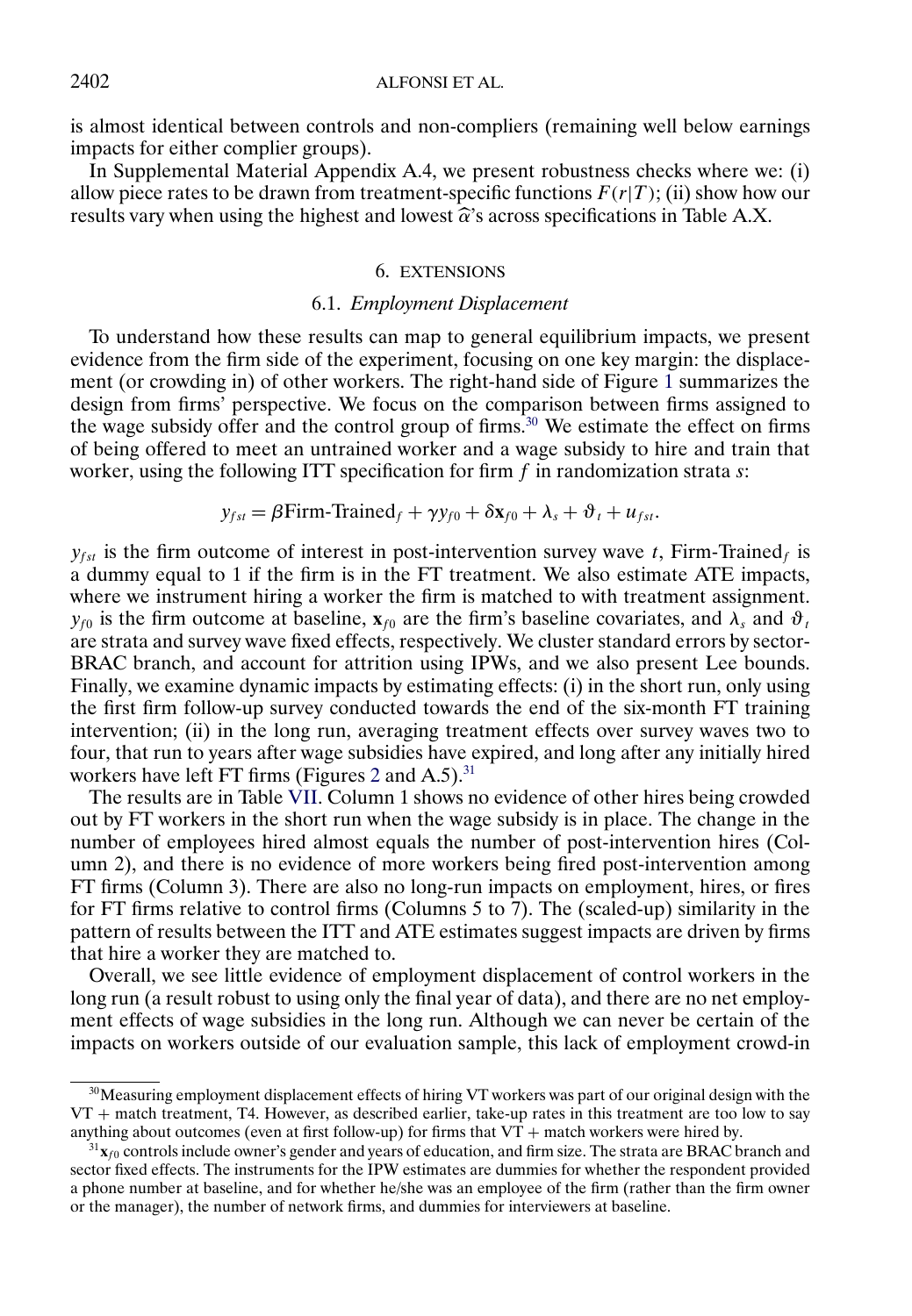| è |
|---|
|   |
| Ľ |
|   |
| ā |
|   |
|   |
| É |
|   |

<span id="page-34-0"></span>Employment and Other Firm Outcomes. IPW Regression Coefficients, Standard Errors Clustered by Sector-Branch in Parenthesis, Lee EMPLOYMENT AND OTHER FIRM OUTCOMES. IPW REGRESSION COEFFICIENTS, STANDARD ERRORS CLUSTERED BY SECTOR-BRANCH IN PARENTHESIS, LEE  $S^a$ 

| Ì |
|---|
|   |
|   |
|   |
|   |
|   |
|   |
| ć |
|   |
|   |
|   |
|   |

|                                                                                                                                                                                                                                                                                                                                                                                                                                                                                                                                                                                                                                                                                                                                                                                                                                                                                                                                                                                                                                                                                                                                                                                                                                                                           |                               |                                                          | Short Run (First Follow-Up)                        |                                                   |                                                   |                                                              | Long Run (Second to Fourth Follow-Ups)                                                                                                                |                                                 |
|---------------------------------------------------------------------------------------------------------------------------------------------------------------------------------------------------------------------------------------------------------------------------------------------------------------------------------------------------------------------------------------------------------------------------------------------------------------------------------------------------------------------------------------------------------------------------------------------------------------------------------------------------------------------------------------------------------------------------------------------------------------------------------------------------------------------------------------------------------------------------------------------------------------------------------------------------------------------------------------------------------------------------------------------------------------------------------------------------------------------------------------------------------------------------------------------------------------------------------------------------------------------------|-------------------------------|----------------------------------------------------------|----------------------------------------------------|---------------------------------------------------|---------------------------------------------------|--------------------------------------------------------------|-------------------------------------------------------------------------------------------------------------------------------------------------------|-------------------------------------------------|
|                                                                                                                                                                                                                                                                                                                                                                                                                                                                                                                                                                                                                                                                                                                                                                                                                                                                                                                                                                                                                                                                                                                                                                                                                                                                           | Number of<br>Employees        | Post-Intervention<br>Number of<br>Hires<br>$\widehat{c}$ | Post-intervention<br>Number of<br>Fires<br>$\odot$ | Monthly Profits)<br>Log (Average<br>$\widehat{E}$ | Number of<br>Employees<br>$\widehat{\mathcal{O}}$ | Post-intervention<br>Number of<br>Hires<br>$\widehat{\circ}$ | Post-intervention<br>Number of<br>Fires<br>$\widehat{C}$                                                                                              | Monthly Profits)<br>Log (Average<br>$\circledS$ |
| PANEL A: ITT Estimates<br>Firm Trained                                                                                                                                                                                                                                                                                                                                                                                                                                                                                                                                                                                                                                                                                                                                                                                                                                                                                                                                                                                                                                                                                                                                                                                                                                    | 0.350<br>(0.205<br>[0.553; 1] | 0.430;0.668]<br>(0.137)<br>0.370                         | $[-0.272; 0.111]$<br>$-0.118$<br>(0.160)           | $-0.089; 0.219$<br>(0.114)<br>0.011               | $[-0.133; 0.237]$<br>$-0.116$<br>(0.154)          | $[-0.087; 0.176]$<br>$-0.054$<br>(0.077)                     | $[-0.007; 0.435]$<br>$-0.093$<br>(0.150)                                                                                                              | $[-0.069; 0.192]$<br>(0.050)<br>0.113           |
| PANEL B: ATE Estimates<br>Firm Trained                                                                                                                                                                                                                                                                                                                                                                                                                                                                                                                                                                                                                                                                                                                                                                                                                                                                                                                                                                                                                                                                                                                                                                                                                                    | (0.770)<br>1.34               | (0.441)<br>1.42                                          | $-0.453$<br>(0.623)                                | (0.375)<br>0.036                                  | $-0.358$<br>(0.431)                               | $-0.127$<br>(0.229)                                          | $-0.182$<br>(0.451)                                                                                                                                   | (0.169)<br>0.313                                |
| Number of observations<br>Mean outcome in<br>control firms                                                                                                                                                                                                                                                                                                                                                                                                                                                                                                                                                                                                                                                                                                                                                                                                                                                                                                                                                                                                                                                                                                                                                                                                                | 2.43<br>569                   | 0.650<br>569                                             | 1.56<br>569                                        | 44<br>211                                         | 2.32<br>1611                                      | 0.893<br>1606                                                | 1611<br>$\overline{14}$                                                                                                                               | 1178<br>182                                     |
| available), and include branch and trade fixed effects, survey wave dummies, and dummies for the month of interview. Baseline controls also include the owner's sex, business age (measured as number<br>baseline trade. Underlined bounds are significantly different from zero at the 95% condidence level. Panel B reports 2SLS IPW regression estimates, where treatment assignment is used as IV for<br>treatment take-up. Treatment take-up is defined as a dummy equal to 1 if the firm hired one of the workers it was matched with. All regressions control for the value of outcome at baseline (when<br>of years since the business was established) and business age squared, firm size, and owner's years of education. The weights for the Inverse Probability Weights (IPW) are computed separately for<br>trade level in parentheses. We report Lee (2009) bounds in brackets, where we implement a conditional Lee bounds procedure that is able to condition on dummies for the interview round and<br>attrition at second, third, and fourth follow-up. The instruments for the IPW estimates are dummies for whether the respondent provided a phone number at baseline, and for whether he/she was an<br>a The data used are from the firm follow-up |                               |                                                          |                                                    |                                                   |                                                   |                                                              | data surveys. Panel A reports OLS IPW regression estimates together with standard errors adjusted for heteroscedasticity and clustered at the branch- |                                                 |

attrition at second, third, and fourth follow-up. The instruments for the IPW estimates are dummies for whether the respondent provided a phone number at baseline, and for whether he/she was an employee of the firm (rather than the firm owner or the manager), the number of network firms, and dummies for interviewers at baseline. All monetary amounts are deflated and expressed in terms of the price level in January 2013 using the monthly Producer Price Index for the manufacturing sector (local market), published by the Uganda Bureau of Statistics. The monetary amounts are then

employee of the firm (rather than the firm owner or the manager), the number of network firms, and dummies for interviewers at baseline. All monetary amounts are deflated and expressed in terms<br>of the price level in Januar

converted in January 2013 USD (1 USD = 2385 UGX). Monthly profits and revenues are truncated at 99th percentile.

## TACKLING YOUTH UNEMPLOYMENT 2403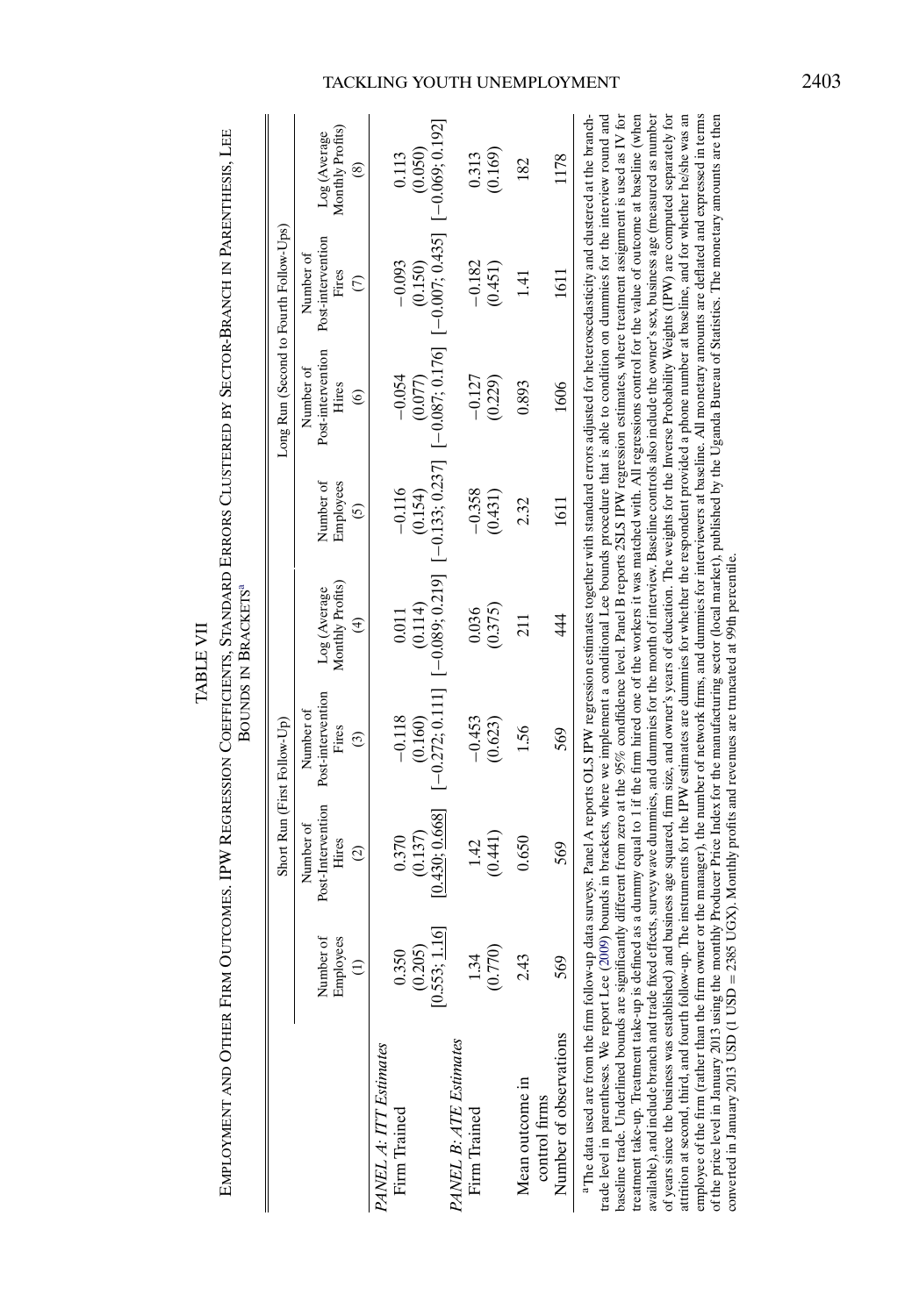<span id="page-35-0"></span>or crowd-out in our control group of firms in the long run suggests the partial and general equilibrium employment effects of the model coincide.<sup>32</sup>

## 6.2. *Counterfactuals*

## 6.2.1. *Understanding the Relative Importance of Mechanisms*

We assess the relative importance of the mechanisms at the heart of the model to explain steady-state unemployment rates, earnings conditional on employment, and unconditional earnings. These mechanisms relate to differences in: (i) arrival rates of job offers  $(\lambda_0, \lambda_1)$ ; (ii) separation rates (δ); (iii) skills (s) that drive worker type- $\varepsilon$ . For counterfactual analysis, we hold two sets constant and allow only the third to vary with treatment. We thus assess the qualitative importance of each mechanism (due to the parameter interactions and nonlinearities in the model, these are not exact decompositions).33

The results are in Table [VIII.](#page-36-0) Panel A shows the baseline level of each outcome across controls, FT, and VT compliers (applying to each counterfactual scenario considered). Panel B compares FT and VT compliers to controls. When equating parameters, we set them all to the value in the control group. Panel C compares compliers in FT and VT to each other. When equating parameters, we set them all equal to the value for VT compliers. We do not conduct this comparison for earnings conditional on employment as Panel A shows minimal differences along this margin.

On unemployment rates: (i) Panel B shows the impact of firm training over controls is mostly driven by lower separation rates; (ii) Panel C shows that the differential impact on unemployment of VT over FT is nearly all due to differences in job offer rates (explaining 110% of the gap). This confirms the central importance of skills certification for youth unemployment in this setting. On earnings conditional on employment, Panel B shows: (i) the impact of FT over controls is mostly due to skill differentials, with separation rates being qualitatively around one third as important; (ii) the impact of VT over controls is mostly due to skill differentials; separation rates are of less but still non-negligible importance in explaining this difference.

Combining both outcomes, on unconditional earnings we see that: (i) skill and separation rate differences are equally important in explaining the gap between FT and controls; (ii) all three mechanisms—skills, separation rates, and job offer arrival rates—explain the gap between VT and controls; (iii) the gap between VT and FT workers is overwhelmingly due to differences in job offer arrival rates.

 $32$ Our two-sided experimental design adds to a nascent literature examining impacts of wage subsidy programs on firms [\(McKenzie, Assaf, and Cusolito](#page-45-0) [\(2016\)](#page-45-0), Hardy and McCasland [\(2017\)](#page-45-0), [de Mel, Mckenzie, and](#page-44-0) [Woodruff](#page-44-0) [\(2019\)](#page-44-0)).

<sup>33</sup>To set the initial conditions for the simulations, we use the parameter estimates in Panel A of Table [VI](#page-30-0) and kernel density estimates of  $F(r)$  and  $h(\varepsilon)$  for each group of workers. We construct a common  $F(r)$  function by taking an appropriately weighted average of the group-specific  $F(r)$  functions. We then simulate a panel of 50,000 workers observed over 48 months in steady state, where workers are randomly assigned to treatment in the same proportions as in our experiment. As we showed earlier that compliance is uncorrelated with worker observables, workers are also randomly assigned to take up their treatment in the same proportion as in the experiment. The simulation allows  $(h(\varepsilon), \delta, \lambda_0, \lambda_1)$  to vary across treatments, and in line with the baseline model, we assume all piece rate offers are drawn from the same  $F(r)$  distribution across treatments. In each simulation, the average  $G(r)$  is calculated as the mean piece rate in the population of employed workers across the 48 months of the simulation. The average of  $F(r)$  is calculated as the mean piece rate received by workers transitioning from unemployment to employment. Final statistics are computed as the average results across 10 simulations.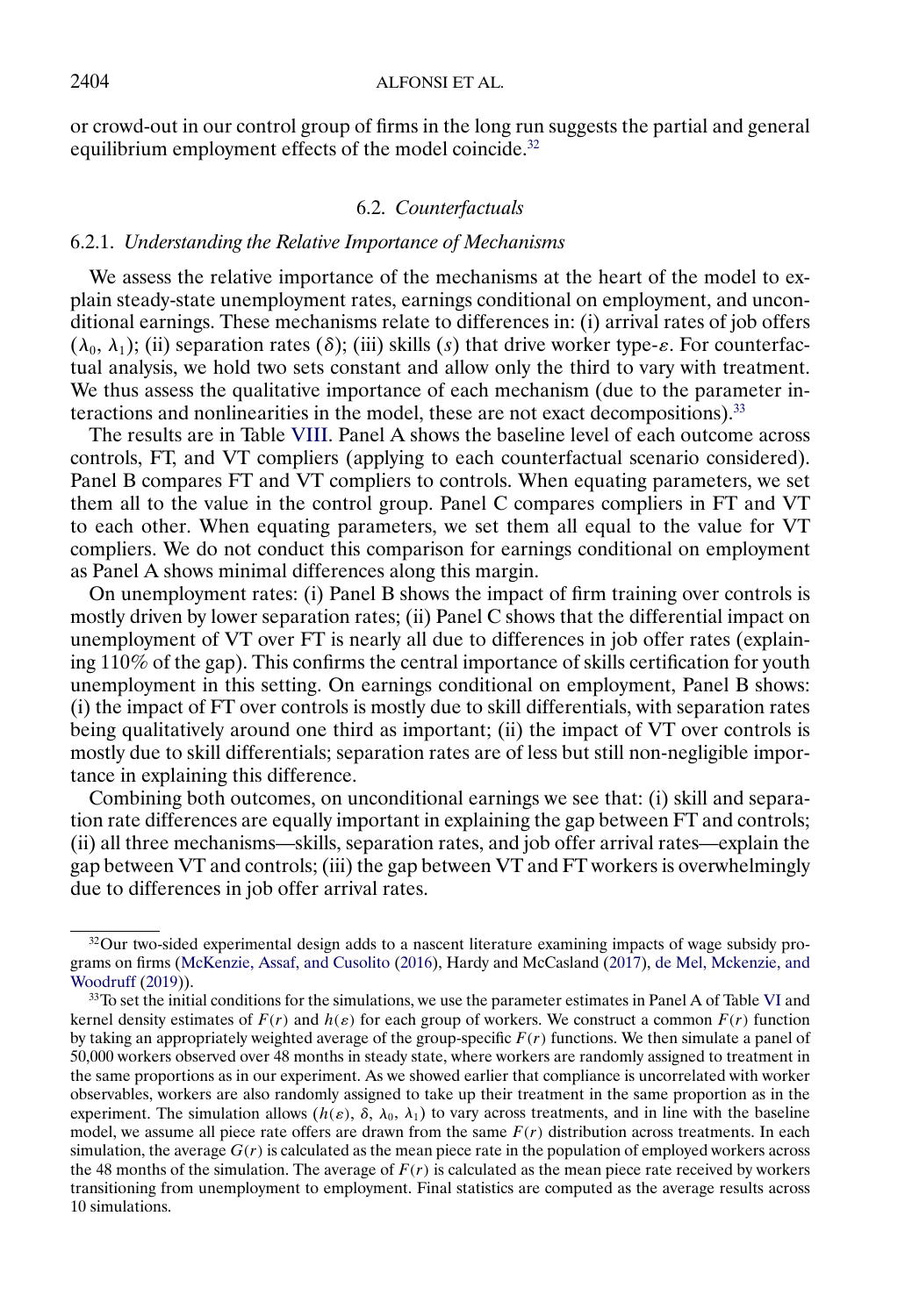<span id="page-36-0"></span>

|                                                                                                                                                                                                                                                                                                                                                                                                                                                                                                                                                                                                                                                                                                                                                                                                                                                                                                                                                                                                                                                                                                                                                                                                                                                                                                                                                                                                                                                                                                                                                                                                                                                         |                               | Counterfactual Analysis on Relative Importance of Mechanisms®                                                                                                                                                                                                                                                                                                                                                                       |                                |                                                |                                             |                                                 |                                                |                                       |                                             |
|---------------------------------------------------------------------------------------------------------------------------------------------------------------------------------------------------------------------------------------------------------------------------------------------------------------------------------------------------------------------------------------------------------------------------------------------------------------------------------------------------------------------------------------------------------------------------------------------------------------------------------------------------------------------------------------------------------------------------------------------------------------------------------------------------------------------------------------------------------------------------------------------------------------------------------------------------------------------------------------------------------------------------------------------------------------------------------------------------------------------------------------------------------------------------------------------------------------------------------------------------------------------------------------------------------------------------------------------------------------------------------------------------------------------------------------------------------------------------------------------------------------------------------------------------------------------------------------------------------------------------------------------------------|-------------------------------|-------------------------------------------------------------------------------------------------------------------------------------------------------------------------------------------------------------------------------------------------------------------------------------------------------------------------------------------------------------------------------------------------------------------------------------|--------------------------------|------------------------------------------------|---------------------------------------------|-------------------------------------------------|------------------------------------------------|---------------------------------------|---------------------------------------------|
|                                                                                                                                                                                                                                                                                                                                                                                                                                                                                                                                                                                                                                                                                                                                                                                                                                                                                                                                                                                                                                                                                                                                                                                                                                                                                                                                                                                                                                                                                                                                                                                                                                                         |                               | Unemployment                                                                                                                                                                                                                                                                                                                                                                                                                        |                                |                                                | Earnings Conditional on Employment          |                                                 |                                                | Unconditional Earnings                |                                             |
|                                                                                                                                                                                                                                                                                                                                                                                                                                                                                                                                                                                                                                                                                                                                                                                                                                                                                                                                                                                                                                                                                                                                                                                                                                                                                                                                                                                                                                                                                                                                                                                                                                                         | Different<br>Arrival<br>Rates | Separation<br>Different<br>Rates<br>$\widehat{c}$                                                                                                                                                                                                                                                                                                                                                                                   | Different<br>Skills<br>$\odot$ | Different<br>Arrival<br>Rates<br>$\widehat{f}$ | Separation<br>Different<br>Rates<br>$\odot$ | Different<br><b>Skills</b><br>$\widehat{\circ}$ | Different<br>Arrival<br>Rates<br>$\widehat{C}$ | Separation<br>Different<br>Rates<br>⊛ | Different<br><b>Skills</b><br>$\widehat{e}$ |
| Panel A: Baseline Levels<br>Vocationally Trained<br>Firm Trained<br>Control                                                                                                                                                                                                                                                                                                                                                                                                                                                                                                                                                                                                                                                                                                                                                                                                                                                                                                                                                                                                                                                                                                                                                                                                                                                                                                                                                                                                                                                                                                                                                                             |                               | 0.589<br>0.456<br>0.531                                                                                                                                                                                                                                                                                                                                                                                                             |                                |                                                | 9 द द<br>अ<br>१ द द                         |                                                 |                                                | 34.4<br>40.5<br>26.3                  |                                             |
| $Pand B: FT = VT = Control$<br>Vocationally Trained<br>Firm Trained                                                                                                                                                                                                                                                                                                                                                                                                                                                                                                                                                                                                                                                                                                                                                                                                                                                                                                                                                                                                                                                                                                                                                                                                                                                                                                                                                                                                                                                                                                                                                                                     | 21%<br>72%                    | 76%<br>29%                                                                                                                                                                                                                                                                                                                                                                                                                          | $\theta\%$<br>$\theta\%$       | 3%<br>$-39\%$                                  | 33%<br>27%                                  | $100\%$<br>74%                                  | $-10\%$<br>51%                                 | 56%<br>30%                            | 54%<br>29%                                  |
| Vocationally Trained<br>$Pand C: FT = VT$                                                                                                                                                                                                                                                                                                                                                                                                                                                                                                                                                                                                                                                                                                                                                                                                                                                                                                                                                                                                                                                                                                                                                                                                                                                                                                                                                                                                                                                                                                                                                                                                               | 110%                          | $-9\%$                                                                                                                                                                                                                                                                                                                                                                                                                              | $\theta\%$                     | $\mathsf I$                                    | $\overline{\phantom{a}}$                    | $\overline{\phantom{a}}$                        | 137%                                           | $-11\%$                               | $-15\%$                                     |
| equal across treatments. The percentages in Panel B are calculated as the percentage change in FT and VT coefficients between baseline and counterfactual simulation. The percentages in Panel C<br><sup>a</sup> The table reports OLS estimates from simulated data generated from the model. We run 10 simulations of the behavior of 50,000 workers followed over a period of 48 months. In each simulation,<br>In each simulation, we calculate treatment effects as the average monthly impact of FT and VT on employment and earnings across the 48 months from OLS regressions. We then aggregate estimates<br>across the different simulations. Panel A shows mean unemployment rate, conditional and unconditional earnings in the baseline simulations, when we allow arrival rates $\lambda_0$ and $\lambda_1$ , separation rates<br>simulations when we set the parameters indicated at the top of the table for individuals in the FT, VT groups to be the same as for the Control group. In Panel C, we set the parameters of FT workers<br>to be equal to those of VT workers. So, in Panel C, the parameters of individuals in VT and Control remain the same as in the baseline simulation. In Columns 1, 4, and 7, we set arrival rates $\lambda_0$ and<br>we randomly assign individuals to treatment in the same proportions as in our experiment. Workers are also randomly assigned to take up their treatment in the same proportion as in the experiment.<br>8, and the distribution of effective units of labor<br>$\lambda_1$ to be equal across treatments. In Columns 2,<br>are instead calculated as the percentage change |                               | 5, and 8, we set separation rates 8 to be equal across treatments. In Columns 3, 6, and 9, we set the distribution of effective units of labor $h(\varepsilon)$ to be<br>h(e) to vary across Control and treatment groups. Panel B shows percentage changes in treatment effects beween the baseline and the counterfactual<br>in the difference between the VT and FT coefficients in the baseline and counterfactual simulations. |                                |                                                |                                             |                                                 |                                                |                                       |                                             |

# $\label{eq:tausim} \texttt{TABLE VIII}$ TABLE VIII

# TACKLING YOUTH UNEMPLOYMENT 2405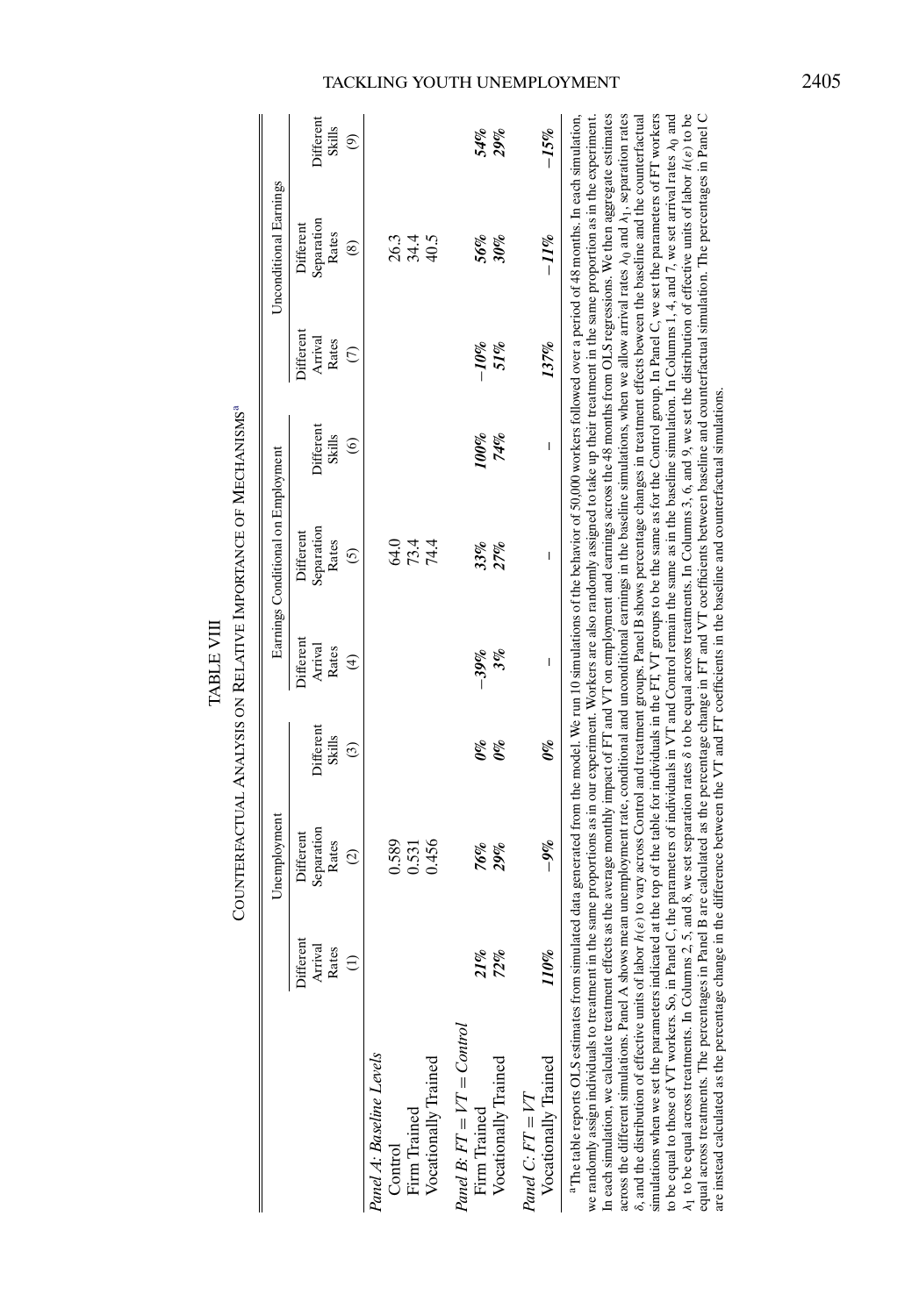## 6.2.2. *Extending Training to Other Workers in the Economy*

We construct counterfactuals considering if the training interventions were targeted to other workers. The issue is relevant because individuals were recruited into our sample based on the potential offer of vocational training, and eligibility criteria targeting disadvantaged youth. As Table A.II shows, relative to labor market active youth in Uganda, our sample is worse off in terms of labor market outcomes at baseline. Workers in our sample might be especially selected on two traits relative to other labor market entrants: ability and patience.

The first is relevant because our workers are unemployed at baseline with worse labor market histories. The second trait is relevant because only those prepared to forgo the opportunity cost of labor market offers during six months of training would have been willing to apply for our offer. To build counterfactual scenarios targeting youth with different ability or patience than in our sample, we exploit the fact that the job ladder model has built in observed heterogeneity of workers type- $\varepsilon$ , depending on their skill. To begin with, we examine heterogeneous skills accumulation in FT and VT treatments by ability and patience. In our sample, worker ability is measured by Raven matrices tests, and worker patience is measured using answers to questions about their willingness to wait to receive (hypothetical) monetary rewards. For each trait, we classify a worker of being high/low type if they are above/below the sample median.<sup>34</sup>

Table A.XIII shows the results on heterogeneous skills accumulation. Column 1 highlights that there are different levels of skill accumulation by high/low ability. This difference is statistically significant in the FT treatment ( $p = 0.072$ ) and marginally so within the VT treatment ( $p = 0.116$ ). Hence, there is a complementarity between firm-provided training and underlying ability in the accumulation of sector-specific skills. As expected, Column 2 shows such complementarities also exist between firm-provided training and high/low patience workers, but these are less precisely estimated.

We use these estimates to construct counterfactuals assuming: (i) the distribution of worker types,  $H(\varepsilon)$ , varies by workers with above/below the median trait in controls, complier VT workers, and complier FT workers (so among six groups overall); (ii) there is a share  $\theta$  of high-trait (ability or patience) workers in the economy; (ii) the parameters ( $\delta$ ,  $\lambda_0$ ,  $\lambda_1$ ) are the same as in the baseline model for controls and compliers in each treatment (*irrespective* of their ability/patience, so traits only impact outcomes through skill accumulation). We then simulate counterfactual impacts in the economy varying the share of high-trait workers θ.

Recall that in the model, worker types- $\varepsilon$  determine wages conditional on employment, but play no role for labor market transitions, so that unemployment rates do not vary with traits (or hence  $\theta$ ) by assumption. Therefore, we focus on simulated impacts on earnings conditional on employment, and unconditional earnings. These are in Figure [4](#page-38-0) (along with 95% confidence intervals). Panels A and B vary the share of high-ability workers treated. Panels C and D vary the share of high-patience workers treated.

Panel A shows earnings impacts when employed for FT workers rise steeply in the share of high-ability workers treated. At the extreme, if firm training were only taken up by low-ability workers, treatment effects on earnings conditional on employment would be 5%, and if only high-ability workers were targeted, they would be closer to 20%. At this extreme, the point estimate treatment effect of FT would actually be higher than for

<sup>34</sup>Patience is measured at baseline. Cognitive ability is measured at first follow-up. We verify that there are no direct treatment effect impacts on these traits.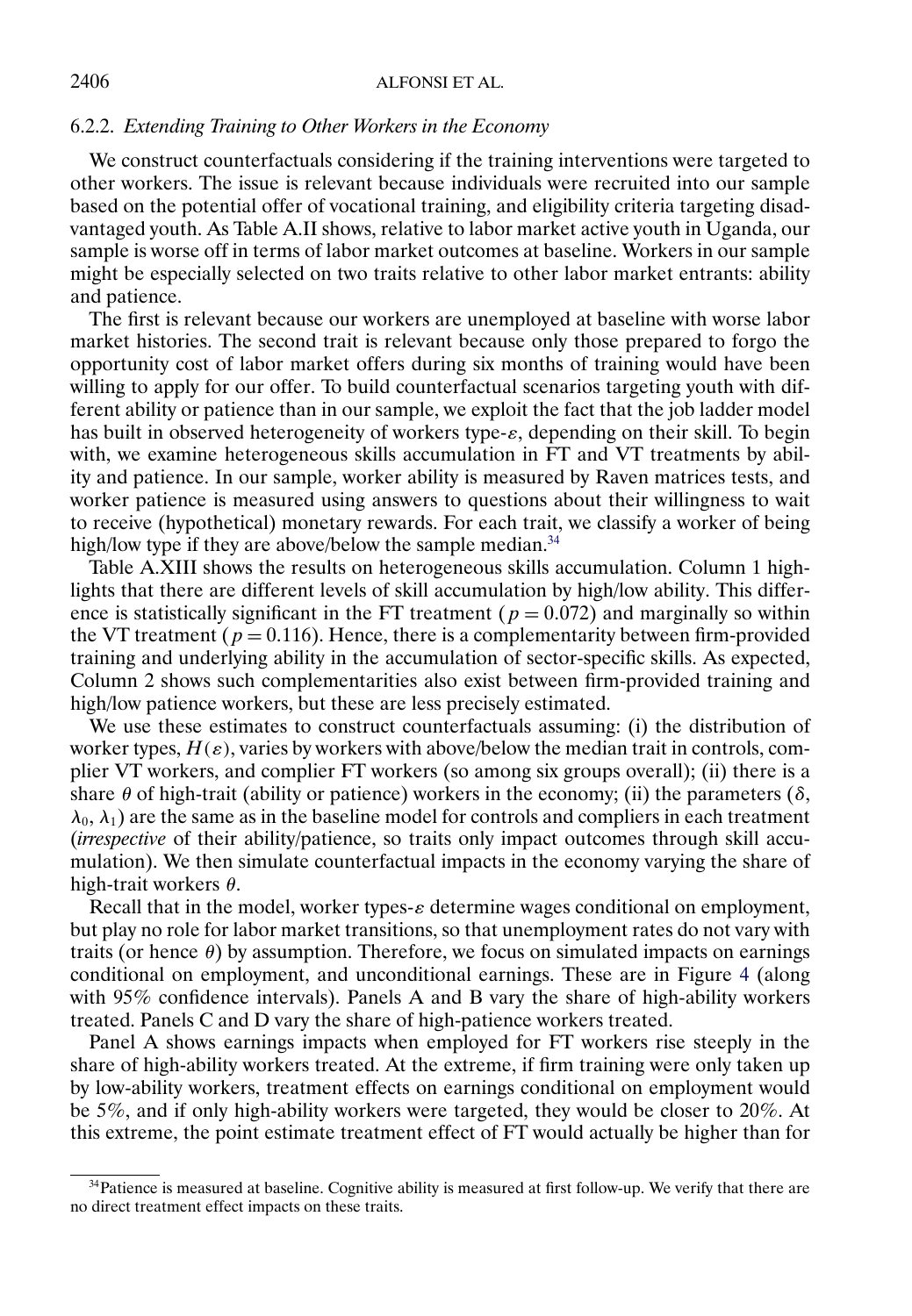<span id="page-38-0"></span>

FIGURE 4.—Counterfactuals. *Notes*: This shows the percentage impact of FT and VT on conditional and unconditional earnings from OLS estimates run on simulated data generated from the model. The dashed lines show 95% confidence intervals. We run 10 simulations of the behavior of 50,000 workers followed over a period of 48 months. In each simulation, we randomly assign individuals to treatment in the same proportions as in our experiment. Workers are also randomly assigned to take up treatment in the same proportion as in the experiment. In each simulation we calculate treatment effects as the average monthly impact of FT and VT on employment and earnings across the 48 months from OLS regressions. We then aggregate estimates across the different simulations. We only show estimated impacts on compliers. Each panel shows the treatment effects when we vary the share of individuals with high cognitive skills and high patience in the population (from 0 to 100%). To do that, we first divide workers in our data into high/low Raven matrices using their score on the Raven Matrices test implemented at first follow-up. Workers are assigned to the High Raven group if they scored on or above the median of the Raven Matrices test. Similarly, workers are divided into high/low Patience using their answers to a series of questions about their willingness to wait to receive (hypothetical) monetary rewards at baseline. Workers are assigned to the High Patience group if they had a value of Patience on or above the median. We then obtain kernel density estimates of the distribution of effective units of labor  $h(\varepsilon)$  for each of these groups. In the simulations individuals are randomly assigned to be High/Low Raven and High/Low Patience in the proportion indicated on the figures, and draw their effective units of labor from the corresponding distribution. The crosses indicate the exact percentages of High Cognitive Skills and High Patience individuals in our sample. These are respectively 53.5% and 48.3%. The triangles and diamonds indicate the percentage of High Cognitive Skills individuals in two other Ugandan samples from related studies. The first sample—"self-financed trainees"—are youth analyzed in [Bassi and Nansamba](#page-44-0) [\(2020\)](#page-44-0) and includes trainees that have self-financed their own training. The second sample—"employees"—are employees in a representative sample of firms in welding, furniture making and grain milling from [Bassi et al.](#page-44-0) [\(2020\)](#page-44-0). The share of High Cognitive Skills individuals is 59.8% in the "self-financed trainees" sample, and 48.5% in the "employees" samples.

VT. Panel B shows that for unconditional earnings, the impact varies from 20% to 38% as  $\theta$  varies from zero to 1.

Panels C and D show less pronounced impacts for patience, but treatment effect impacts for both training routes are increasing in  $\theta$ . This is especially the case for earnings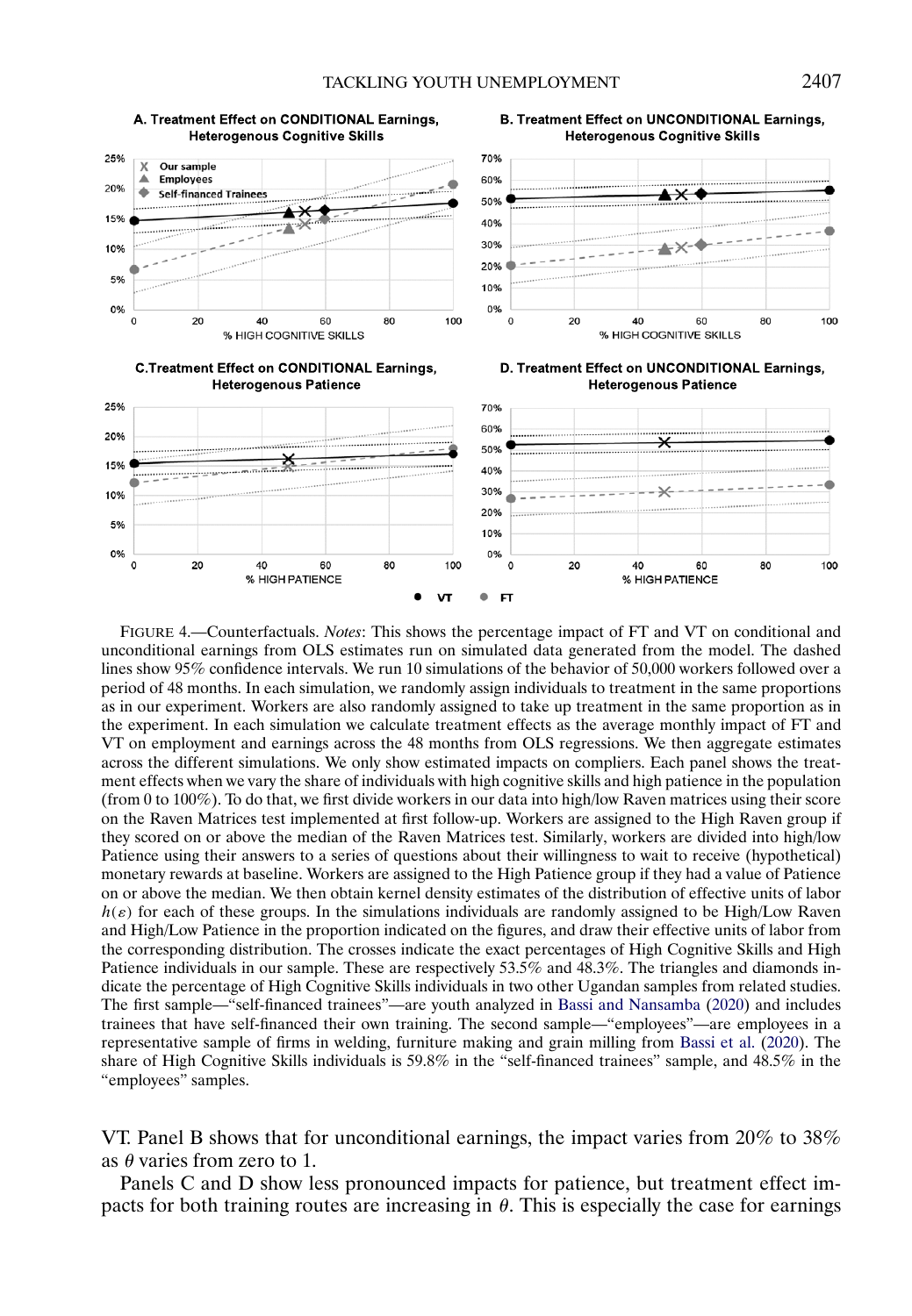<span id="page-39-0"></span>conditional on employment for FT: if only high-patience workers were targeted, then the treatment effects of both training routes converge to be almost identical at 17%.

These counterfactuals offer an explanation for why studies in the literature might differ in their estimated returns to firm-provided apprenticeships: as  $\theta$  varies across samples in the literature, the impacts of training vary, and their relative ranking can also reverse.

We use this range of simulated estimates to discuss implied treatment impacts on two alternative groups of worker from our same context. To do so, we draw on worker samples from related studies with comparable information on the cognitive abilities of workers. First, Bassi and Nansamba [\(2020\)](#page-44-0) surveyed 1000 young workers currently receiving training in similar sectors and at similar VTIs in Uganda. These trainees have self-financed their vocational training. The same 10-question Raven matrices test was used to measure their cognitive ability. In their sample, the share of high-ability workers is 60% (higher than in our sample). Second, Bassi, Muoio, Porzio, Sen, and Tugume [\(2020\)](#page-44-0) surveyed over 2000 employees in a representative sample of firms in welding, furniture making, and grain milling sectors, operating in urban areas in Eastern, Central, and Western Uganda. Cognitive ability was measured using a subset of the 10-question Raven matrices we used. Using the overlapping matrices, we find the share of high-ability workers in this employee sample to be 49\%.

Panels A and B in Figure [4](#page-38-0) superimpose the simulated impact our FT and VT treatments would have had they been targeted to workers self-financing their vocational training, or to workers currently employed in similar manufacturing sectors, under the assumption that the difference between samples is the share of high-cognitive-ability workers in each. Two important comparisons are as follows. First, for self-financed VTI attendees, the impacts of VT are only marginally higher than for our workers. This suggests factors associated with not being credit constrained (and so allowing workers to self-finance vocational training as in Bassi and Nansamba [\(2020\)](#page-44-0)) are not much correlated to the returns to vocational training. Second, for currently employed workers, the impacts of firm-provided training are slightly lower than for apprenticeships in our sample. This suggests firms might not be hiring workers optimally, in line with evidence presented earlier that 52% of SME firm owners reported the inability to screen workers as a constraint.

#### 7. IRR AND EXTERNAL VALIDITY

#### 7.1. *IRR*

The supply- and demand-side training interventions we evaluate are costly big-push style policies. Hence, it is important to establish whether the returns are sufficiently high to warrant a planner implementing either policy. Table [IX](#page-40-0) presents IRR calculations for each treatment, where our benchmark case assumes a social discount rate of 5%, and that the steady-state earnings gains to workers last 15 years. We assume no employment displacement effects of either training route. For FT workers, this is based on the earlier firm-side results. For VT workers, this is an implicit assumption we make. We present IRR calculations based on steady-state earnings impacts on: (i) all workers; (ii) compliers. The former is most appropriate from a social planner's point of view. The latter provides a sense of the private returns to workers if they could overcome constraints to make these kinds of human capital investment themselves.<sup>35</sup>

<sup>&</sup>lt;sup>35</sup>Table A.XIV shows the model estimates when we pool non-compliers and compliers in each treatment. Panel A shows that because of the high compliance in VT, it remains the case that VT workers have higher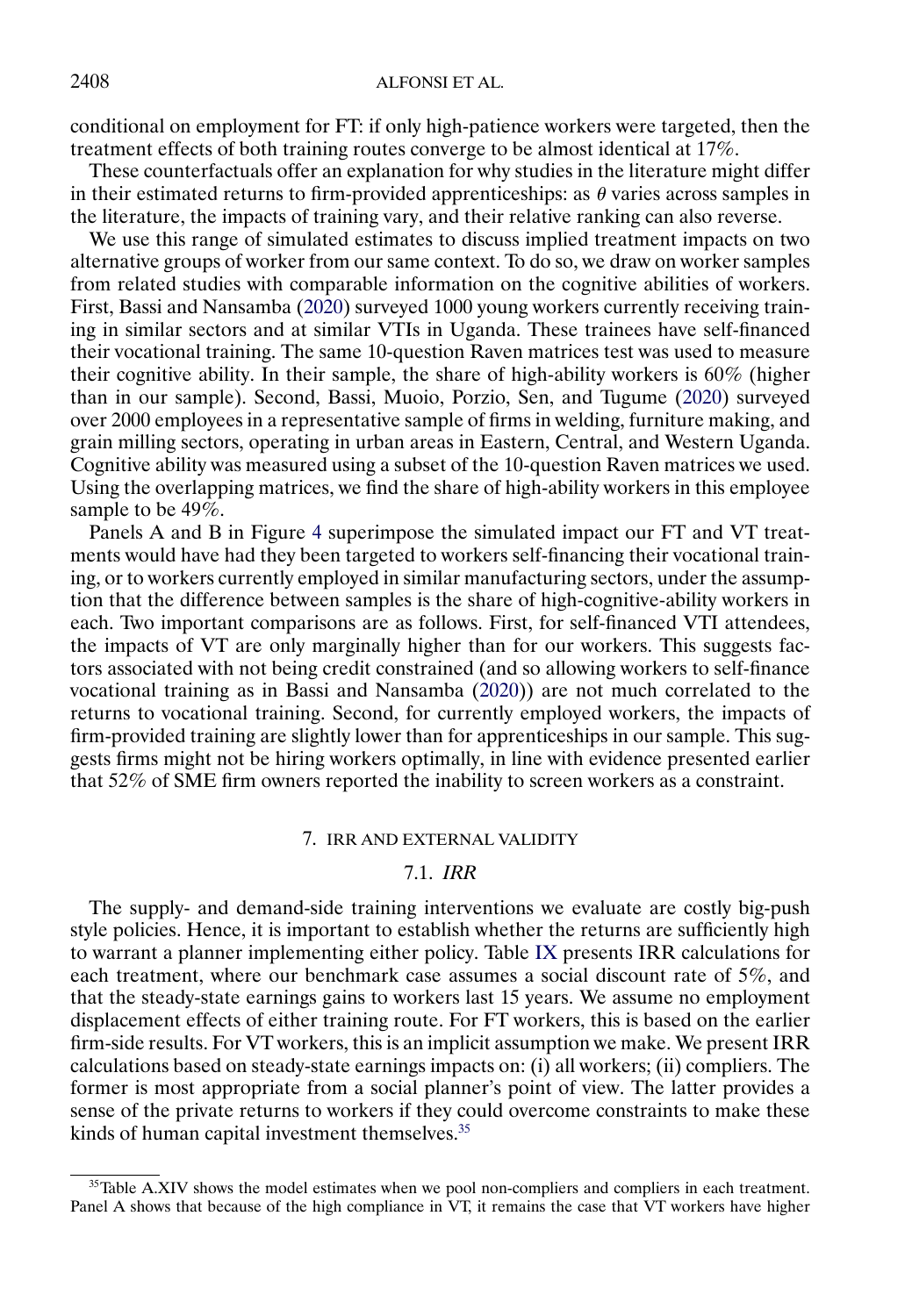<span id="page-40-0"></span>

|                                                                                                                                                                                                                                                                                                                                                                                                                                                                                                                                                                                                                                                             | All Workers                                             |                                              | Compliers                                               |                                                    |
|-------------------------------------------------------------------------------------------------------------------------------------------------------------------------------------------------------------------------------------------------------------------------------------------------------------------------------------------------------------------------------------------------------------------------------------------------------------------------------------------------------------------------------------------------------------------------------------------------------------------------------------------------------------|---------------------------------------------------------|----------------------------------------------|---------------------------------------------------------|----------------------------------------------------|
|                                                                                                                                                                                                                                                                                                                                                                                                                                                                                                                                                                                                                                                             | Firm Trained<br>$\widehat{\epsilon}$                    | Vocationally<br>Trained<br>$\widehat{c}$     | Firm Trained<br>$\widehat{c}$                           | Vocationally<br>Trained<br>$\widehat{\mathcal{F}}$ |
| Remaining expected productive life of beneficiaries<br>Social discount rate = $5\%$                                                                                                                                                                                                                                                                                                                                                                                                                                                                                                                                                                         | 15 years                                                | 15 years                                     | 15 years                                                | 15 years                                           |
| (iii) Foregone earnings (for 6 months)—average at baseline<br>Total cost per individual at year 0 [USD]:<br>(i) Training costs (for 6 months)<br>(ii) Program overheads costs<br>Panel A. External parameters                                                                                                                                                                                                                                                                                                                                                                                                                                               | $\frac{2}{3}$ $\frac{2}{3}$ $\frac{1}{3}$ $\frac{2}{3}$ | $\frac{1}{25}$ $\frac{1}{25}$ $\frac{1}{25}$ | $\frac{2}{3}$ $\frac{2}{3}$ $\frac{1}{3}$ $\frac{2}{3}$ | $364 + 36$                                         |
| 1) NPV change in steady state earnings (from model estimates)<br>Panel B. Estimated total earnings benefits<br>3) Internal Rate of Return (IRR)<br>2) Benefits/cost ratio                                                                                                                                                                                                                                                                                                                                                                                                                                                                                   | $\frac{222}{0.604}$                                     | $\frac{24}{124}$                             | 990<br>2.69<br>0.250                                    | 1753<br>3.44<br>0.327                              |
| Sensitivity to different expected remaining productive life of beneficiaries<br>Remaining expected productive life = 10 years<br>5 years<br>Remaining expected productive life $=$<br>Panel C. Sensitivity                                                                                                                                                                                                                                                                                                                                                                                                                                                  | $-0.308$<br>$-0.088$                                    | 0.196<br>0.057                               | 0.225                                                   | 0.309<br>0.196                                     |
| Forgone earnings = double 90th percentile at baseline (241 USD)<br>Forgone earnings = double max earnings at baseline (1588 USD)<br>Forgone earnings = 90th percentile at baseline (120 $\text{USD}$ )<br>Forgone earnings = $max$ earnings at baseline (794 $USD$ )<br>Sensitivity to different earnings                                                                                                                                                                                                                                                                                                                                                   | $-0.065$<br>$-0.040$<br>$-0.127$<br>$-0.169$            | $-0.017$<br>0.146<br>0.047<br>0.187          | $-0.035$<br>0.196<br>0.144                              | 0.225<br>0.102<br>0.027<br>0.277                   |
| Panel D. Program costs for IRR to equate social discount rate<br>Sensitivity to different discount rates/time horizons<br>5 Total cost per individual at year 0 [USD]<br>Social discount rate = $10\%$                                                                                                                                                                                                                                                                                                                                                                                                                                                      | $\overline{1}$<br>$\begin{array}{c} \hline \end{array}$ | 1246<br>913                                  | 726<br>90                                               | 1285<br>1753                                       |
| <sup>a</sup> The Vocationally Trained group combines both T3 and T4. Forgone earnings are calculated as the average monthly earnings at baseline (6 USD) multiplied by six (as the duration of both types<br>terms of August 2012 prices, using the monthly consumer price index published by the Uganda Bureau of Statistics. Deflated monetary amounts are<br>the IRR uses as input for the benefit the ITT and ATE impacts of Firm and Vocational Training on annual income from the structural model. All<br>of training was six months). The computation of<br>monetary variables are deflated and expressed in<br>then converted into August 2012 USD |                                                         |                                              |                                                         |                                                    |

INTERNAL RATE OF RETURN<sup>ª</sup> INTERNAL RATE OF RETURNa TABLE IX TABLE IX

# TACKLING YOUTH UNEMPLOYMENT 2409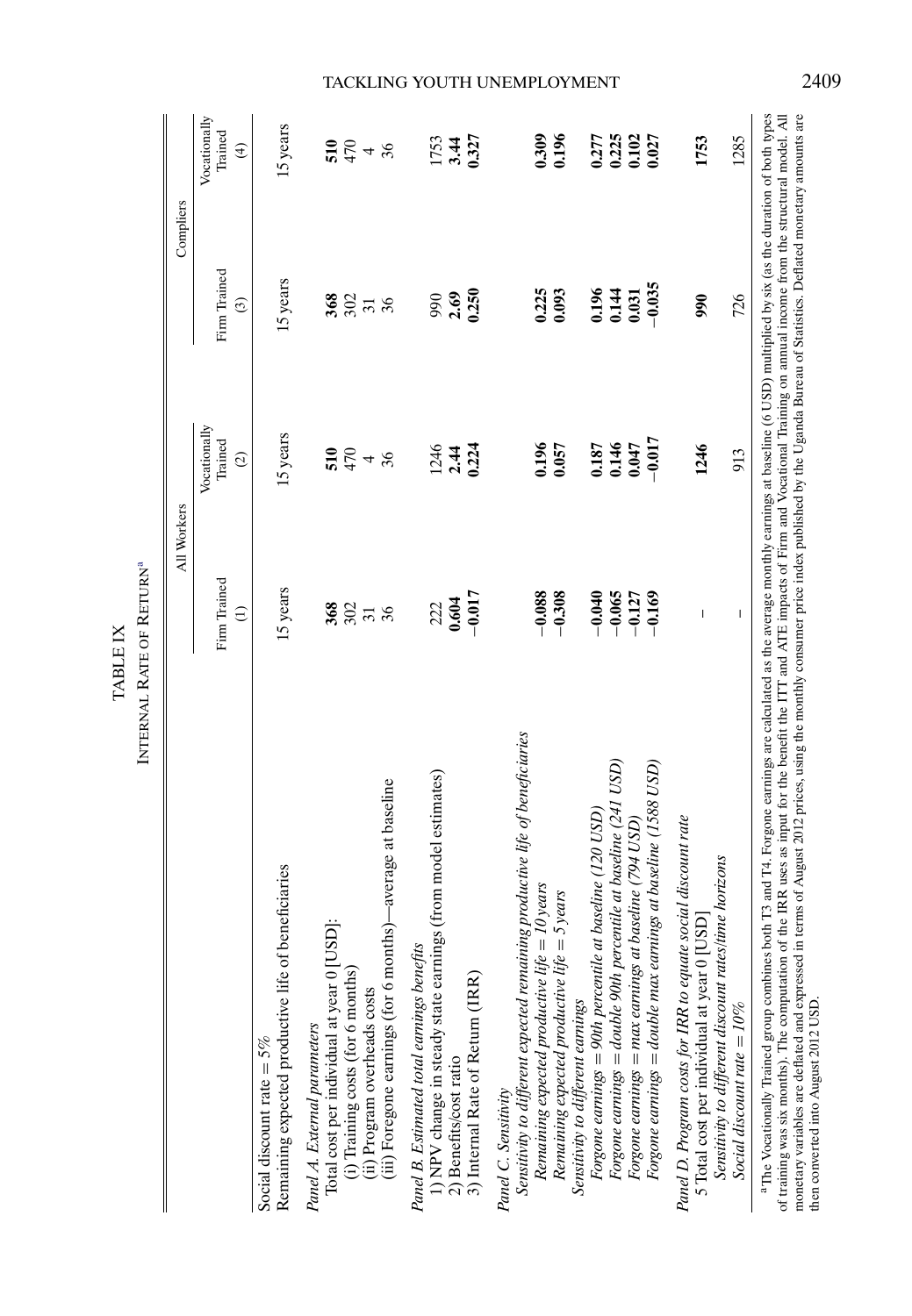Panel A in Table [IX](#page-40-0) shows the per intended beneficiary cost breakdown of each treatment. Total costs comprise: (i) training costs: the cost per individual of vocational training was \$470, while the wage subsidy amounted to \$302 per trainee (\$50-3/month for six months); (ii) program overhead costs: these vary by treatment depending on whether worker-firm matches needed to be organized, the firm monitored etc.; (iii) the opportunity cost to workers of attending the vocational training: these turn out to be relatively small (comprising less than 10% of the total cost) because levels of youth unemployment and underemployment are so high.36

Panel B shows the NPV of 15 years of earning gains. Focusing on the impacts for all workers, we see that the gains to those assigned to FT are around 18% of those assigned to VT. However, the benefit-cost ratio is below 1 for FT and the IRR is negative. It does *not* pay for the social planner to replicate the kind of subsidized apprenticeship offered in the FT treatment. However, the reason for this negative IRR is the low compliance in the FT treatment. This low compliance is driven by a lack of firms taking up the offer of the wage subsidy and the matched-to worker.

However, in these labor markets, we do observe workers paying firms for an apprenticeship. To see why this is so, we redo the IRR calculations but based on the steady-state earnings for compliers—namely, those that acquire firm-provided or vocational training. For those workers that are hired and trained by firms under the FT treatment, Column 3 shows the benefit-cost ratio is well above  $1(2.69)$  and the IRR is  $25\%$ . The rise in IRR for FT workers highlights the high social returns from being able to overcome firm constraints in taking on and hiring young workers. A core problem remains to design such interventions; this might mean offering higher subsidy rates, or some other incentive.

For the VT treatment, Column 2 shows that based on steady-state gains for all workers assigned to this treatment, the benefit-cost ratio is 2-44 and the IRR is 22%. Even with take-up rates of 68%, vocational training generates high returns, and certainly compares favorably to a menu of other anti-poverty policies focusing on human capital accumulation. When using the benefits for those workers that actually take up the vocational training treatment, Column 4 shows the benefit-cost ratio rises to 2-69 and the IRR rises to 33%.

Panel C shows the sensitivity of these IRR estimates to alternative assumptions on: (i) the remaining productive life of beneficiaries; (ii) varying the foregone earnings from attending vocational training. We see that the IRR for FT drops off more quickly with shorter productive lives, while for VT, it remains at 5-7% or above under the alternative scenarios. This is as expected given the different wage profiles to the interventions. The VT intervention always pays for itself within a decade. On foregone earnings, only under very extreme assumptions does the IRR for VT ever fall below 5%.

These calculations are based on the cost structure of the NGO BRAC that we collaborated with. Their overhead costs represent the *marginal* cost of extending their activities in Uganda to the training program evaluated. To get a sense of the return of starting such programs from scratch, Panel D shows what the *total* cost per individual would have to be in order for the IRR to equal the social discount rate, focusing on the scenarios where

mean  $\varepsilon$  than controls ( $p = 0.000$ ). The arrival rate of job offers when unemployed is still higher for VT than for FT ( $p = 0.069$ ), and FT and controls have the same  $\lambda_0$  estimate. Panel B shows qualitatively similar patterns on unemployment rate impacts and durations as the baseline model, and Panel C shows overall steady-state earnings to be 7%, and 39% higher for all workers assigned to FT and VT with respect to those in Control.

<sup>&</sup>lt;sup>36</sup>These cost structures are per intended beneficiary and do not change across the two sets of IRR calculations based on all workers or only those that comply with their treatment. This is because we take the view that such costs are incurred by the social planner ex ante, prior to compliance being observed.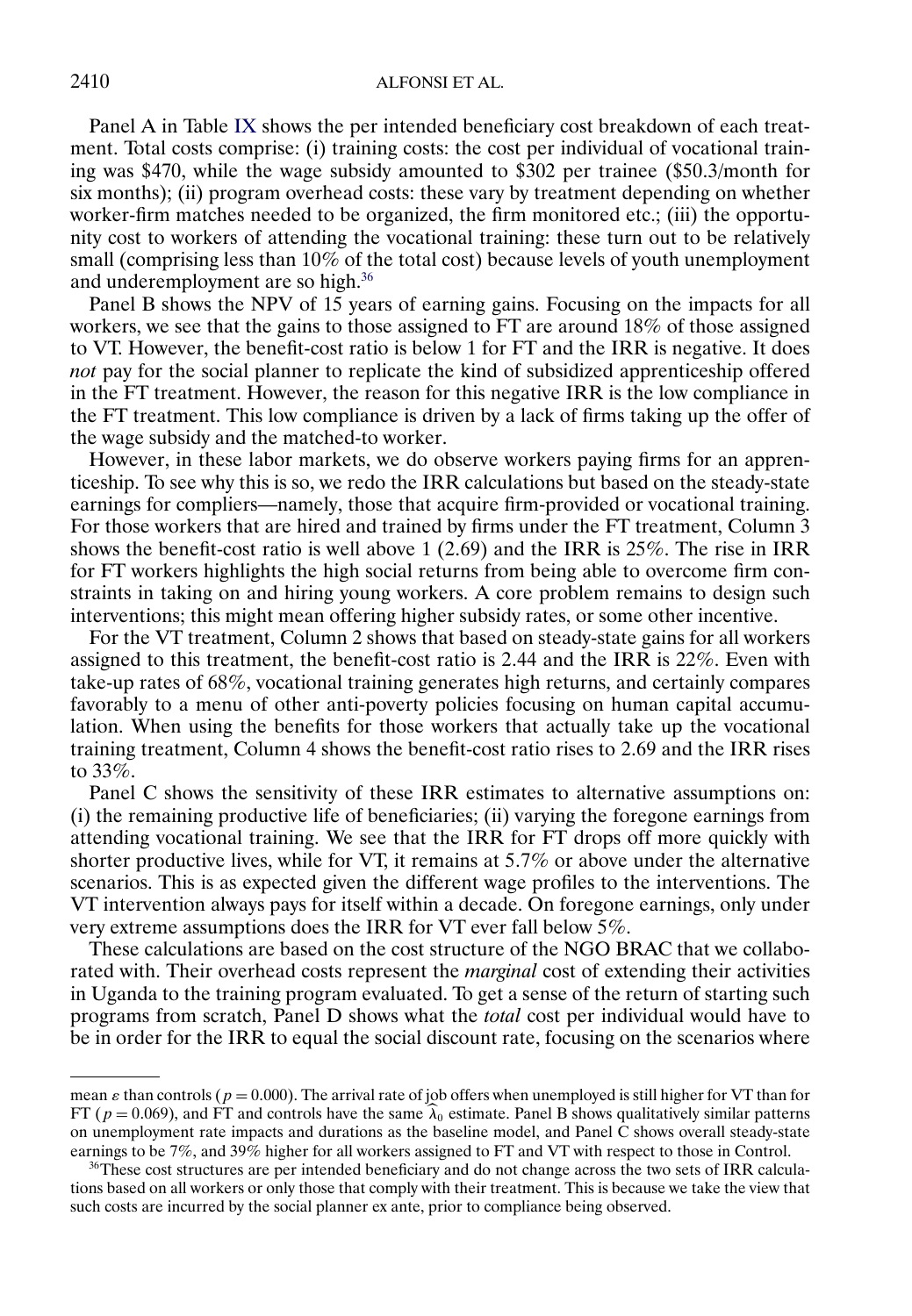<span id="page-42-0"></span>the baseline IRR is positive to begin with. For vocational training, in Column 2 we see total costs per beneficiary would have to increase almost threefold for the intervention to break even. The final row performs the same calculation assuming a 10% social discount rate. In this case, the costs for vocational training would still need to nearly double for the social planner not to intervene.

## 7.2. *External Validity*

In meta-analyses of training interventions in low-income settings, Blattman and Ralston [\(2015\)](#page-44-0) and McKenzie [\(2017\)](#page-45-0) documented that most interventions have a very low IRR. Figure A.6 compares our ITT treatment impacts relative to the experimental studies discussed in McKenzie [\(2017\)](#page-45-0), on employment and earnings outcomes. Our effect sizes are large relative to earlier studies, although the ranking across treatment types is in line with earlier work. We speculate over five reasons why our returns are high relative to other studies, each of which opens up avenues for future work.

First, our treatments are intensive and of a 'big push' variety. Specifically, both treatments last six months, the wage subsidy rate is higher than some other studies, and in the wage subsidy treatment firms are contractually obliged to train hired workers.

Second, we worked with a limited set of VTIs, pre-selected based on their reputation. There is no shortage of VTIs in Uganda, and as in other low-income contexts, there are concerns over a long tail of low-quality training providers existing in equilibrium. Hence, although our treatments relax credit constraints for workers, it is not obvious the results would replicate through an unconditional cash transfer: this would rely on workers having knowledge over training providers. Rather, a conditional cash transfer (conditioned on having to attend one of these VTIs) is likely to have higher returns. This might explain why similar programs providing vouchers to workers redeemable at any training provider have had more limited success [\(Galasso, Ravallion, and Salvia](#page-44-0) [\(2004\)](#page-44-0), Groh et al. [\(2016\)](#page-45-0)).

Third, there are design issues: our experiment separates out in-class vocational training from a wage subsidy program. It also has a precise sectoral focus limited to eight sectors. All workers receive vocational training in one of these sectors, and all sampled firms operate in one of these sectors. Workers were not given free reign over which sector to train in: they had to choose among sectors with substantial demand for skilled workers. This limited scope for mismatch between worker skills and firms they were offered to.

Fourth, only 13% of workers attrit over our four-year evaluation, comparing favorably to other studies. Indeed, in the meta-analysis of McKenzie [\(2017\)](#page-45-0), all but one study has attrition rates above 18%. As Figure A.6 shows, other studies have similar or larger point estimates, but more imprecise treatment effects, that might in part arise from attrition. Moreover, our payment structures to VTIs ensured that the vast majority of workers completed training conditional on starting it, mitigating drop-out problems that earlier studies have faced.

Finally, workers selected into our sample given the oversubscription design might differ from other young workers. We exploited this fact earlier to build counterfactual treatment effect estimates of targeting our interventions to other workers. Given youth unemployment rates of 60%, the allocation of talent in the economy might improve if we think of the large pool of unemployed workers as heterogeneous, and those attracted to the sample through the offer of vocational training as being positively selected relative to the average unemployed youth. It is exactly these kinds of motivated job seekers that the economic gains from matching to jobs might be highest for.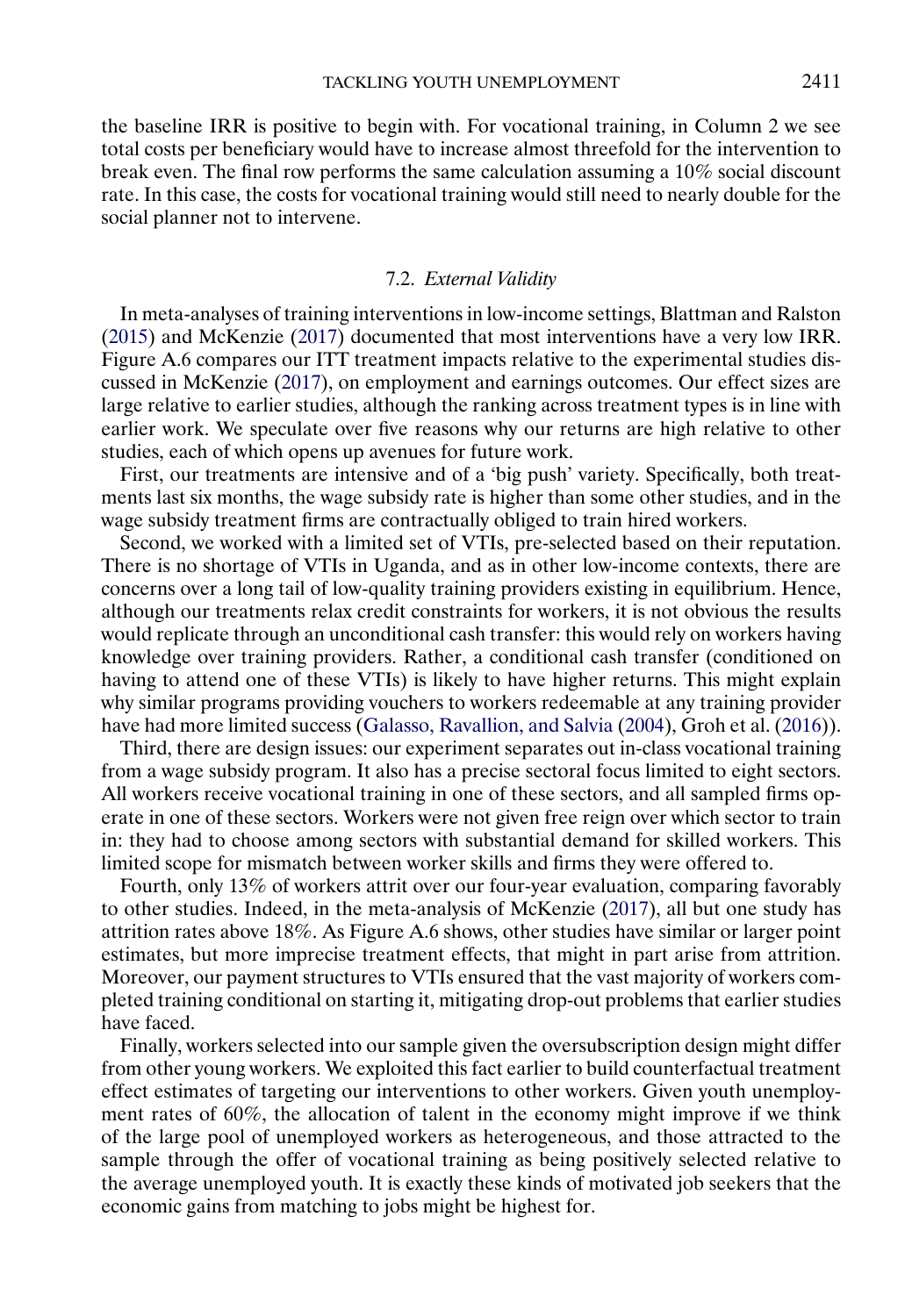#### 8. CONCLUSION

<span id="page-43-0"></span>Transitions into the labor market mark a key stage in the life cycle, and a body of evidence documents how initial experiences and first job opportunities during this transition have persistent impacts on lifetime welfare (Becker [\(1994\)](#page-44-0), Pissarides [\(1994\)](#page-45-0)). This paper provides experimental and structural evidence on this transition from a novel two-sided experiment in the context of urban labor markets in a low-income country: Uganda.

Training of young workers, whether through vocational training institutes or apprenticeships, has a particular salience in low-income economies for three main reasons: (i) very young populations imply that transitioning new workers into the labor market is the dominant challenge, (ii) the quality and duration of schooling is low and therefore young people are ill-equipped to access jobs in the manufacturing and service sectors of the economy, and (iii) there are limited opportunities to use forms of tertiary education as a means of transitioning young people into good jobs.

We document that both types of training, when provided over an extended period, can have highly positive effects on employment and earnings within disadvantaged youth transitioning into the labor market. This is in sharp contrast with workers who receive neither type of training and who remain largely unemployed or employed in casual work, as is common among unskilled workers across the developing world. What is even more revealing is that the steady-state effects on employment and earnings for VT workers are almost twice as large as those for FT workers. This result speaks directly to the value of the certifiability of skills, which is a key difference between skills gained through vocational training and those gained via firm-provided apprenticeships. Estimating a job ladder model of worker search reveals labor market mobility as the main mechanism for the divergence in employment and earnings profiles between VT and FT workers.

Two final implications of our findings are noteworthy. First, as shown in the second counterfactual, the complementarity between cognitive ability and skills differs between FT and VT treatments. This hints at training being imparted differently at firms and VTIs: at firms, higher-ability workers learn more, while VTIs appear to ensure more workers gain skills. This is in line with the objectives of firms and VTIs, but highlights the importance for policy to account for differential targeting by worker ability by skills providers in the economy. Second, the cost of non-certifiable skills is greater in lower-income settings because the firm size distribution is highly skewed: young workers are reliant on hiring by SMEs that have limited potential for promotion *within* firms, which would be a natural alternative to labor mobility between firms as the way to climb the job ladder. Hence, policies to relax constraints on firm size and deepen worker hierarchies within firms are a natural counterpart to policies promoting labor mobility across firms.

These implications open up a rich set of research possibilities for analyzing how vocational education might be best organized in these countries, how governments might intervene to incentivize firms to provide apprenticeships, to certify skills, and to unlock constraints on firm growth. Few areas of research are more important for determining the development trajectory of low-income countries. With overwhelmingly young populations and inadequate education systems, the training that young workers obtain as they transition into the labor force will be pivotal in determining whether we end up with a sea of workers in unskilled, informal work or with a growing share in stable, skilled jobs. At a time when labor markets are undergoing rapid structural change, we need to take up the challenge set by Becker [\(1964\)](#page-44-0) and Schultz [\(1981\)](#page-45-0) of working out how best to invest in the human capital of young workers so that they can secure meaningful jobs.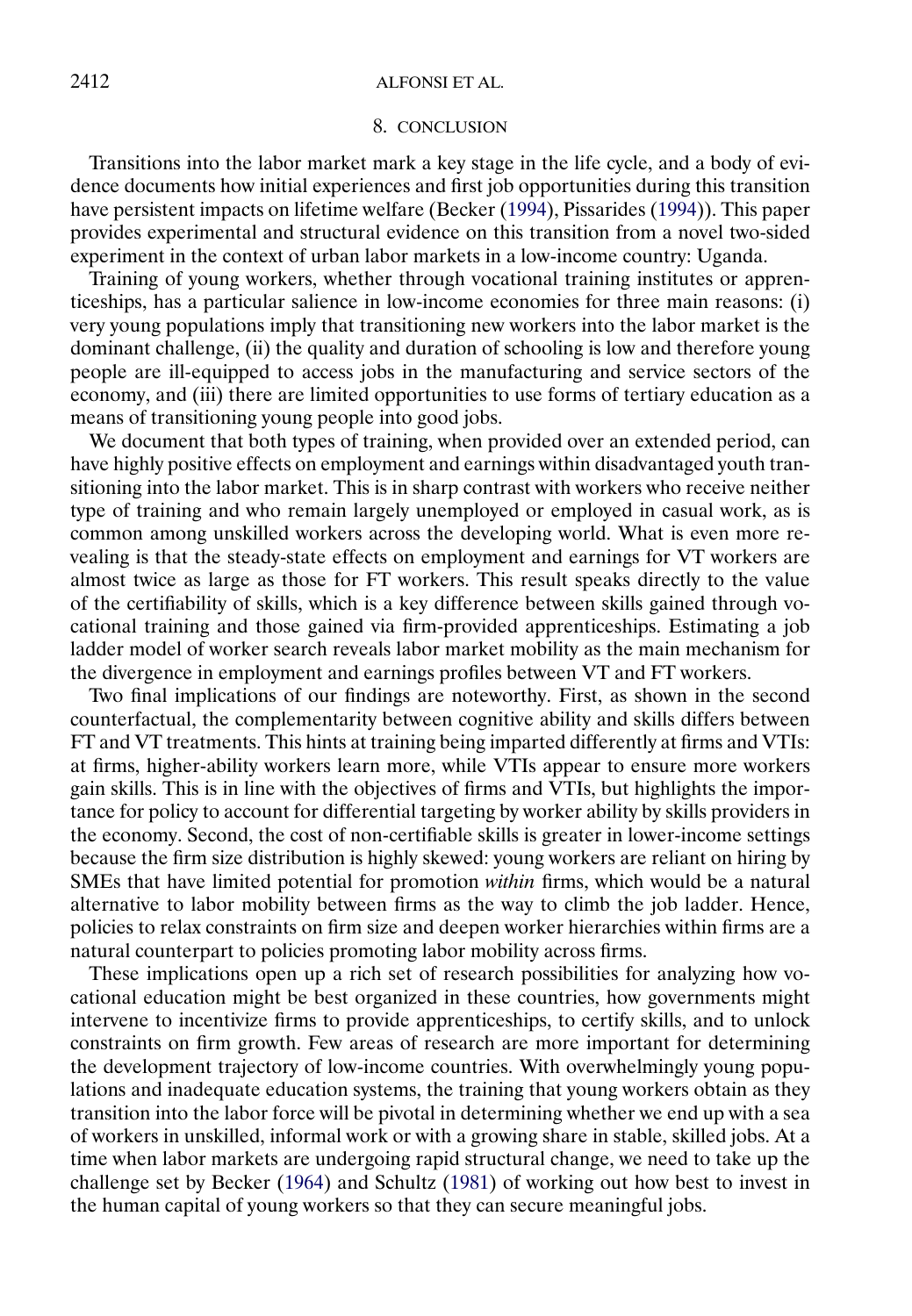#### **[REFERENCES](http://www.e-publications.org/srv/ecta/linkserver/setprefs?rfe_id=urn:sici%2F0012-9682%282020%2988%3A6%3C2369%3ATYUEFA%3E2.0.CO%3B2-5)**

- <span id="page-44-0"></span>ABEBE, G., S. CARIA, M. FAFCHAMPS, P. FALCO, S. FRANKLIN, AND S. QUINN (2020): "Anonymity or Distance? Job Search and Labour Market Exclusion in a Growing African City," *Review of Economic Studies* (forthcoming). [\[2371,](#page-2-0)[2372\]](#page-3-0)
- ABEL, M., R. BURGER, AND P. PIRAINO [\(2019\): "The Value of Reference Letters: Experimental Evidence](http://www.e-publications.org/srv/ecta/linkserver/openurl?rft_dat=bib:2/Abeetal2019&rfe_id=urn:sici%2F0012-9682%282020%2988%3A6%3C2369%3ATYUEFA%3E2.0.CO%3B2-5) from South Africa," *[AEJ: Applied Economics](http://www.e-publications.org/srv/ecta/linkserver/openurl?rft_dat=bib:2/Abeetal2019&rfe_id=urn:sici%2F0012-9682%282020%2988%3A6%3C2369%3ATYUEFA%3E2.0.CO%3B2-5)*, 3, 44–71, [https://www.aeaweb.org/articles?id=10.1257/app.](https://www.aeaweb.org/articles?id=10.1257/app.20180666&&from=f) [20180666&&from=f](https://www.aeaweb.org/articles?id=10.1257/app.20180666&&from=f). [\[2371\]](#page-2-0)
- ADHVARYU, A., N. KALA, AND A. NYSHADHAM (2019): "Returns to On-the-Job Soft Skills Training," Report, [http://static1.1.sqspcdn.com/static/f/884336/28307195/1591029269300/PACE\\_dec2019.pdf?token=](http://static1.1.sqspcdn.com/static/f/884336/28307195/1591029269300/PACE_dec2019.pdf?token=onKcEtpcq1IYmC%2F3dj4Eg%2BbAbdk%3D) [onKcEtpcq1IYmC%2F3dj4Eg%2BbAbdk%3D](http://static1.1.sqspcdn.com/static/f/884336/28307195/1591029269300/PACE_dec2019.pdf?token=onKcEtpcq1IYmC%2F3dj4Eg%2BbAbdk%3D), Michigan. [\[2386\]](#page-17-0)
- ALFONSI, L., O. BANDIERA, V. BASSI, R. BURGESS, I. RASUL, M. SULAIMAN, AND A. VITALI (2020): "Supplement to 'Tackling Youth Unemployment: Evidence From a Labor Market Experiment in Uganda'," *Econometrica Supplemental Material*, 88, <https://doi.org/10.3982/ECTA15959>. [\[2374\]](#page-5-0)
- [ANDERSON, M. L. \(2008\): "Multiple Inference and Gender Differences in the Effects of Early Intervention:](http://www.e-publications.org/srv/ecta/linkserver/openurl?rft_dat=bib:5/And2008&rfe_id=urn:sici%2F0012-9682%282020%2988%3A6%3C2369%3ATYUEFA%3E2.0.CO%3B2-5) [A Reevaluation of the Abecedarian, Perry Preschool, and Early Training Projects,"](http://www.e-publications.org/srv/ecta/linkserver/openurl?rft_dat=bib:5/And2008&rfe_id=urn:sici%2F0012-9682%282020%2988%3A6%3C2369%3ATYUEFA%3E2.0.CO%3B2-5) *Journal of the American Statistical Association*[, 103 \(484\), 1481–1495.](http://www.e-publications.org/srv/ecta/linkserver/openurl?rft_dat=bib:5/And2008&rfe_id=urn:sici%2F0012-9682%282020%2988%3A6%3C2369%3ATYUEFA%3E2.0.CO%3B2-5) [\[2387-](#page-18-0)[2389\]](#page-20-0)
- ATTANASIO, O., A. KUGLER, AND C. MEGHIR [\(2011\): "Subsidizing Vocational Training for Disadvantaged](http://www.e-publications.org/srv/ecta/linkserver/openurl?rft_dat=bib:6/Attetal2011&rfe_id=urn:sici%2F0012-9682%282020%2988%3A6%3C2369%3ATYUEFA%3E2.0.CO%3B2-5) [Youth in Colombia: Evidence From a Randomized Trial,"](http://www.e-publications.org/srv/ecta/linkserver/openurl?rft_dat=bib:6/Attetal2011&rfe_id=urn:sici%2F0012-9682%282020%2988%3A6%3C2369%3ATYUEFA%3E2.0.CO%3B2-5) *AEJ: Applied Economics*, 3, 188–220. [\[2370](#page-1-0)[,2372\]](#page-3-0)
- [AUTOR, D. H. \(2001\): "Why Do Temporary Help Firms Provide Free General Skills Training,"](http://www.e-publications.org/srv/ecta/linkserver/openurl?rft_dat=bib:7/Aut2001&rfe_id=urn:sici%2F0012-9682%282020%2988%3A6%3C2369%3ATYUEFA%3E2.0.CO%3B2-5) *Quarterly Journal of Economics*[, 116, 1409–1448.](http://www.e-publications.org/srv/ecta/linkserver/openurl?rft_dat=bib:7/Aut2001&rfe_id=urn:sici%2F0012-9682%282020%2988%3A6%3C2369%3ATYUEFA%3E2.0.CO%3B2-5) [\[2370\]](#page-1-0)
- [BARLEVY, G. \(2008\): "Identification of Search Models Using Record Statistics,"](http://www.e-publications.org/srv/ecta/linkserver/openurl?rft_dat=bib:8/Bar2008&rfe_id=urn:sici%2F0012-9682%282020%2988%3A6%3C2369%3ATYUEFA%3E2.0.CO%3B2-5) *Review of Economic Studies*, [75, 29–64.](http://www.e-publications.org/srv/ecta/linkserver/openurl?rft_dat=bib:8/Bar2008&rfe_id=urn:sici%2F0012-9682%282020%2988%3A6%3C2369%3ATYUEFA%3E2.0.CO%3B2-5) [\[2391\]](#page-22-0)
- BASSI, V., AND A. NANSAMBA (2020): "Screening and Signaling Non-Cognitive Skills: Experimental Evidence From Uganda," USC-INET Research Paper No. 19-08, Available at SSRN: [https://ssrn.com/abstract=](https://ssrn.com/abstract=3268523) [3268523](https://ssrn.com/abstract=3268523) or [http://dx.doi.org/10.2139/ssrn.3268523.](http://dx.doi.org/10.2139/ssrn.3268523) [\[2371,](#page-2-0)[2407,](#page-38-0)[2408\]](#page-39-0)
- BASSI, V., R. MUOIO, T. PORZIO, R. SEN, AND E. TUGUME (2020): "Achieving Scale Collectively," CEPR Discussion Paper No. DP15134, Available at SSRN: <https://ssrn.com/abstract=3674922>. [\[2407](#page-38-0)[,2408\]](#page-39-0)
- BECKER, G. S. (1964): *Human Capital*. Chicago: University of Chicago Press. [\[2412\]](#page-43-0) (1994): "Human Capital Revisited," in *Human Capital: A Theoretical and Empirical Analysis With Special Reference to Education*. Chicago: University of Chicago Press. [\[2412\]](#page-43-0)
- BERNIELL, L., AND D. DE LA MATA (2016): "Starting on the Right Track: Experimental Evidence From a Large-Scale Apprenticeship Program," Report, CAF, [https://editorialexpress.com/cgi-bin/conference/](https://editorialexpress.com/cgi-bin/conference/download.cgi?db_name=EEAESEM2016&paper_id=1244) [download.cgi?db\\_name=EEAESEM2016&paper\\_id=1244.](https://editorialexpress.com/cgi-bin/conference/download.cgi?db_name=EEAESEM2016&paper_id=1244) [\[2386\]](#page-17-0)
- BLATTMAN, C., AND L. RALSTON (2015): "Generating Employment in Poor and Fragile States: Evidence From Labor Market and Entrepreneurship Programs,". Report, Chicago, [https://papers.ssrn.com/sol3/papers.cfm?](https://papers.ssrn.com/sol3/papers.cfm?abstract_id=2622220) [abstract\\_id=2622220](https://papers.ssrn.com/sol3/papers.cfm?abstract_id=2622220). [\[2373](#page-4-0)[,2379,](#page-10-0)[2411\]](#page-42-0)
- BLUNDELL, R., L. DEARDEN, C. MEGHIR, AND B. SIANESI [\(1999\): "Human Capital Investment: The Returns](http://www.e-publications.org/srv/ecta/linkserver/openurl?rft_dat=bib:15/Bluetal1999&rfe_id=urn:sici%2F0012-9682%282020%2988%3A6%3C2369%3ATYUEFA%3E2.0.CO%3B2-5) [From Education and Training to the Individual, the Firm and the Economy,"](http://www.e-publications.org/srv/ecta/linkserver/openurl?rft_dat=bib:15/Bluetal1999&rfe_id=urn:sici%2F0012-9682%282020%2988%3A6%3C2369%3ATYUEFA%3E2.0.CO%3B2-5) *Fiscal Studies*, 20, 1–23. [\[2386\]](#page-17-0)
- BONTEMPS, C., J. M. ROBIN, AND G. J. VAN DEN BERG [\(2000\): "Equilibrium Search With Continuous Pro](http://www.e-publications.org/srv/ecta/linkserver/openurl?rft_dat=bib:16/Bonetal2000&rfe_id=urn:sici%2F0012-9682%282020%2988%3A6%3C2369%3ATYUEFA%3E2.0.CO%3B2-5)[ductivity Dispersion: Theory and Nonparametric Estimation,"](http://www.e-publications.org/srv/ecta/linkserver/openurl?rft_dat=bib:16/Bonetal2000&rfe_id=urn:sici%2F0012-9682%282020%2988%3A6%3C2369%3ATYUEFA%3E2.0.CO%3B2-5) *International Economic Review*, 41, 305–358. [\[2393,](#page-24-0)[2396,](#page-27-0)[2399\]](#page-30-0)
- [CARD, D., P. IBARRAN, F. REGALIA, D. ROSAS-SHADY,](http://www.e-publications.org/srv/ecta/linkserver/openurl?rft_dat=bib:17/Caretal2011&rfe_id=urn:sici%2F0012-9682%282020%2988%3A6%3C2369%3ATYUEFA%3E2.0.CO%3B2-5) AND Y. SOARES (2011): "The Labor Market Impacts [of Youth Training in the Dominican Republic,"](http://www.e-publications.org/srv/ecta/linkserver/openurl?rft_dat=bib:17/Caretal2011&rfe_id=urn:sici%2F0012-9682%282020%2988%3A6%3C2369%3ATYUEFA%3E2.0.CO%3B2-5) *Journal of Labor Economics*, 29, 267–300. [\[2370](#page-1-0)[,2372\]](#page-3-0)
- CARD, D., J. KLUVE, AND A. WEBER [\(2018\): "What Works? A Meta Analysis of Recent Active Labor Market](http://www.e-publications.org/srv/ecta/linkserver/openurl?rft_dat=bib:18/Caretal2018&rfe_id=urn:sici%2F0012-9682%282020%2988%3A6%3C2369%3ATYUEFA%3E2.0.CO%3B2-5) [Program Evaluations,"](http://www.e-publications.org/srv/ecta/linkserver/openurl?rft_dat=bib:18/Caretal2018&rfe_id=urn:sici%2F0012-9682%282020%2988%3A6%3C2369%3ATYUEFA%3E2.0.CO%3B2-5) *JEEA*, 16, 894–931. [\[2373](#page-4-0)[,2376\]](#page-7-0)
- CARRANZA, E., R. GARLICK, K. ORKIN, AND N. RANKIN (2019): "Job Search, Hiring, and Matching With Two-Sided Limited Information About Workseekers' Skills," Report, Duke University, [https://events.](https://events.barcelonagse.eu/live/files/2640-kateorkin67266pdf) [barcelonagse.eu/live/files/2640-kateorkin67266pdf](https://events.barcelonagse.eu/live/files/2640-kateorkin67266pdf). [\[2371\]](#page-2-0)
- CREPON, B., AND P. PREMAND (2019): "Creating New Positions? Direct and Indirect Effects of an Apprenticeship Program,". Report, CREST, [https://www.vwi.unibe.ch/unibe/portal/fak\\_wiso/b\\_dep\\_vwl/a\\_inst\\_](https://www.vwi.unibe.ch/unibe/portal/fak_wiso/b_dep_vwl/a_inst_vwl/content/e195818/e195991/e195992/e788116/PREMAND_Crepon_Premand_Apprenticeship_ger.pdf) [vwl/content/e195818/e195991/e195992/e788116/PREMAND\\_Crepon\\_Premand\\_Apprenticeship\\_ger.pdf.](https://www.vwi.unibe.ch/unibe/portal/fak_wiso/b_dep_vwl/a_inst_vwl/content/e195818/e195991/e195992/e788116/PREMAND_Crepon_Premand_Apprenticeship_ger.pdf) [\[2373\]](#page-4-0)
- [CREPON, B., E. DUFLO, M. GURGAND, R. RATHELOT,](http://www.e-publications.org/srv/ecta/linkserver/openurl?rft_dat=bib:21/Creetal2013&rfe_id=urn:sici%2F0012-9682%282020%2988%3A6%3C2369%3ATYUEFA%3E2.0.CO%3B2-5) AND P. ZAMORA (2013): "Do Labor Market Policies [Have Displacement Effects? Evidence From a Clustered Randomized Experiment,"](http://www.e-publications.org/srv/ecta/linkserver/openurl?rft_dat=bib:21/Creetal2013&rfe_id=urn:sici%2F0012-9682%282020%2988%3A6%3C2369%3ATYUEFA%3E2.0.CO%3B2-5) *Quarterly Journal of Economics*[, 128, 531–580.](http://www.e-publications.org/srv/ecta/linkserver/openurl?rft_dat=bib:21/Creetal2013&rfe_id=urn:sici%2F0012-9682%282020%2988%3A6%3C2369%3ATYUEFA%3E2.0.CO%3B2-5) [\[2384\]](#page-15-0)
- DE MEL, S., D. MCKENZIE, AND C. WOODRUFF [\(2019\): "Labor Drops: Experimental Evidence on the Return](http://www.e-publications.org/srv/ecta/linkserver/openurl?rft_dat=bib:22/Meletal2019&rfe_id=urn:sici%2F0012-9682%282020%2988%3A6%3C2369%3ATYUEFA%3E2.0.CO%3B2-5) [to Additional Labor in Microenterprises,"](http://www.e-publications.org/srv/ecta/linkserver/openurl?rft_dat=bib:22/Meletal2019&rfe_id=urn:sici%2F0012-9682%282020%2988%3A6%3C2369%3ATYUEFA%3E2.0.CO%3B2-5) *AEJ: Applied*, 11, 202–235. [\[2380](#page-11-0)[,2404\]](#page-35-0)
- GALASSO, E., M. RAVALLION, AND A. SALVIA [\(2004\): "Assisting the Transition From Work-Fare to Work:](http://www.e-publications.org/srv/ecta/linkserver/openurl?rft_dat=bib:23/Galetal2004&rfe_id=urn:sici%2F0012-9682%282020%2988%3A6%3C2369%3ATYUEFA%3E2.0.CO%3B2-5) A Randomized Experiment," *[Industrial and Labor Relations Review](http://www.e-publications.org/srv/ecta/linkserver/openurl?rft_dat=bib:23/Galetal2004&rfe_id=urn:sici%2F0012-9682%282020%2988%3A6%3C2369%3ATYUEFA%3E2.0.CO%3B2-5)*, 58, 128–142. [\[2372](#page-3-0)[,2411\]](#page-42-0)